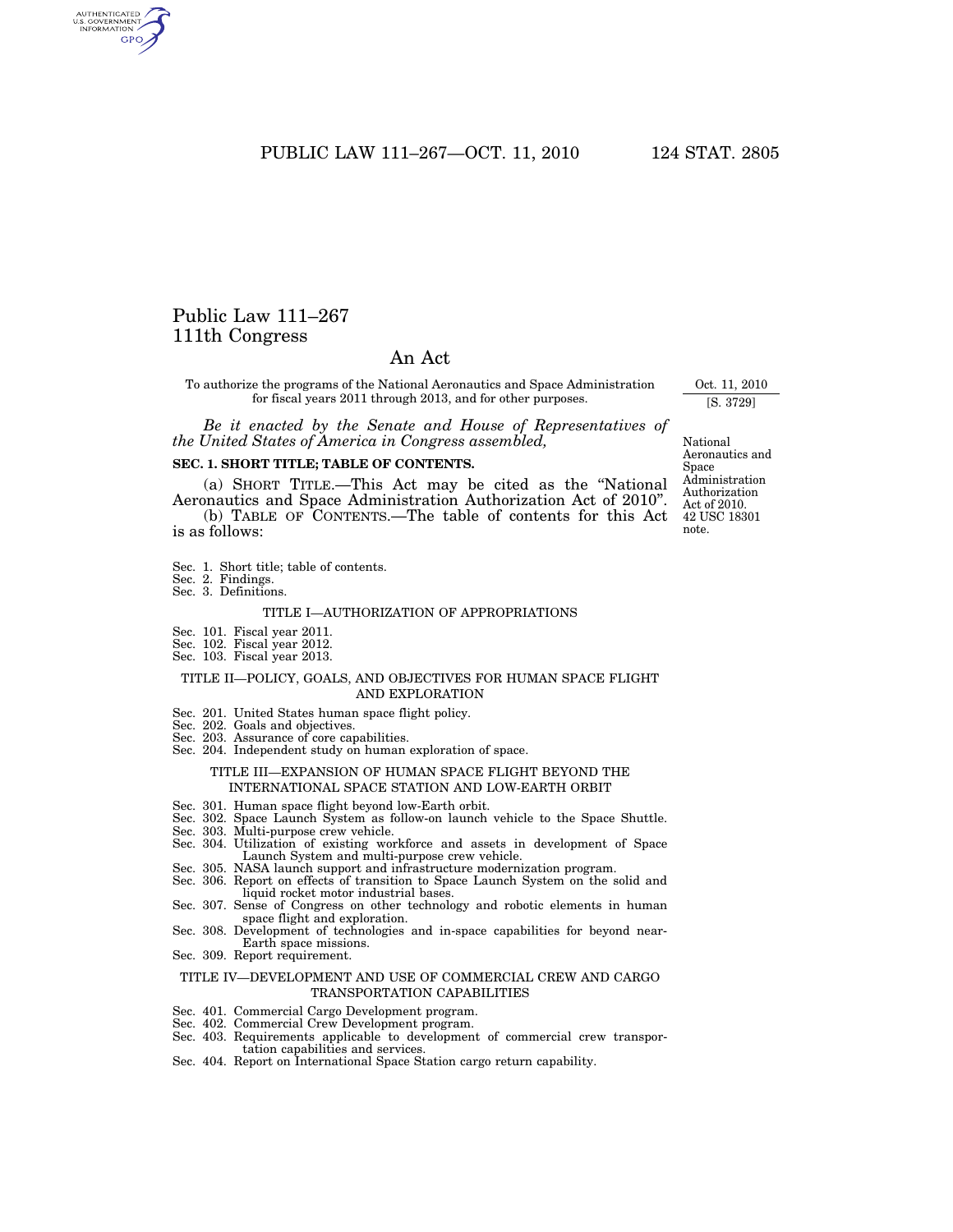#### TITLE V—CONTINUATION, SUPPORT, AND EVOLUTION OF THE INTERNATIONAL SPACE STATION

- Sec. 501. Continuation of the International Space Station through 2020.
- Sec. 502. Maximum utilization of the International Space Station.
- Sec. 503. Maintenance of the United States segment and assurance of continued operations of the International Space Station.
- Sec. 504. Management of the ISS national laboratory.

#### TITLE VI—SPACE SHUTTLE RETIREMENT AND TRANSITION

- 
- Sec. 601. Sense of Congress on the Space Shuttle program. Sec. 602. Retirement of Space Shuttle orbiters and transition of Space Shuttle pro-
- Sec. 603. Disposition of orbiter vehicles.

#### TITLE VII—EARTH SCIENCE

Sec. 701. Sense of Congress.

gram.

- Sec. 702. Interagency collaboration implementation approach.
- Sec. 703. Transitioning experimental research to operations.
- Sec. 704. Decadal survey missions implementation for Earth observation.
- Sec. 705. Expansion of Earth science applications.
- Sec. 706. Instrument test-beds and venture class missions. Sec. 707. Sense of Congress on NPOESS follow-on program.
	-

#### TITLE VIII—SPACE SCIENCE

- Sec. 801. Technology development. Sec. 802. Suborbital research activities.
- 
- Sec. 803. Overall science portfolio-sense of the Congress.
- Sec. 804. In-space servicing.
- Sec. 805. Decadal results.
- Sec. 806. On-going restoration of radioisotope thermoelectric generator material production.
- Sec. 807. Collaboration with ESMD and SOMD on robotic missions.
- Sec. 808. Near-Earth object survey and policy with respect to threats posed.
- Sec. 809. Space weather.

#### TITLE IX—AERONAUTICS AND SPACE TECHNOLOGY

- Sec. 901. Sense of Congress.
- Sec. 902. Aeronautics research goals.
- Sec. 903. Research collaboration.
- Sec. 904. Goal for agency space technology.
- Sec. 905. Implementation plan for agency space technology.
- Sec. 906. National space technology policy.
- Sec. 907. Commercial reusable suborbital research program.

#### TITLE X—EDUCATION

- Sec. 1001. Report on education implementation outcomes.
- Sec. 1002. Sense of Congress on the Experimental Program to Stimulate Competitive Research.
- Sec. 1003. Science, technology, engineering, and mathematics commercial orbital platform program.

#### TITLE XI—RESCOPING AND REVITALIZING INSTITUTIONAL CAPABILITIES

- Sec. 1101. Sense of Congress.
- Sec. 1102. Institutional requirements study.
- Sec. 1103. NASA capabilities study requirement.
- Sec. 1104. Sense of Congress on community transition support.
- Sec. 1105. Workforce stabilization and critical skills preservation.

#### TITLE XII—OTHER MATTERS

- Sec. 1201. Report on space traffic management.
- Sec. 1202. National and international orbital debris mitigation.
- Sec. 1203. Reports on program and cost assessment and control assessment.
- Sec. 1204. Eligibility for service of individual currently serving as Administrator of NASA.
- Sec. 1205. Sense of Congress on independent verification and validation of NASA software.
- Sec. 1206. Counterfeit parts.
- Sec. 1207. Information security.
- Sec. 1208. National Center for Human Performance.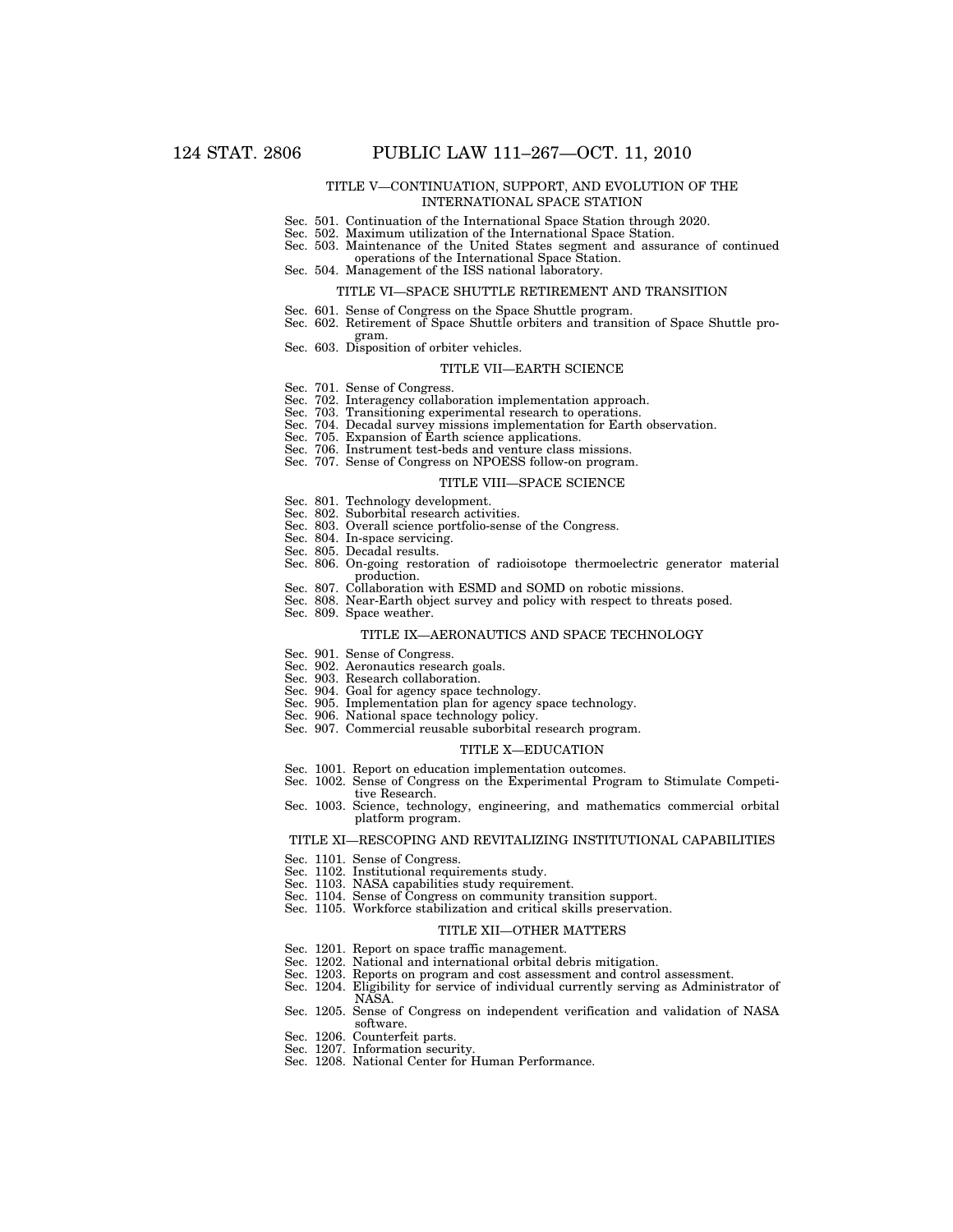Sec. 1209. Enhanced-use Leasing.

Sec. 1210. Sense of Congress concerning the Stennis Space Center.

#### TITLE XIII—COMPLIANCE WITH STATUTORY PAY-AS-YOU-GO ACT OF 2010

Sec. 1301. Compliance provision.

#### **SEC. 2. FINDINGS.**

Congress makes the following findings:

(1) The United States human space flight program has, since the first Mercury flight on May 5, 1961, been a source of pride and inspiration for the Nation.

(2) The establishment of and commitment to human exploration goals is essential for providing the necessary long term focus and programmatic consistency and robustness of the United States civilian space program.

(3) The National Aeronautics and Space Administration is and should remain a multi-mission agency with a balanced and robust set of core missions in science, aeronautics, and human space flight and exploration.

(4) In the 50 years since the establishment of NASA, the arena of space has evolved substantially. As the uses and users of space continue to expand, the issues and operations in the regions closest to Earth have become increasingly complex, with a growing number of overlaps between civil, commercial and national security activities. These developments present opportunities and challenges to the space activities of NASA and the United States.

(5) The extraordinary challenges of achieving access to space both motivated and accelerated the development of technologies and industrial capabilities that have had widespread applications which have contributed to the technological excellence of the United States. It is essential to tie space activity to human challenges ranging from enhancing the influence, relationships, security, economic development, and commerce of the United States to improving the overall human condition.

(6) It is essential to the economic well-being of the United States that the aerospace industrial capacity, highly skilled workforce, and embedded expertise remain engaged in demanding, challenging, and exciting efforts that ensure United States leadership in space exploration and related activities.

(7) Crewmembers provide the essential component to ensure the return on investment from and the growth and safe operation of the ISS. The Russian Soyuz vehicle has allowed continued human presence on the ISS for United States crewmembers with its ability to serve as both a routine and backup capability for crew delivery, rescue, and return. With the impending retirement of the Space Shuttle, the United States will find itself with no national crew delivery and return system. Without any other system, the United States and all the ISS partners will have no redundant system for human access to and from the ISS. It is therefore essential that a United States capability be developed as soon as possible.

(8) Existing and emerging United States commercial launch capabilities and emerging launch capabilities offer the potential for providing crew support assets. New capabilities for human crew access to the ISS should be developed in a manner that ensures ISS mission assurance and safety. Commercial services

42 USC 18301.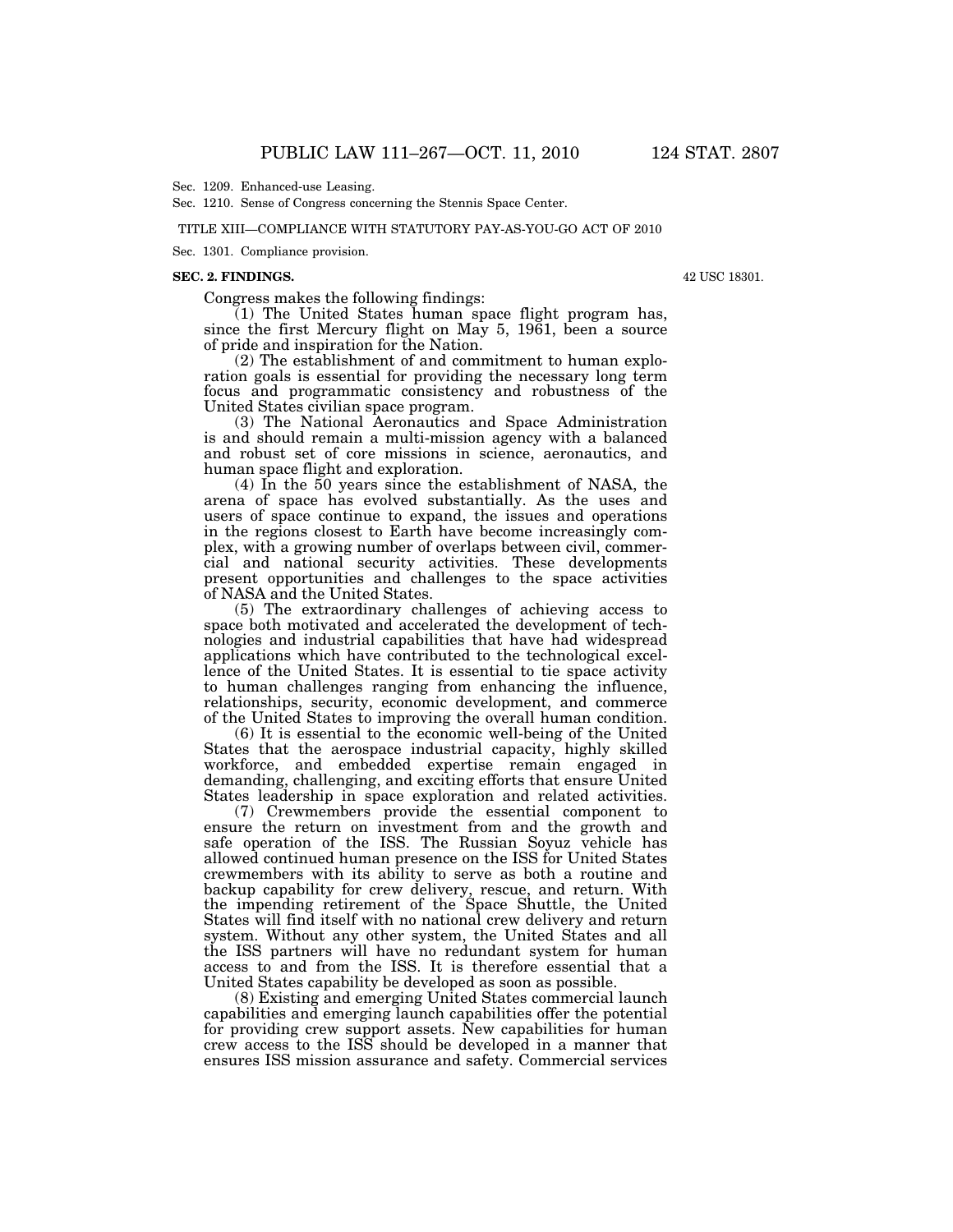offer the potential to broaden the availability and access to space at lower costs.

(9) While commercial transportation systems have the promise to contribute valuable services, it is in the United States national interest to maintain a government operated space transportation system for crew and cargo delivery to space.

(10) Congress restates its commitment, expressed in the National Aeronautics and Space Administration Authorization Act of 2005 (Public Law 109–155) and the National Aeronautics and Space Administration Authorization Act of 2008 (Public Law  $110-422$ , to the development of commercially developed launch and delivery systems to the ISS for crew and cargo missions. Congress reaffirms that NASA shall make use of United States commercially provided ISS crew transfer and crew rescue services to the maximum extent practicable.

(11) It is critical to identify an appropriate combination of NASA and related United States Government programs, while providing a framework that allows partnering, leveraging and stimulation of the existing and emerging commercial and international efforts in both near Earth space and the regions beyond.

(12) The designation of the United States segment of the ISS as a National Laboratory, as provided by the National Aeronautics and Space Administration Authorization Act of 2005 and the National Aeronautics and Space Administration Authorization Act of 2008, provides an opportunity for multiple<br>United States Government agencies, university-based Government agencies, university-based researchers, research organizations, and others to utilize the unique environment of microgravity for fundamental scientific research and potential economic development.

(13) For some potential replacement elements necessary for ISS sustainability, the Space Shuttle may represent the only vehicle, existing or planned, capable of carrying those elements to the ISS in the near term. Additional or alternative transportation capabilities must be identified as contingency delivery options, and accompanied by an independent analysis of projected availability of such capabilities.

(14) The United States must develop, as rapidly as possible, replacement vehicles capable of providing both human and cargo launch capability to low-Earth orbit and to destinations beyond low-Earth orbit.

(15) There is a need for national space and export control policies that protect the national security of the United States while also enabling the United States and its aerospace industry to undertake cooperative programs in science and human space flight in an effective and efficient manner and to compete effectively in the global market place.

42 USC 18302.

#### **SEC. 3. DEFINITIONS.**

In this Act:

(1) ADMINISTRATOR.—The term ''Administrator'' means the Administrator of the National Aeronautics and Space Administration.

(2) APPROPRIATE COMMITTEES OF CONGRESS.—The term ''appropriate committees of Congress'' means—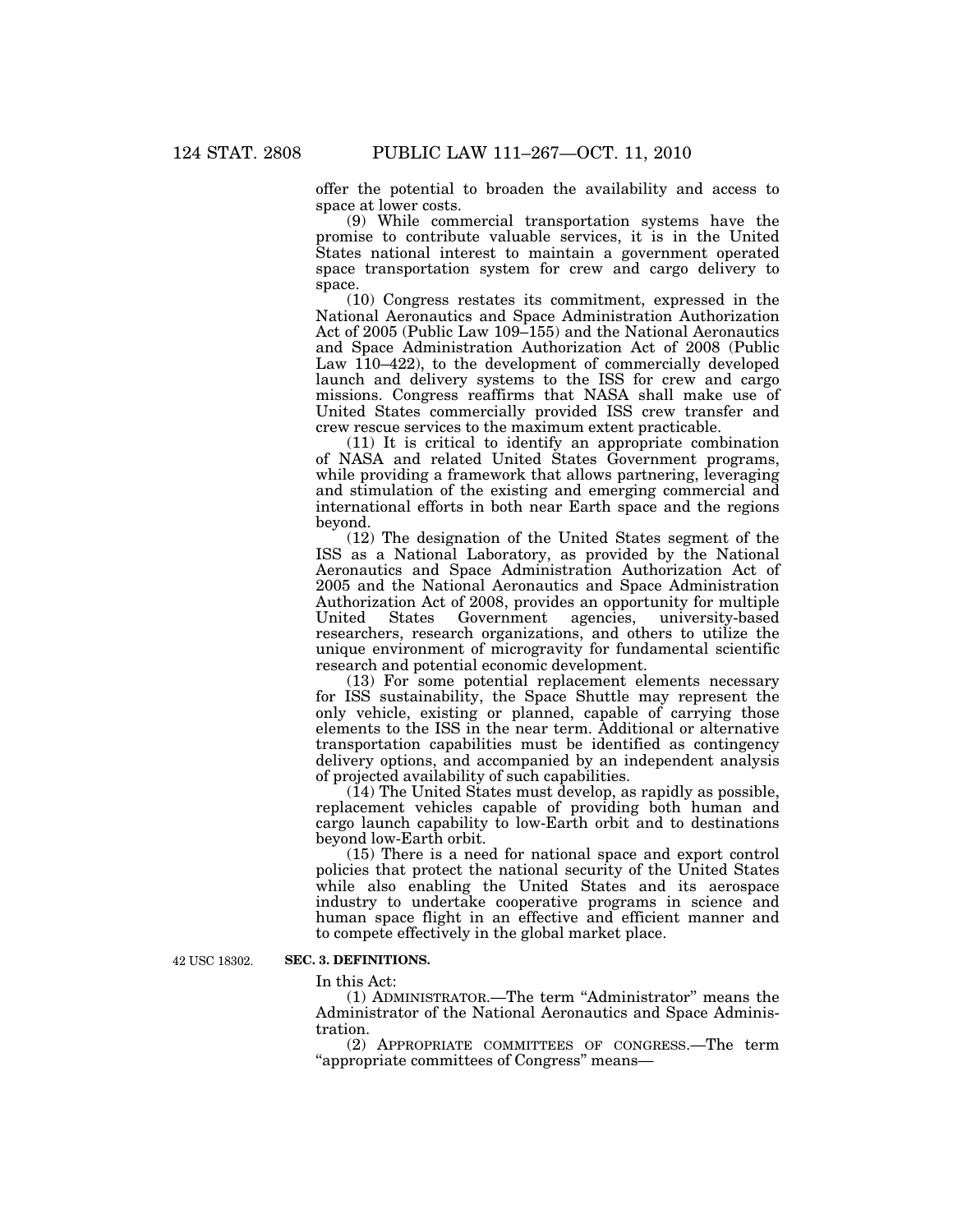(A) the Committee on Commerce, Science, and Transportation of the Senate; and

(B) the Committee on Science of the House of Representatives.

(3) CIS-LUNAR SPACE.—The term ''cis-lunar space'' means the region of space from the Earth out to and including the region around the surface of the Moon.

(4) DEEP SPACE.—The term ''deep space'' means the region of space beyond cis-lunar space.

(5) ISS.—The term ''ISS'' means the International Space Station.

(6) NASA.—The term ''NASA'' means the National Aeronautics and Space Administration.

(7) NEAR-EARTH SPACE.—The term ''near-Earth space'' means the region of space that includes low-Earth orbit and extends out to and includes geo-synchronous orbit.

(8) NOAA.—The term ''NOAA'' means the National Oceanic and Atmospheric Administration.

(9) OSTP.—The term ''OSTP'' means the Office of Science and Technology Policy.

(10) SPACE LAUNCH SYSTEM.—The term ''Space Launch System'' means the follow-on government-owned civil launch system developed, managed, and operated by NASA to serve as a key component to expand human presence beyond low-Earth orbit.

# **TITLE I—AUTHORIZATION OF APPROPRIATIONS**

#### **SEC. 101. FISCAL YEAR 2011.**

There are authorized to be appropriated to NASA for fiscal<br>year 2011, \$19,000,000,000, as follows:<br>(1) For Exploration, \$3,868,000,000, of which—<br>(A) \$1,120,000,000 shall be for a multi-purpose crew

vehicle, and associated program and other necessary sup-

 $(B)$  \$1,631,000,000 shall be for Space Launch System and associated program and other necessary support;

 $(C)$  \$250,000,000 shall be for Exploration Technology Development; (D) \$155,000,000 shall be for Human Research;

(E) \$300,000,000 shall be for Commercial Cargo;

(F) \$312,000,000 shall be for Commercial Crew Development activities and studies related to commercial crew services; and (G) \$100,000,000 shall be for Robotic Precursor Studies

and Instruments.

(2) For Space Operations, \$5,508,500,000, of which— (A) \$2,779,800,000 shall be for the ISS program;

(B) \$1,609,700,000 shall be for Space Shuttle, to support Space Shuttle flight operations and related activities; and

(C) \$1,119,000,000 for Space and Flight Services, of which \$428,600,000 shall be directed toward NASA launch support and infrastructure modernization program.  $(3)$  For Science, \$5,005,600,000, of which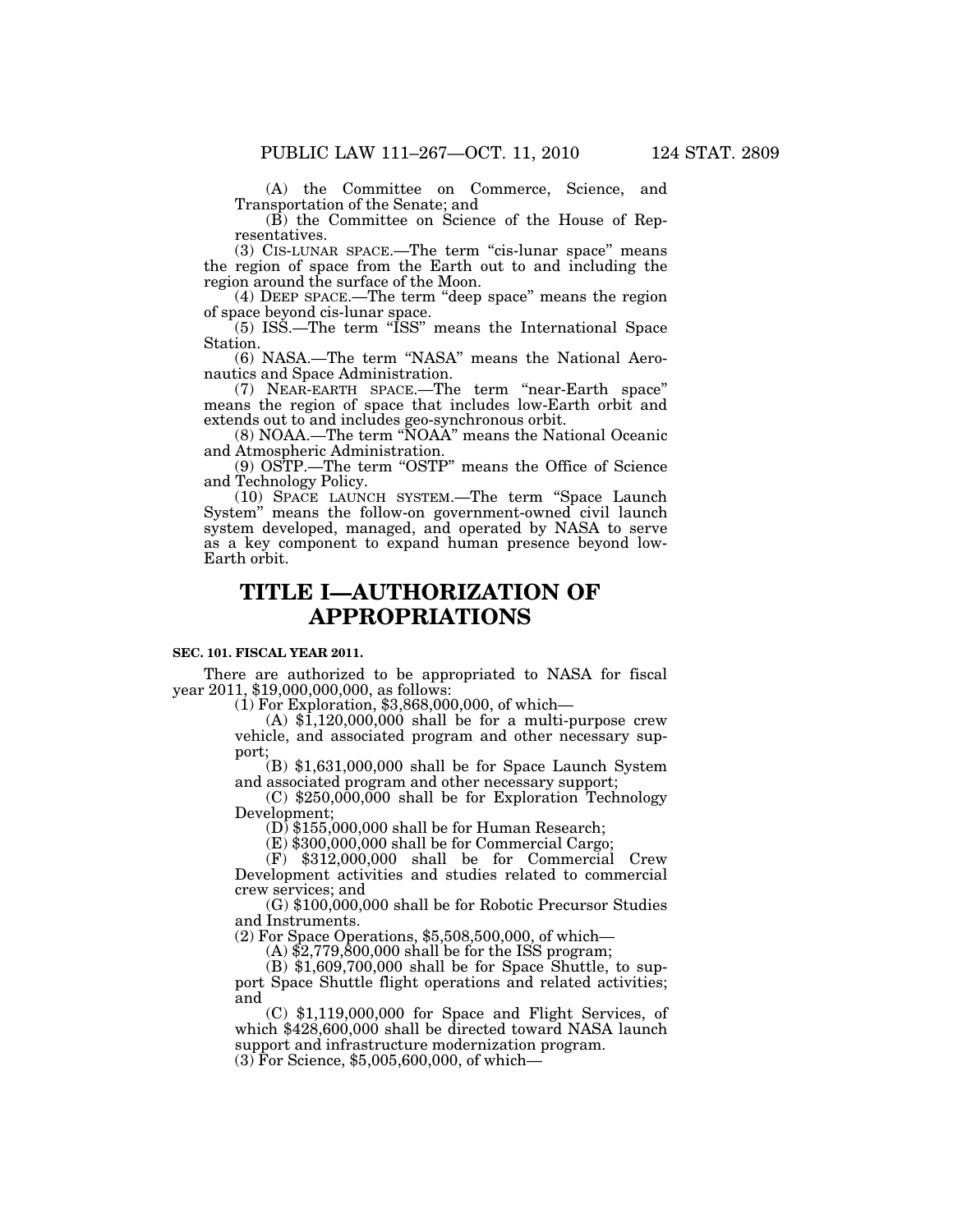(A) \$1,801,800,000 shall be for Earth Sciences;

(B) \$1,485,700,000 shall be for Planetary Science;

(C) \$1,076,300,000 shall be for Astrophysics; and

(D) \$641,900,000 shall be for Heliophysics.

(4) For Aeronautics, \$929,600,000, of which—

(A) \$579,600,000 shall be for Aeronautics Research; and

(B) \$350,000,000 shall be for Space Technology.

(5) For Education, \$145,800,000, of which—

(A) \$25,000,000 shall be for the Experimental Program to Stimulate Competitive Research; and

(B) \$45,600,000 shall be for the Space Grant program.

(6) For Cross-Agency Support Programs, \$3,111,400,000. (7) For Construction and Environmental Compliance and Restoration, \$394,300,000.

(8) For Inspector General, \$37,000,000.

#### **SEC. 102. FISCAL YEAR 2012.**

There are authorized to be appropriated to NASA for fiscal year 2012, \$19,450,000,000, as follows:

(1) For Exploration, \$5,252,300,000, of which—

 $(A)$  \$1,400,000,000 shall be for a multi-purpose crew vehicle and associated program and other necessary support;

 $(B)$  \$2,650,000,000 shall be for Space Launch System and associated program and other necessary support;

(C) \$437,300,000 shall be for Exploration Technology Development;

 $(D)$  \$165,000,000 shall be for Human Research;

(E) \$500,000,000 shall be for commercial crew capabilities; and

(F) \$100,000,000 shall be for Robotic Precursor Instruments and Low-Cost Missions.

(2) For Space Operations, \$4,141,500,000, of which—

 $(A)$  \$2,952,250,000 shall be for the ISS operations and crew/cargo support; and

 $(B)$  \$1,189,250,000 shall be for Space and Flight Services, of which \$500,000,000 shall be directed toward the NASA launch support and infrastructure modernization program.

 $(3)$  For Science, \$5,248,600,000, of which-

(A) \$1,944,500,000 shall be for Earth Sciences;

(B) \$1,547,200,000 shall be for Planetary Science;

(C) \$1,109,300,000 shall be for Astrophysics; and

(D) \$647,600,000 shall be for Heliophysics.

(4) For Aeronautics, \$1,070,600,000, of which—

(A) \$584,700,000 shall be for Aeronautics Research; and

(B) \$486,000,000 shall be for Space Technology.

(5) For Education, \$145,800,000, of which—

(A) \$25,000,000 shall be for the Experimental Program to Stimulate Competitive Research; and

(B) \$45,600,000 shall be for the Space Grant program.

(6) For Cross-Agency Support Programs, \$3,189,600,000.

(7) For Construction and Environmental Compliance and Restoration, \$363,800,000.

(8) For Inspector General, \$37,800,000.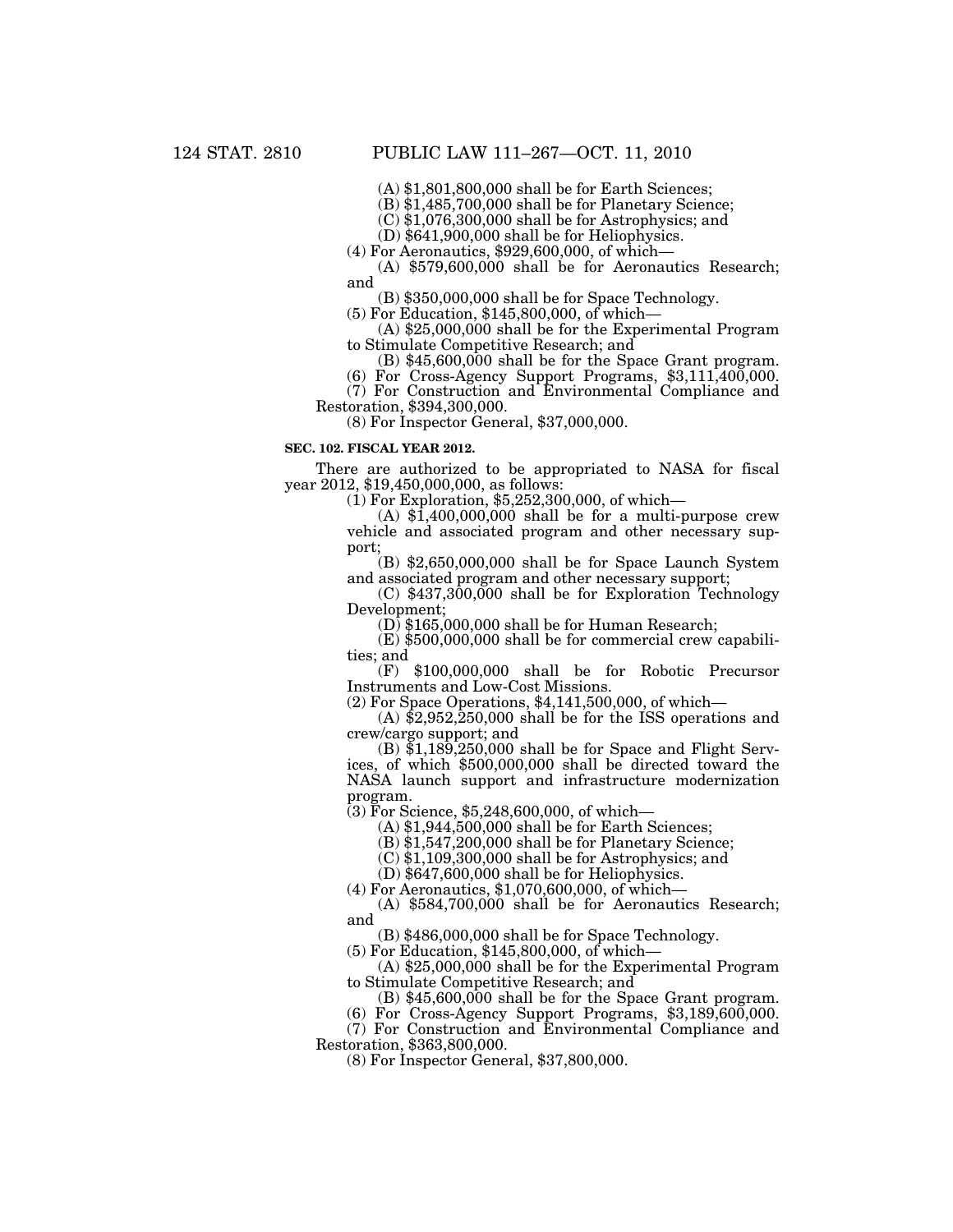### **SEC. 103. FISCAL YEAR 2013.**

There are authorized to be appropriated to NASA for fiscal<br>year 2013, \$19,960,000,000, as follows:<br>(1) For Exploration, \$5,264,000,000, of which—<br>(A) \$1,400,000,000 shall be for a multi-purpose crew

vehicle and associated program and other necessary sup-

port;<br>
(B) \$2,640,000,000 shall be for Space Launch System<br>
and associated program and other necessary support;

 $(C)$  \$449,000,000 shall be for Exploration Technology Development;

 $(D)$  \$175,000,000 shall be for Human Research;

(E) \$500,000,000 shall be for commercial crew capabilities; and (F) \$100,000,000 shall be for Robotic Precursor

Instruments and Low-Cost Missions.<br>(2) For Space Operations, \$4,253,300,000, of which—

(A)  $$3,129,400,000$  shall be for the ISS operations and crew/cargo support; and

(B)  $$1,123,900,000$  shall be for Space and Flight Serv-<br>ices, of which  $$400,000,000$  shall be directed toward the NASA launch support and infrastructure modernization program.

(3) For Science, \$5,509,600,000, of which—

(A) \$2,089,500,000 shall be for Earth Sciences;

(B) \$1,591,200,000 shall be for Planetary Science;

 $(C)$ \$1,149,100,000 shall be for Astrophysics; and

 $(D)$  \$679,800,000 shall be for Heliophysics.

(4) For Aeronautics, \$1,105,000,000, of which—

(A) \$590,000,000 shall be for Aeronautics Research; and

(B) \$515,000,000 shall be for Space Technology.

(5) For Education, \$145,700,000, of which—

(A) \$25,000,000 shall be for the Experimental Program to Stimulate Competitive Research; and (B) \$45,600,000 shall be for the Space Grant program. (6) For Cross-Agency Support Programs, \$3,276,800,000.

(7) For Construction and Environmental Compliance and Restoration, \$366,900,000.

(8) For Inspector General, \$38,700,000.

# **TITLE II—POLICY, GOALS, AND OBJEC-TIVES FOR HUMAN SPACE FLIGHT AND EXPLORATION**

#### **SEC. 201. UNITED STATES HUMAN SPACE FLIGHT POLICY.**

42 USC 18311.

(a) USE OF NON-UNITED STATES HUMAN SPACE FLIGHT TRANSPORTATION CAPABILITIES.—It is the policy of the United States that reliance upon and use of non-United States human space flight capabilities shall be undertaken only as a contingency in circumstances where no United States-owned and operated human space flight capability is available, operational, and certified for flight by appropriate Federal agencies.

(b) UNITED STATES HUMAN SPACE FLIGHT CAPABILITIES.—Congress reaffirms the policy stated in section 501(a) of the National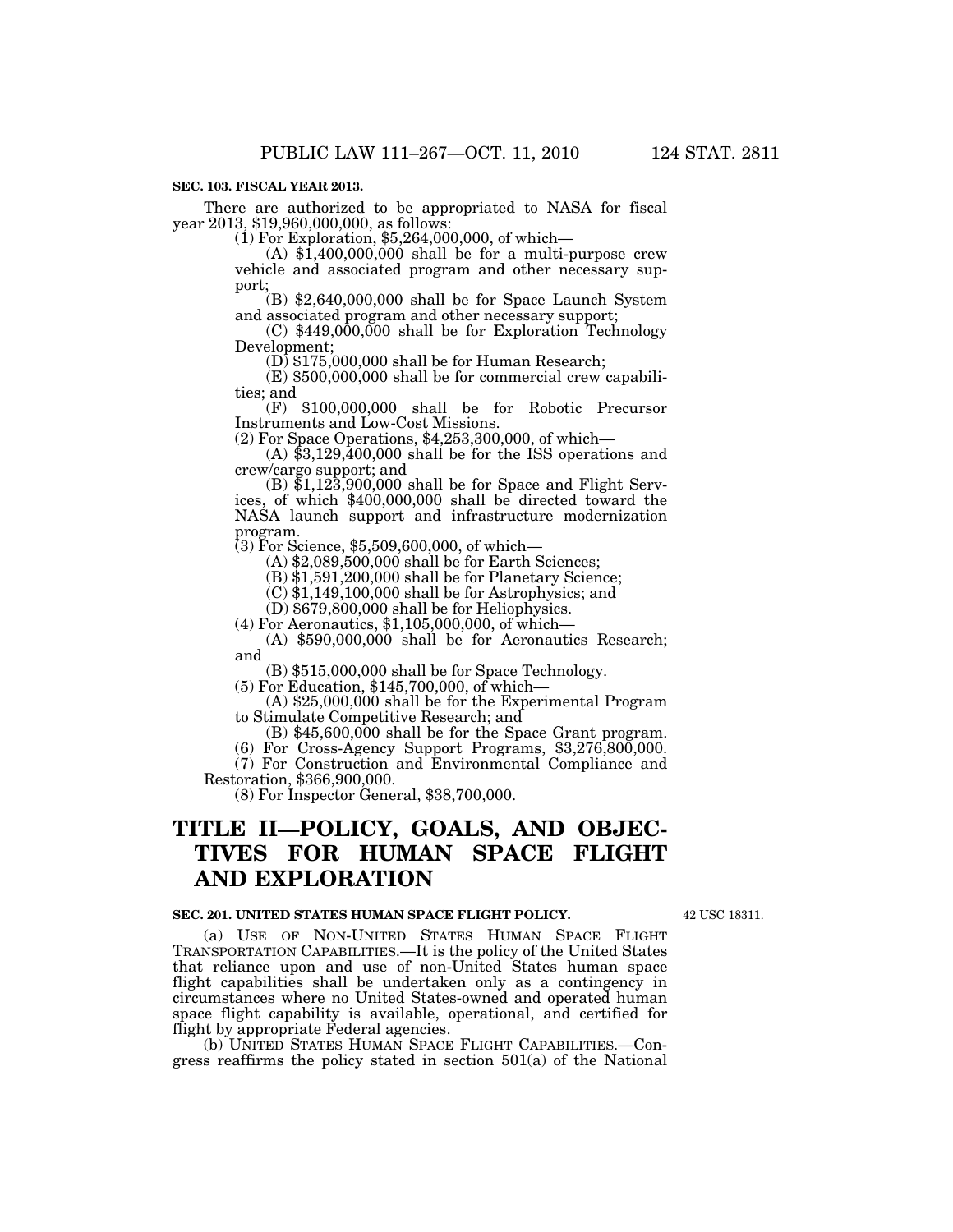Aeronautics and Space Administration Authorization Act of 2005 (42 U.S.C. 16761(a)), that the United States shall maintain an uninterrupted capability for human space flight and operations in low-Earth orbit, and beyond, as an essential instrument of national security and of the capacity to ensure continued United States participation and leadership in the exploration and utilization of space.

42 USC 18312.

# **SEC. 202. GOALS AND OBJECTIVES.**

(a) LONG TERM GOAL.—The long term goal of the human space flight and exploration efforts of NASA shall be to expand permanent human presence beyond low-Earth orbit and to do so, where practical, in a manner involving international partners.

(b) KEY OBJECTIVES.—The key objectives of the United States for human expansion into space shall be—

(1) to sustain the capability for long-duration presence in low-Earth orbit, initially through continuation of the ISS and full utilization of the United States segment of the ISS as a National Laboratory, and through assisting and enabling an expanded commercial presence in, and access to, low-Earth orbit, as elements of a low-Earth orbit infrastructure;

(2) to determine if humans can live in an extended manner in space with decreasing reliance on Earth, starting with utilization of low-Earth orbit infrastructure, to identify potential roles that space resources such as energy and materials may play, to meet national and global needs and challenges, such as potential cataclysmic threats, and to explore the viability of and lay the foundation for sustainable economic activities in space;

(3) to maximize the role that human exploration of space can play in advancing overall knowledge of the universe, supporting United States national and economic security and the United States global competitive posture, and inspiring young people in their educational pursuits; and

(4) to build upon the cooperative and mutually beneficial framework established by the ISS partnership agreements and experience in developing and undertaking programs and meeting objectives designed to realize the goal of human space flight set forth in subsection (a).

42 USC 18313.

#### **SEC. 203. ASSURANCE OF CORE CAPABILITIES.**

(a) SENSE OF CONGRESS.—It is the sense of Congress that— (1) the ISS, technology developments, the current Space Shuttle program, and follow-on transportation systems authorized by this Act form the foundation of initial capabilities for missions beyond low-Earth orbit to a variety of lunar and Lagrangian orbital locations; and

(2) these initial missions and related capabilities should be utilized to provide operational experience, technology development, and the placement and assured use of in-space infrastructure and in-space servicing of existing and future assets.

(b) SPACE SHUTTLE CAPABILITY ASSURANCE.—

(1) DEVELOPMENT OF FOLLOW-ON SPACE TRANSPORTATION SYSTEMS.—The Administrator shall proceed with the development of follow-on space transportation systems in a manner that ensures that the national capability to restart and fly Space Shuttle missions can be initiated if required by the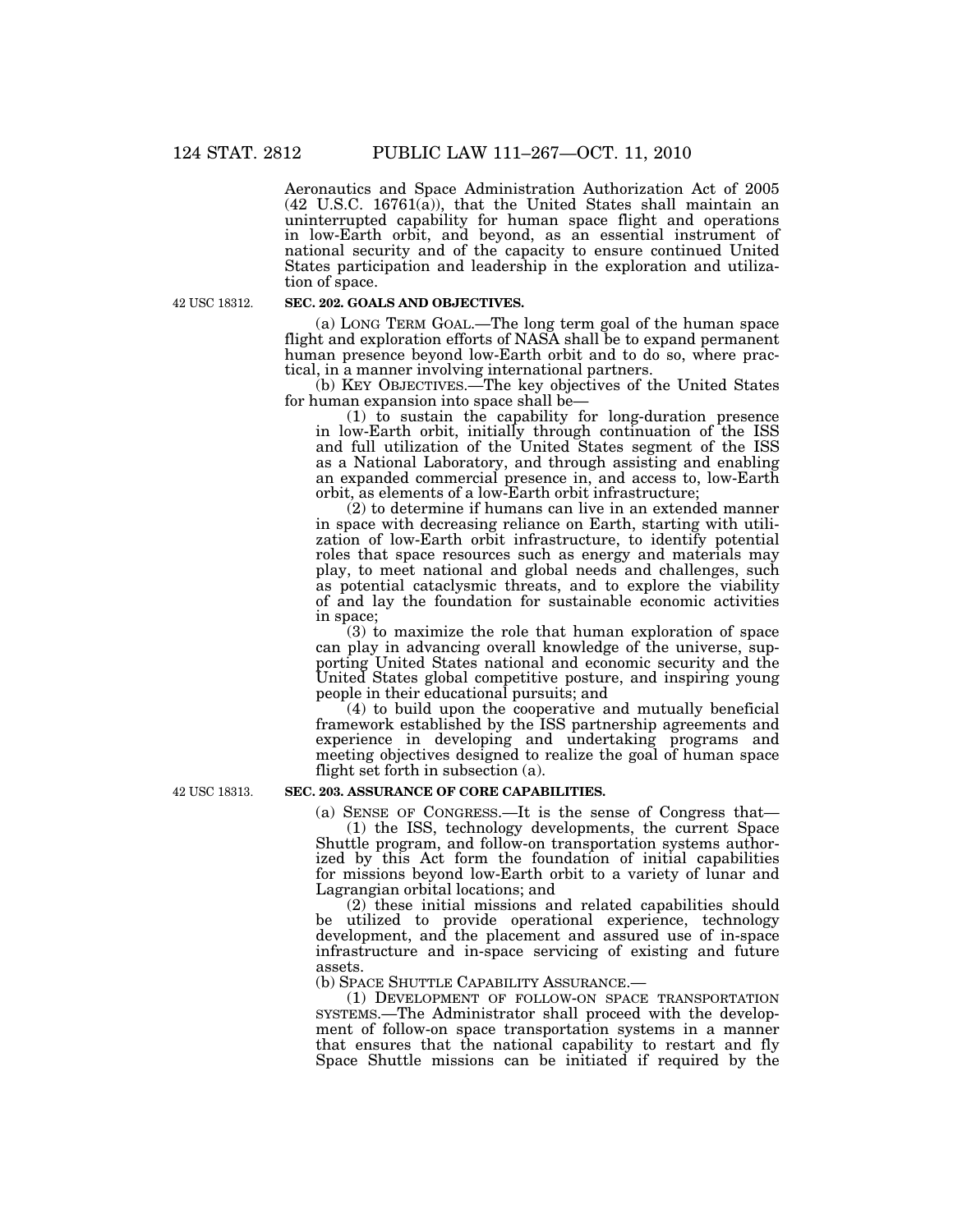Congress, in an Act enacted after the date of enactment of this Act, or by a Presidential determination transmitted to the Congress, before the last Space Shuttle mission authorized by this Act is completed.

(2) REQUIRED ACTIONS.—In carrying out the requirement in paragraph (1), the Administrator shall authorize refurbishment of the manufactured external tank of the Space Shuttle, designated as ET–94, and take all actions necessary to enable its readiness for use in the Space Launch System development as a critical skills and capability retention effort or for test purposes, while preserving the ability to use this tank if needed for an ISS contingency if deemed necessary under paragraph (1).

# **SEC. 204. INDEPENDENT STUDY ON HUMAN EXPLORATION OF SPACE.**

(a) IN GENERAL.—In fiscal year 2012 the Administrator shall Contracts. contract with the National Academies for a review of the goals, core capabilities, and direction of human space flight, using the goals set forth in the National Aeronautics and Space Act of 1958, the National Aeronautics and Space Administration Authorization Act of 2005, and the National Aeronautics and Space Administration Authorization Act of 2008, the goals set forth in this Act, and goals set forth in any existing statement of space policy issued by the President.

(b) ELEMENTS.—The review shall include—

(1) a broad spectrum of participation with representatives of a range of disciplines, backgrounds, and generations, including civil, commercial, international, scientific, and national security interests;

(2) input from NASA's international partner discussions and NASA's Human Exploration Framework Team;

(3) an examination of the relationship of national goals to foundational capabilities, robotic activities, technologies, and missions authorized by this Act;

(4) a review and prioritization of scientific, engineering, economic, and social science questions to be addressed by human space exploration to improve the overall human condition; and

(5) findings and recommendations for fiscal years 2014 through 2023.

# **TITLE III—EXPANSION OF HUMAN SPACE FLIGHT BEYOND THE INTER-NATIONAL SPACE STATION AND LOW-EARTH ORBIT**

#### **SEC. 301. HUMAN SPACE FLIGHT BEYOND LOW-EARTH ORBIT.**

42 USC 18321.

(a) FINDINGS.—Congress makes the following findings:

(1) The extension of the human presence from low-Earth orbit to other regions of space beyond low-Earth orbit will enable missions to the surface of the Moon and missions to deep space destinations such as near-Earth asteroids and Mars.

(2) The regions of cis-lunar space are accessible to other national and commercial launch capabilities, and such access raises a host of national security concerns and economic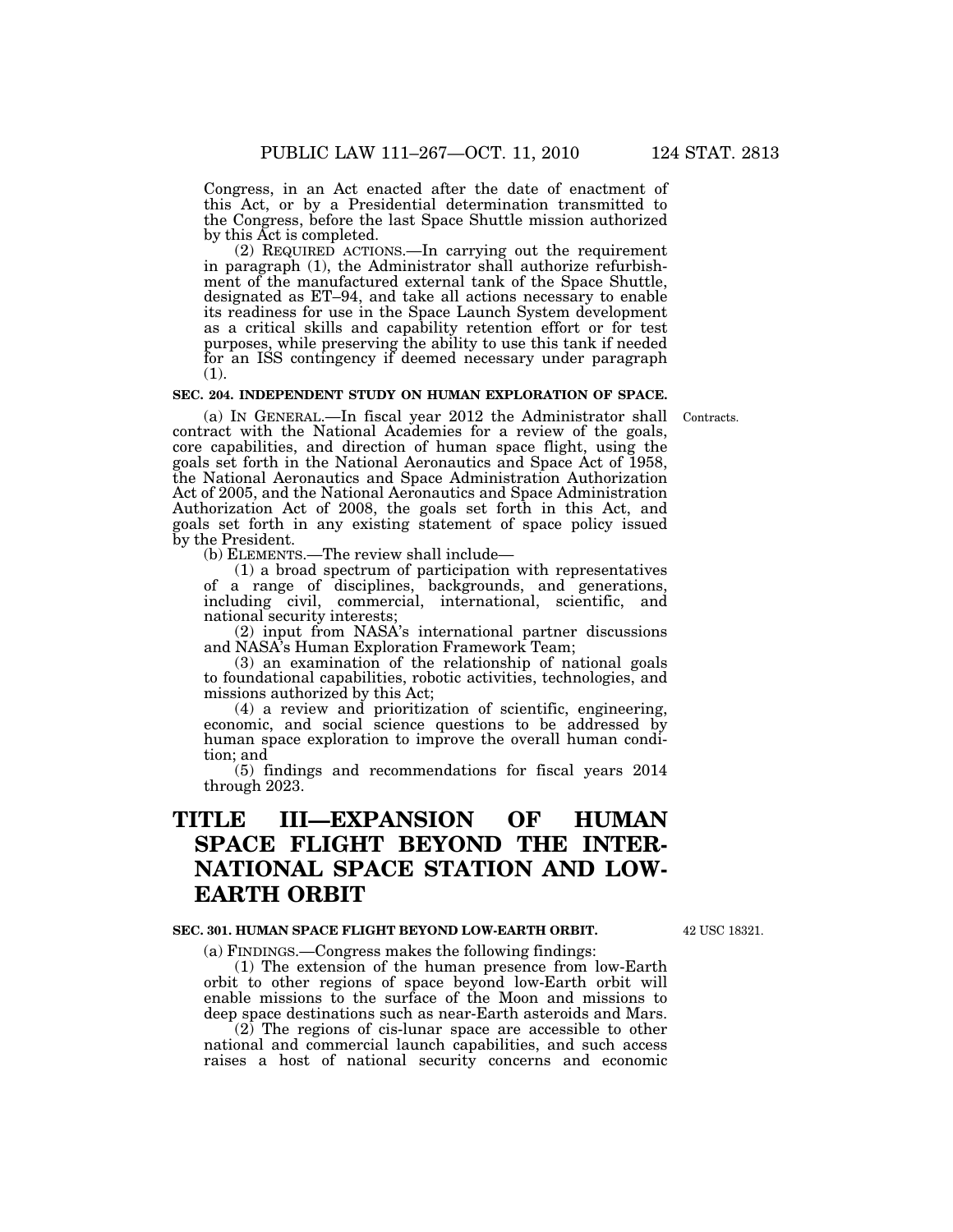implications that international human space endeavors can help to address.

(3) The ability to support human missions in regions beyond low-Earth orbit and on the surface of the Moon can also drive developments in emerging areas of space infrastructure and technology.

(4) Developments in space infrastructure and technology can stimulate and enable increased space applications, such as in-space servicing, propellant resupply and transfer, and in situ resource utilization, and open opportunities for additional users of space, whether national, commercial, or international.

(5) A long term objective for human exploration of space should be the eventual international exploration of Mars.

(6) Future international missions beyond low-Earth orbit should be designed to incorporate capability development and availability, affordability, and international contributions.

(7) Human space flight and future exploration beyond low-Earth orbit should be based around a pay-as-you-go approach. Requirements in new launch and crew systems authorized in this Act should be scaled to the minimum necessary to meet the core national mission capability needed to conduct cislunar missions. These initial missions, along with the development of new technologies and in-space capabilities can form the foundation for missions to other destinations. These initial missions also should provide operational experience prior to the further human expansion into space.

(b) REPORT ON INTERNATIONAL COLLABORATION.—

(1) REPORT REQUIRED.—Not later than 120 days after the date of the enactment of this Act, the Administrator shall submit to the appropriate committees of Congress a report on the following assets and capabilities:

(A) Any effort by NASA to expand and ensure effective international collaboration on the ISS.

(B) The efforts of NASA, including its approach and progress, in defining near-term, cis-lunar space human missions.

(2) NASA CONTRIBUTIONS.—In preparing the report required by paragraph (1), the Administrator shall assume that NASA will contribute to the efforts described in that paragraph the following:

(A) A Space Launch System.

(B) A multi-purpose crew vehicle.

(C) Such other technology elements the Administrator may consider appropriate, and which the Administrator shall specifically identify in the report.

42 USC 18322.

#### **SEC. 302. SPACE LAUNCH SYSTEM AS FOLLOW-ON LAUNCH VEHICLE TO THE SPACE SHUTTLE.**

(a) UNITED STATES POLICY.—It is the policy of the United States that NASA develop a Space Launch System as a followon to the Space Shuttle that can access cis-lunar space and the regions of space beyond low-Earth orbit in order to enable the United States to participate in global efforts to access and develop this increasingly strategic region.

(b) INITIATION OF DEVELOPMENT.—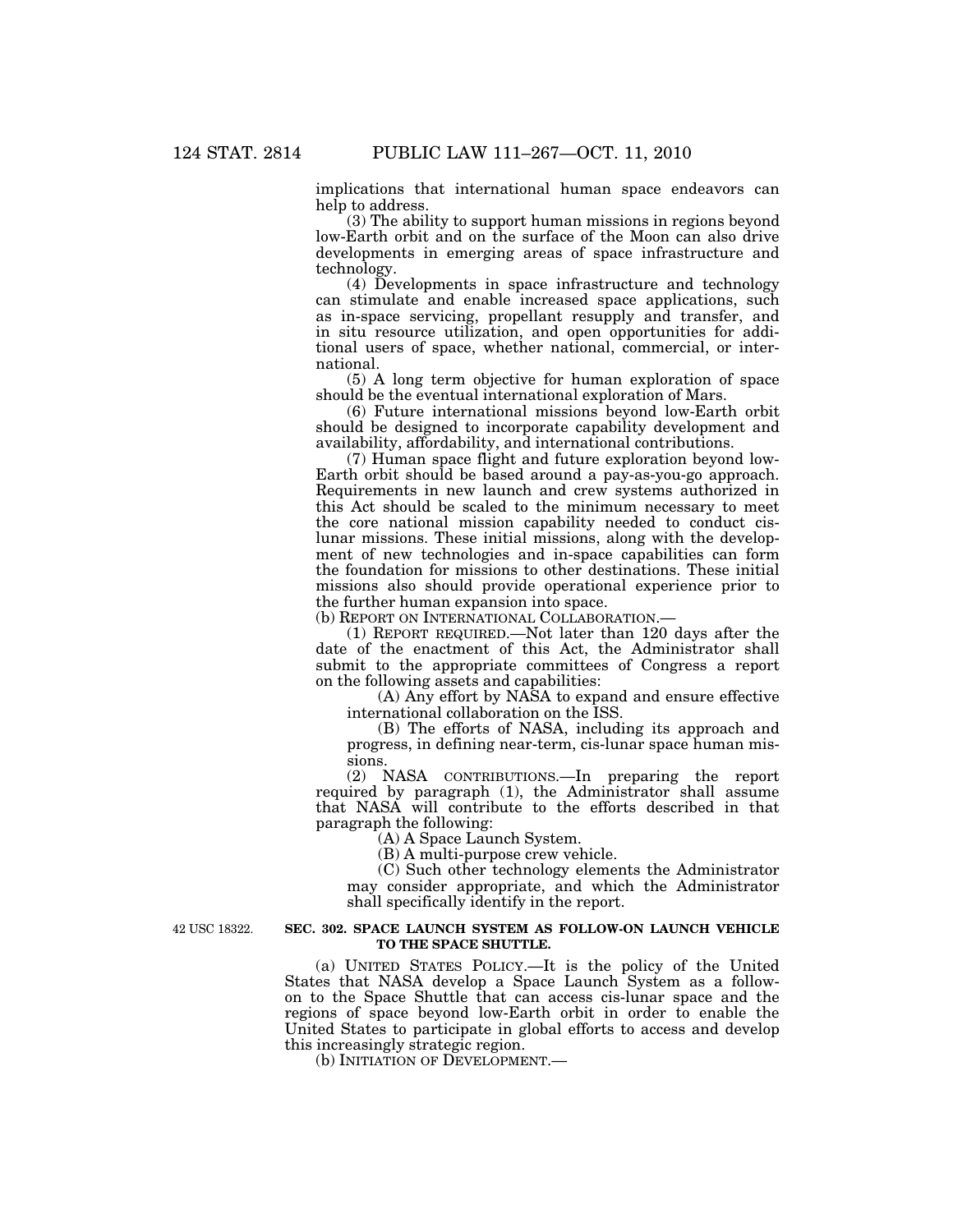(1) IN GENERAL.—The Administrator shall, as soon as practicable after the date of the enactment of this Act, initiate development of a Space Launch System meeting the minimum capabilities requirements specified in subsection (c).

(2) MODIFICATION OF CURRENT CONTRACTS.—In order to limit NASA's termination liability costs and support critical capabilities, the Administrator shall, to the extent practicable, extend or modify existing vehicle development and associated contracts necessary to meet the requirements in paragraph (1), including contracts for ground testing of solid rocket motors, if necessary, to ensure their availability for development of the Space Launch System.<br>(c) MINIMUM CAPABILITY REQUIREMENTS.—

(1) IN GENERAL.—The Space Launch System developed pursuant to subsection (b) shall be designed to have, at a minimum, the following:

(A) The initial capability of the core elements, without an upper stage, of lifting payloads weighing between 70 tons and 100 tons into low-Earth orbit in preparation for transit for missions beyond low-Earth orbit.

(B) The capability to carry an integrated upper Earth departure stage bringing the total lift capability of the Space Launch System to 130 tons or more.

(C) The capability to lift the multipurpose crew vehicle.

(D) The capability to serve as a backup system for supplying and supporting ISS cargo requirements or crew delivery requirements not otherwise met by available commercial or partner-supplied vehicles.

(2) FLEXIBILITY.—The Space Launch System shall be designed from inception as a fully-integrated vehicle capable of carrying a total payload of 130 tons or more into low-Earth orbit in preparation for transit for missions beyond low-Earth orbit. The Space Launch System shall, to the extent practicable, incorporate capabilities for evolutionary growth to carry heavier payloads. Developmental work and testing of the core elements and the upper stage should proceed in parallel subject to appropriations. Priority should be placed on the core elements with Deadline. the goal for operational capability for the core elements not later than December 31, 2016.

(3) TRANSITION NEEDS.—The Administrator shall ensure critical skills and capabilities are retained, modified, and developed, as appropriate, in areas related to solid and liquid engines, large diameter fuel tanks, rocket propulsion, and other ground test capabilities for an effective transition to the followon Space Launch System.

(4) The capacity for efficient and timely evolution, including the incorporation of new technologies, competition of sub-elements, and commercial operations.

#### **SEC. 303. MULTI-PURPOSE CREW VEHICLE.**

(a) INITIATION OF DEVELOPMENT.— (1) IN GENERAL.—The Administrator shall continue the development of a multi-purpose crew vehicle to be available as soon as practicable, and no later than for use with the Space Launch System. The vehicle shall continue to advance development of the human safety features, designs, and systems in the Orion project.

42 USC 18323.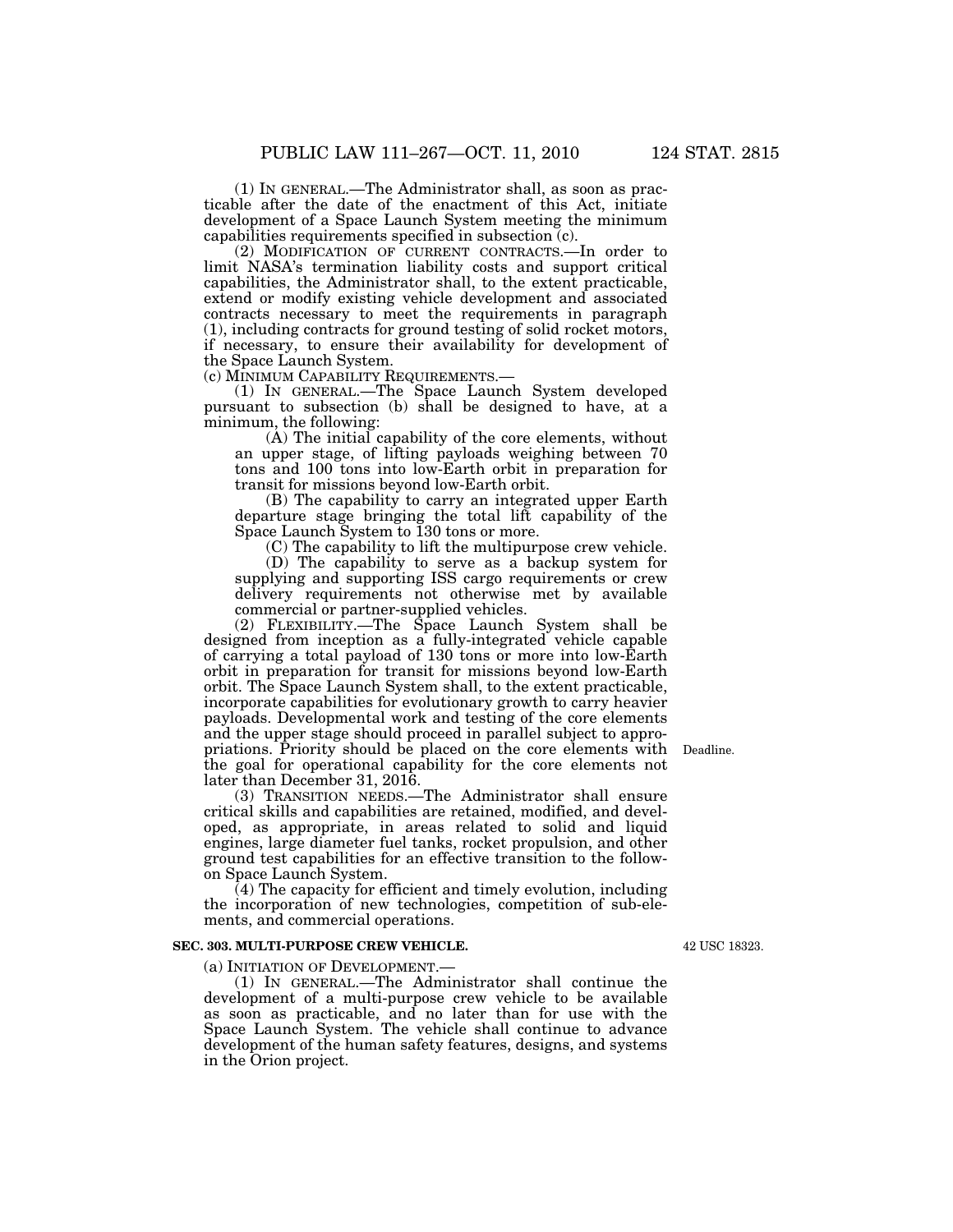Deadline.

(2) GOAL FOR OPERATIONAL CAPABILITY.—It shall be the goal to achieve full operational capability for the transportation vehicle developed pursuant to this subsection by not later than December 31, 2016. For purposes of meeting such goal, the Administrator may undertake a test of the transportation vehicle at the ISS before that date.

(b) MINIMUM CAPABILITY REQUIREMENTS.—The multi-purpose crew vehicle developed pursuant to subsection (a) shall be designed to have, at a minimum, the following:

(1) The capability to serve as the primary crew vehicle for missions beyond low-Earth orbit.

(2) The capability to conduct regular in-space operations, such as rendezvous, docking, and extra-vehicular activities, in conjunction with payloads delivered by the Space Launch System developed pursuant to section 302, or other vehicles, in preparation for missions beyond low-Earth orbit or servicing of assets described in section 804, or other assets in cis-lunar space.

(3) The capability to provide an alternative means of delivery of crew and cargo to the ISS, in the event other vehicles, whether commercial vehicles or partner-supplied vehicles, are unable to perform that function.

(4) The capacity for efficient and timely evolution, including the incorporation of new technologies, competition of sub-elements, and commercial operations.

42 USC 18324.

## **SEC. 304. UTILIZATION OF EXISTING WORKFORCE AND ASSETS IN DEVELOPMENT OF SPACE LAUNCH SYSTEM AND MULTI-PURPOSE CREW VEHICLE.**

(a) IN GENERAL.—In developing the Space Launch System pursuant to section 302 and the multi-purpose crew vehicle pursuant to section 303, the Administrator shall, to the extent practicable utilize—

(1) existing contracts, investments, workforce, industrial base, and capabilities from the Space Shuttle and Orion and Ares 1 projects, including—

(A) space-suit development activities for application to, and coordinated development of, a multi-purpose crew vehicle suit and associated life-support requirements with potential development of standard NASA-certified suit and life support systems for use in alternative commerciallydeveloped crew transportation systems; and

(B) Space Shuttle-derived components and Ares 1 components that use existing United States propulsion systems, including liquid fuel engines, external tank or tankrelated capability, and solid rocket motor engines; and

(2) associated testing facilities, either in being or under construction as of the date of enactment of this Act.

(b) DISCHARGE OF REQUIREMENTS.—In meeting the requirements of subsection (a), the Administrator-

(1) shall, to the extent practicable, utilize ground-based manufacturing capability, ground testing activities, launch and operations infrastructure, and workforce expertise;

(2) shall, to the extent practicable, minimize the modification and development of ground infrastructure and maximize the utilization of existing software, vehicle, and mission operations processes;

Contracts.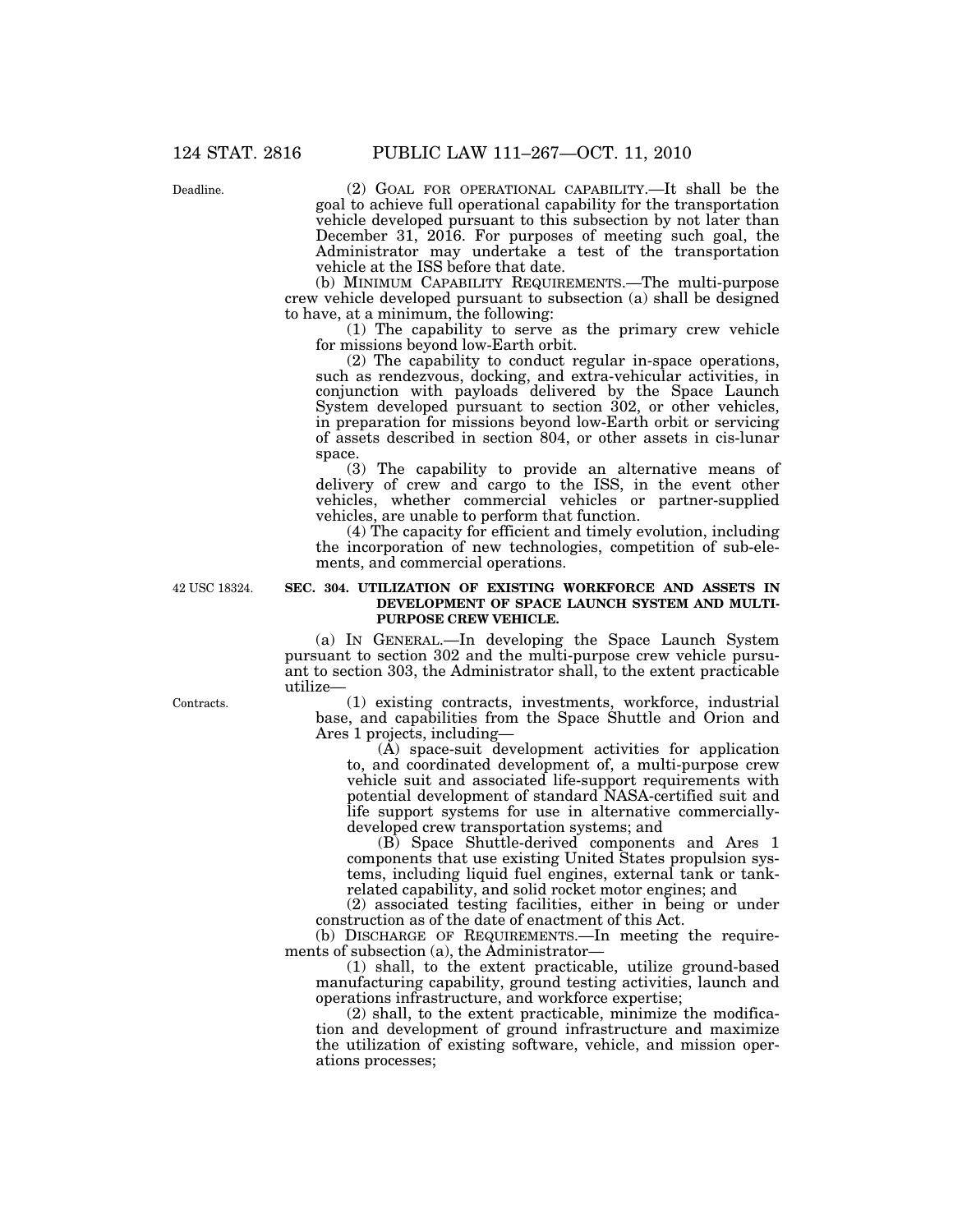(3) shall complete construction and activation of the A– Deadline. 3 test stand with a completion goal of September 30, 2013;

(4) may procure, develop, and flight test applicable components; and

(5) shall take appropriate actions to ensure timely and cost-effective development of the Space Launch System and the multi-purpose crew vehicle, including the use of a procurement approach that incorporates adequate and effective oversight, the facilitation of contractor efficiencies, and the streamlining of contract and procurement requirements.

#### **SEC. 305. NASA LAUNCH SUPPORT AND INFRASTRUCTURE MOD-**42 USC 18325. **ERNIZATION PROGRAM.**

(a) IN GENERAL.—The Administrator shall carry out a program the primary purpose of which is to prepare infrastructure at the Kennedy Space Center that is needed to enable processing and launch of the Space Launch System. Vehicle interfaces and other ground processing and payload integration areas should be simplified to minimize overall costs, enhance safety, and complement the purpose of this section.

(b) ELEMENTS.—The program required by this section shall include—

(1) investments to improve civil and national security operations at the Kennedy Space Center, to enhance the overall capabilities of the Center, and to reduce the long term cost of operations and maintenance;

(2) measures to provide multi-vehicle support, improvements in payload processing, and partnering at the Kennedy Space Center; and

(3) such other measures, including investments to improve launch infrastructure at NASA flight facilities scheduled to launch cargo to the ISS under the commercial orbital transportation services program as the Administrator may consider appropriate.

(c) REPORT ON NASA LAUNCH SUPPORT AND INFRASTRUCTURE MODERNIZATION PROGRAM.—

(1) REPORT REQUIRED.—Not later than 120 days after the date of the enactment of this Act, the Administrator shall submit to the appropriate committees of Congress a report on the plan for the implementation of the NASA launch support and infrastructure modernization program.

(2) ELEMENTS.—The report required by this subsection shall include—

(A) a description of the ground infrastructure plan tied to the Space Launch System and potential ground investment activities at other NASA centers related to supporting the development of the Space Launch System;

(B) a description of proposed initiatives intended to be conducted jointly or in cooperation with Cape Canaveral Air Force Station, Florida, or other installations or components of the United States Government; and

(C) a description of plans to use funds authorized to be appropriated by this Act to improve non-NASA facilities, which plans shall include a business plan outlining the nature and scope of investments planned by other parties.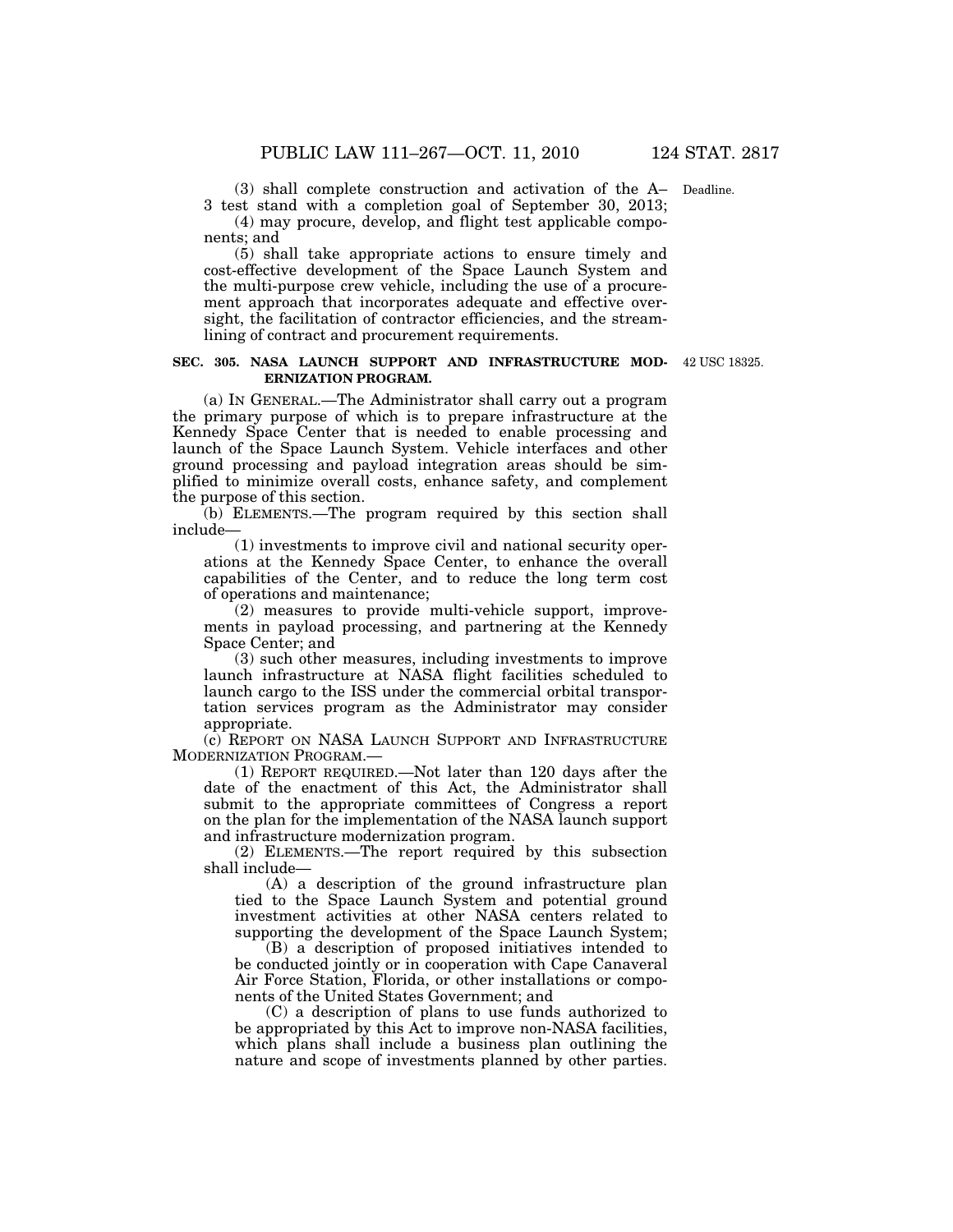#### **SEC. 306. REPORT ON EFFECTS OF TRANSITION TO SPACE LAUNCH SYSTEM ON THE SOLID AND LIQUID ROCKET MOTOR INDUSTRIAL BASES.**

(a) REPORT REQUIRED.—Not later than 120 days after the date of the enactment of this Act, the Administrator shall submit to Congress a report setting forth an assessment, prepared by the Administrator, in consultation with the Secretary of Defense and the Secretary of Commerce, of the effects of the retirement of the Space Shuttle, and of the transition to the Space Launch System developed pursuant to section 302, on the solid rocket motor industrial base and the liquid rocket motor industrial base in the United States.

(b) MATTERS TO BE ADDRESSED.—In preparing the assessment required by subsection (a), the Administrator shall address the following:

(1) The effects of efficiencies and efforts to stream-line the industrial bases referred to in subsection (a) for support of civil, military, and commercial users.

(2) The extent to which the United States is reliant on non-United States systems, including foreign rocket motors and foreign launch vehicles.

(3) Such other matters as the Administrator, in consultation with the Secretary of Defense and the Secretary of Commerce, may consider appropriate.

# **SEC. 307. SENSE OF CONGRESS ON OTHER TECHNOLOGY AND ROBOTIC ELEMENTS IN HUMAN SPACE FLIGHT AND EXPLORATION.**

It is the sense of Congress that a balance is needed in human space flight between using and building upon existing capabilities and investing in and enabling new capabilities. Technology development provides the potential to develop an increased ability to operate and extend human presence in space, while at the same time enhance the nation's economic development and aid in addressing challenges here on Earth. Additionally, the establishment of in-space capabilities, use of space resources, and the ability to repair and reuse systems in space can contribute to the overall goals of extending human presence in space in an international manner, consistent with section 301(a).

42 USC 18326.

#### **SEC. 308. DEVELOPMENT OF TECHNOLOGIES AND IN-SPACE CAPABILI-TIES FOR BEYOND NEAR-EARTH SPACE MISSIONS.**

(a) DEVELOPMENT AUTHORIZED.—The Administrator may initiate activities to develop the following:

(1) Technologies identified as necessary elements of missions beyond low-Earth orbit.

(2) In-space capabilities such as refueling and storage technology, orbital transfer stages, innovative in-space propulsion technology, communications, and data management that facilitate a broad range of users (including military and commercial) and applications defining the architecture and design of such missions.

(3) Spacesuit development and associated life support technology.

(4) Flagship missions.

(b) INVESTMENTS.—In developing technologies and capabilities under subsection (a), the Administrator may make investments—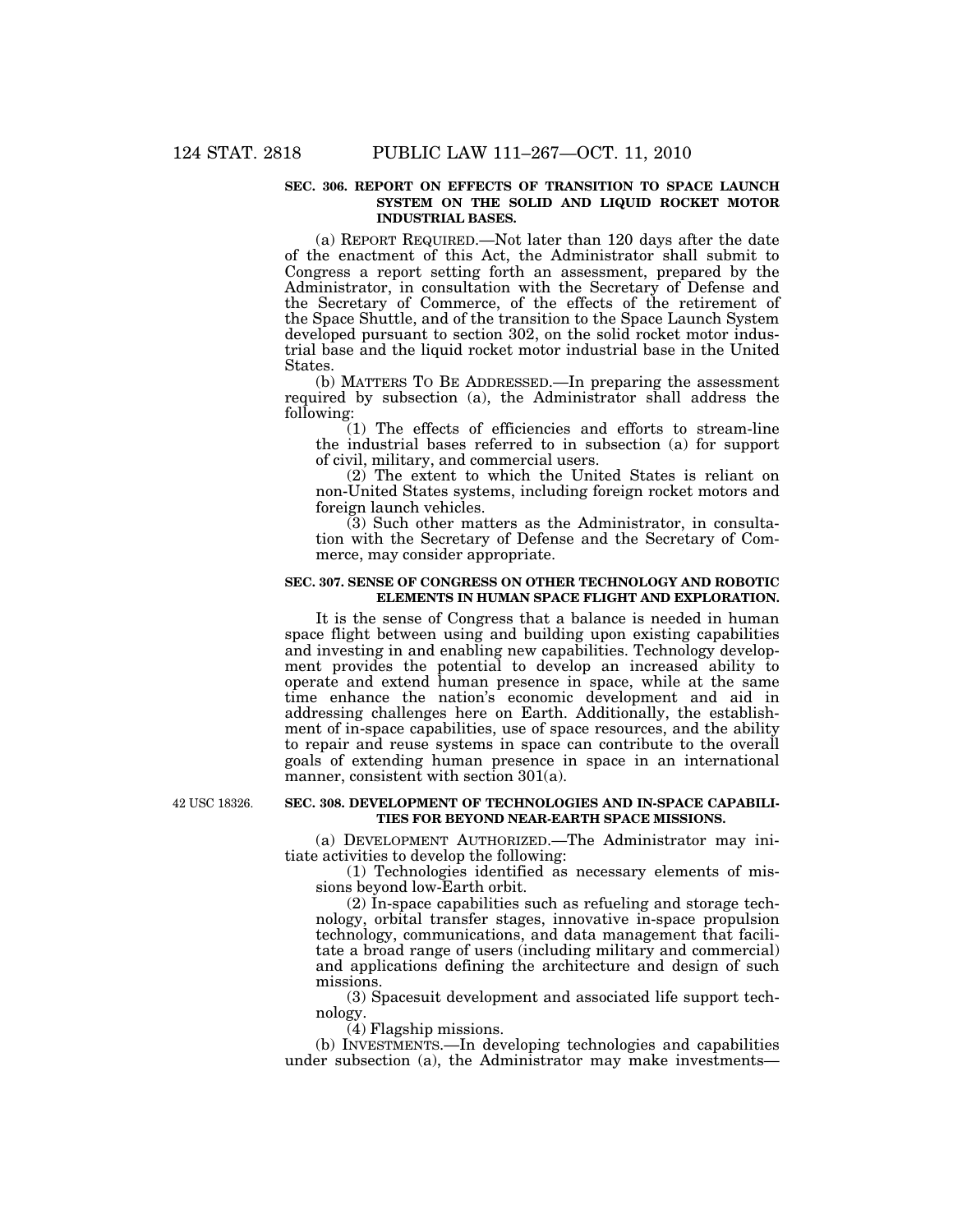(1) in space technologies such as advanced propulsion, propellant depots, in situ resource utilization, and robotic payloads or capabilities that enable human missions beyond low-Earth orbit ultimately leading to Mars;

(2) in a space-based transfer vehicle including these technologies with an ability to conduct space-based operations that provide capabilities—

(A) to integrate with the Space Launch System and other space-based systems;

(B) to provide opportunities for in-space servicing of and delivery to multiple space-based platforms; and

(C) to facilitate international efforts to expand human presence to deep space destinations;

(3) in advanced life support technologies and capabilities; (4) in technologies and capabilities relating to in-space power, propulsion, and energy systems;

(5) in technologies and capabilities relating to in-space propellant transfer and storage;

(6) in technologies and capabilities relating to in situ resource utilization; and

(7) in expanded research to understand the greatest biological impediments to human deep space missions, especially the radiation challenge.

(c) UTILIZATION OF ISS AS TESTBED.—The Administrator may utilize the ISS as a testbed for any technology or capability developed under subsection (a) in a manner consistent with the provisions of this Act.

(d) COORDINATION.—The Administrator shall coordinate development of technologies and capabilities under this section through an overall agency technology approach, as authorized by section 905 of this Act.

# **SEC. 309. REPORT REQUIREMENT.**

Within 90 days after the date of enactment of this Act, or upon completion of reference designs for the Space Launch System and Multi-purpose Crew Vehicle authorized by this Act, whichever occurs first, the Administrator shall provide a detailed report to the appropriate committees of Congress that provides an overall description of the reference vehicle design, the assumptions, description, data, and analysis of the systems trades and resolution process, justification of trade decisions, the design factors which implement the essential system and vehicle capability requirements established by this Act, the explanation and justification of any deviations from those requirements, the plan for utilization of existing contracts, civil service and contract workforce, supporting infrastructure utilization and modifications, and procurement strategy to expedite development activities through modification of existing contract vehicles, and the schedule of design and development milestones and related schedules leading to the accomplishment of operational goals established by this Act. The Administrator shall provide an update of this report as part of the President's annual Budget Request.

42 USC 18327.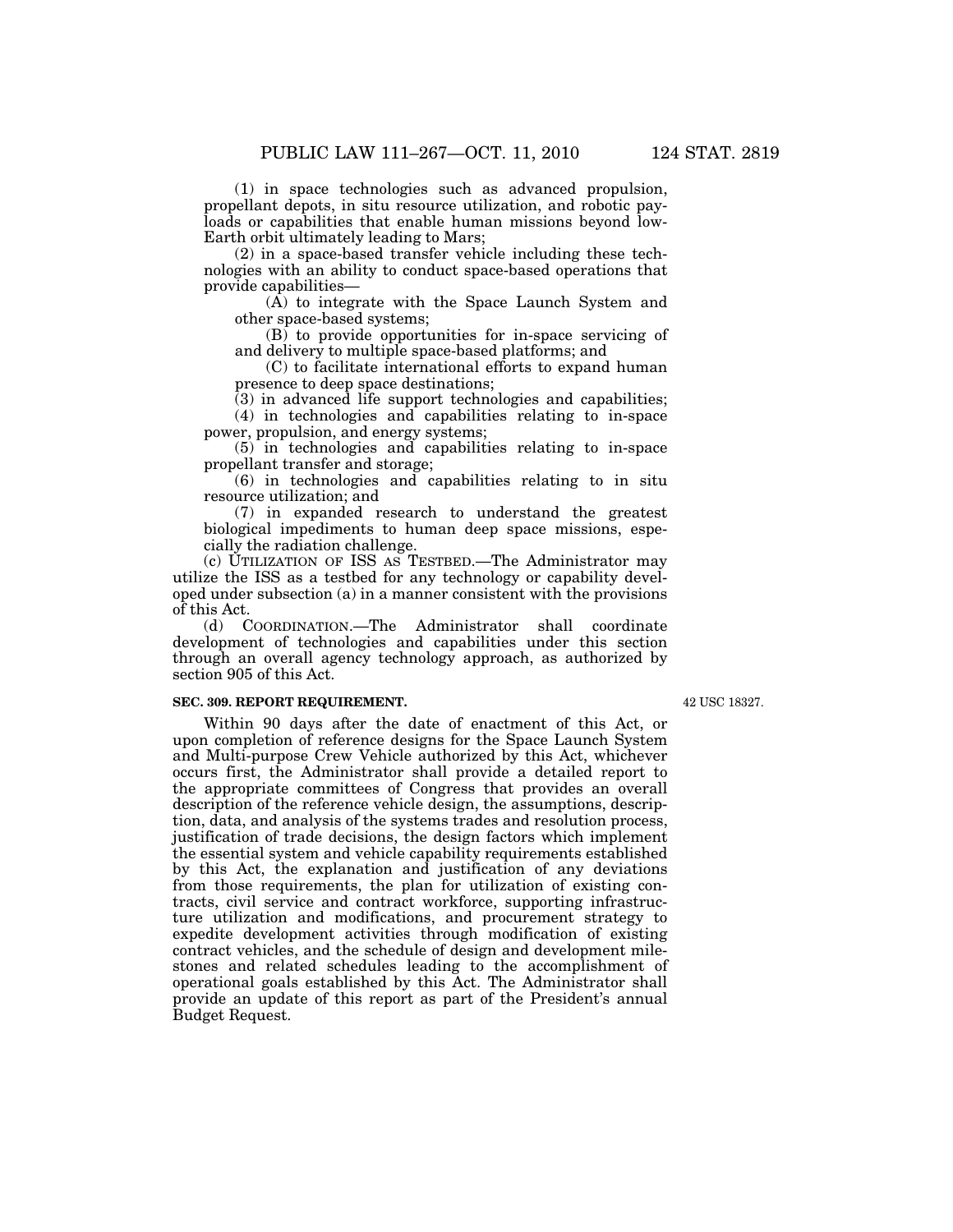# **TITLE IV—DEVELOPMENT AND USE OF COMMERCIAL CREW AND CARGO TRANSPORTATION CAPABILITIES**

42 USC 18341.

## **SEC. 401. COMMERCIAL CARGO DEVELOPMENT PROGRAM.**

The Administrator shall continue to support the existing Commercial Orbital Transportation Services program, aimed at enabling the commercial space industry in support of NASA to develop reliable means of launching cargo and supplies to the ISS throughout the duration of the facility's operation. The Administrator may apply funds towards the reduction of risk to the timely start of these services, specifically—

(1) efforts to conduct a flight test;

(2) accelerate development; and

(3) develop the ground infrastructure needed for commercial cargo capability.

#### **SEC. 402. COMMERCIAL CREW DEVELOPMENT PROGRAM.**

(a) CONTINUATION OF PROGRAM DURING FISCAL YEAR 2011.— The Administrator shall continue, and may expand the number of participants and the activities of, the Commercial Crew Development (CCDEV) program in fiscal year 2011, subject to the provisions of this title.

(b) CONTINUATION OF ACTIVITIES AND AGREEMENTS OF FISCAL YEAR 2010.—In carrying out subsection (a), the Administrator may continue or expand activities and agreements initiated in fiscal year 2010 that reduce risk, develop technologies, and lead to other advancements that will help determine the most effective and efficient means of advancing the development of commercial crew services.

42 USC 18342.

## **SEC. 403. REQUIREMENTS APPLICABLE TO DEVELOPMENT OF COMMERCIAL CREW TRANSPORTATION CAPABILITIES AND SERVICES.**

(a) FY 2011 CONTRACTS AND PROCUREMENT AGREEMENTS.—

(1) IN GENERAL.—Except as provided in paragraph (2), the Administrator may not execute a contract or procurement agreement with respect to follow-on commercial crew services during fiscal year 2011.

(2) EXCEPTION.—Notwithstanding paragraph (1), the Administrator may execute a contract or procurement agreement with respect to follow-on commercial crew services during fiscal year 2011 if—

(A) the requirements of paragraphs (1), (2), and (3) of subsection (b) are met; and

(B) the total amount involved for all such contracts and procurement agreements executed during fiscal year 2011 does not exceed \$50,000,000 for fiscal year 2011.

(b) SUPPORT.—The Administrator may, beginning in fiscal year 2012 through the duration of the program, support follow-on commercially-developed crew transportation systems dependent upon the completion of each of the following:

(1) HUMAN RATING REQUIREMENTS.—Not later than 60 days after the date of the enactment of this Act, the Administrator shall develop and make available to the public detailed human

Deadline. Public information.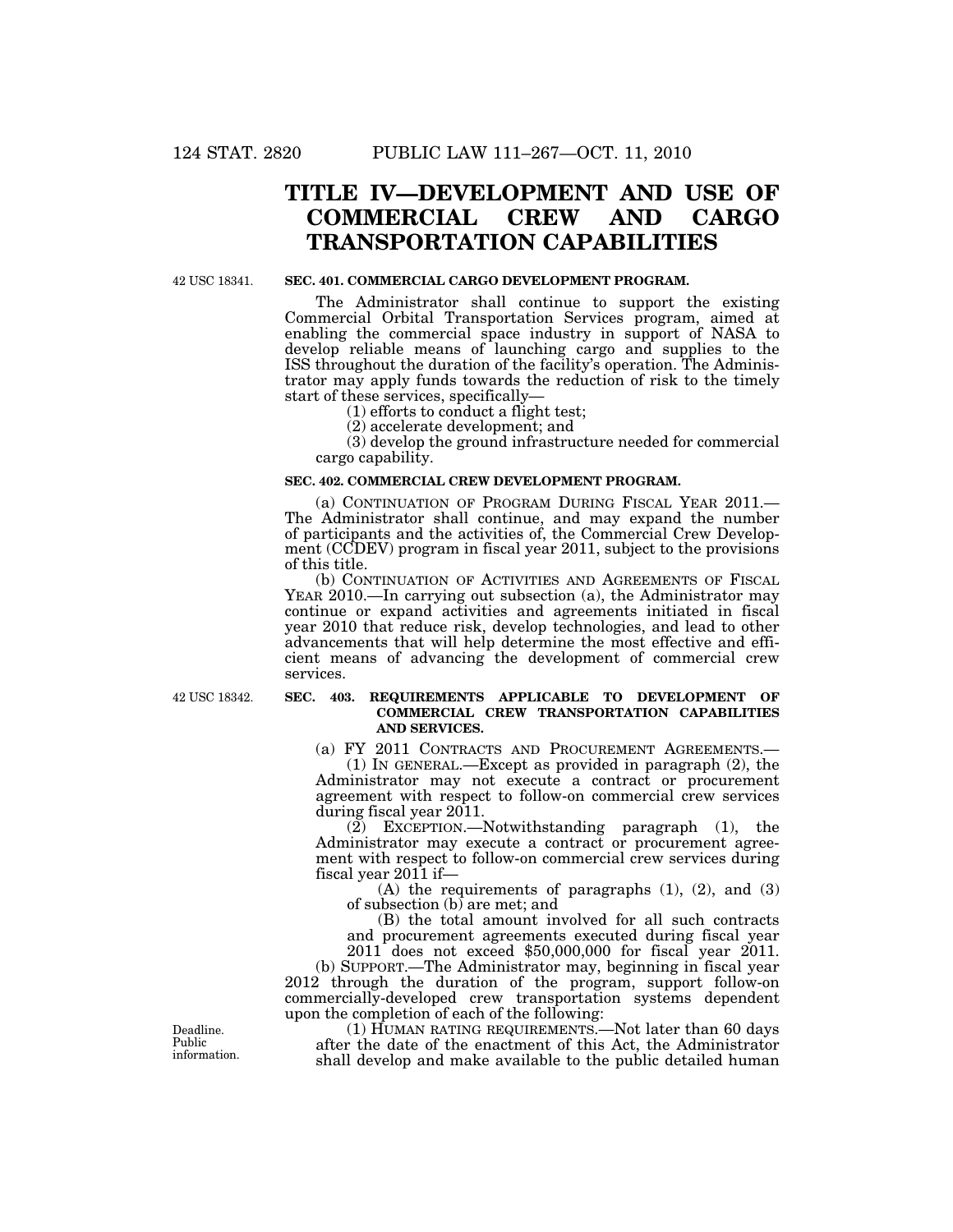rating processes and requirements to guide the design of commercially-developed crew transportation capabilities, which requirements shall be at least equivalent to proven requirements for crew transportation in use as of the date of the enactment of this Act.

(2) COMMERCIAL MARKET ASSESSMENT.—Not later than 180 Deadline. days after the date of the enactment of this Act, the Administrator shall submit to the appropriate committees of Congress an assessment, conducted, in coordination with the Federal Aviation Administration's Office of Commercial Space Transportation, for purposes of this paragraph, of the potential non-Government market for commercially-developed crew and cargo transportation systems and capabilities, including an assessment of the activities associated with potential private sector utilization of the ISS research and technology development capabilities and other potential activities in low-Earth orbit.

(3) PROCUREMENT SYSTEM REVIEW.—The Administrator shall review current Government procurement and acquisition practices and processes, including agreement authorities under the National Aeronautics and Space Act of 1958, to determine the most cost-effective means of procuring commercial crew transportation capabilities and related services in a manner that ensures appropriate accountability, transparency, and maximum efficiency in the procurement of such capabilities and services, which review shall include an identification of proposed measures to address risk management and means of indemnification of commercial providers of such capabilities and services, and measures for quality control, safety oversight, and the application of Federal oversight processes within the jurisdiction of other Federal agencies. A description of the proposed procurement process and justification of the proposed procurement for its selection shall be included in any proposed initiation of procurement activity for commercially-developed crew transportation capabilities and services and shall be subject to review by the appropriate committees of Congress before the initiation of any competitive process to procure such capabilities or services. In support of the review by such committees, the Comptroller General shall undertake an assessment of the proposed procurement process and provide a report to the appropriate committees of Congress within 90 days after the date on which the Administrator provides the description and justification to such committees.

(4) USE OF GOVERNMENT-SUPPLIED CAPABILITIES AND INFRA-STRUCTURE.—In evaluating any proposed development activity for commercially-developed crew or cargo launch capabilities, the Administrator shall identify the anticipated contribution of government personnel, expertise, technologies, and infrastructure to be utilized in support of design, development, or operations of such capabilities. This assessment shall include a clear delineation of the full requirements for the commercial crew service (including the contingency for crew rescue). The Administrator shall include details and associated costs of such support as part of any proposed development initiative for the procurement of commercially-developed crew or cargo launch capabilities or services.

Reports. Deadline.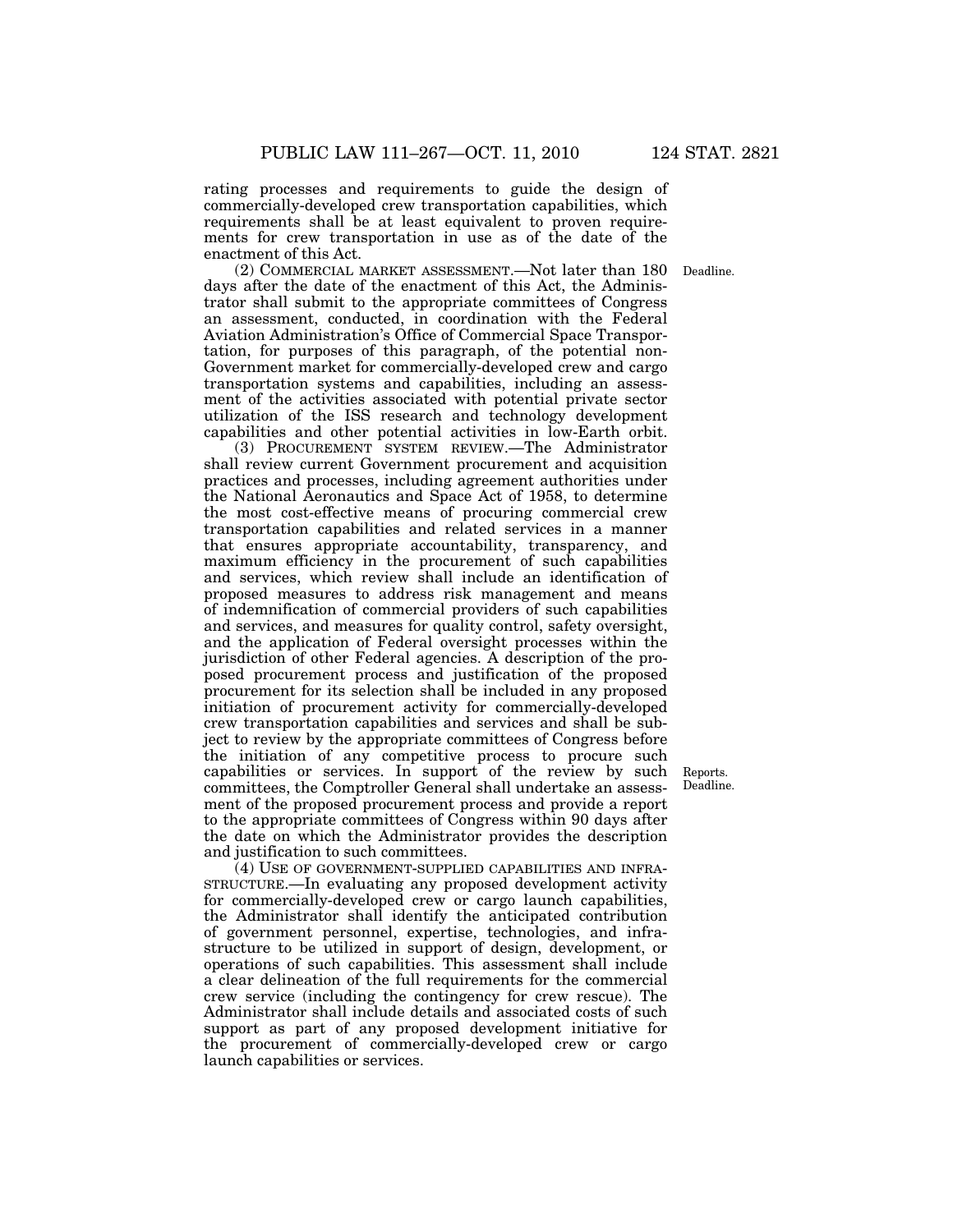(5) FLIGHT DEMONSTRATION AND READINESS REQUIRE- MENTS.—The Administrator shall establish appropriate milestones and minimum performance objectives to be achieved before authority is granted to proceed to the procurement of commercially-developed crew transportation capabilities or systems. The guidelines shall include a procedure to provide independent assurance of flight safety and flight readiness before the authorization of United States government personnel to participate as crew onboard any commercial launch vehicle developed pursuant to this section.

(6) COMMERCIAL CREW RESCUE CAPABILITIES.—The provision of a commercial capability to provide ISS crew services shall include crew rescue requirements, and shall be undertaken through the procurement process initiated in conformance with this section. In the event such development is initiated, the Administrator shall make available any relevant government-owned intellectual property deriving from the development of a multi-purpose crew vehicle authorized by this Act to commercial entities involved with such crew rescue capability development which shall be relevant to the design of a crew rescue capability. In addition, the Administrator shall seek to ensure that contracts for development of the multi-purpose crew vehicle contain provisions for the licensing of relevant intellectual property to participating commercial providers of any crew rescue capability development undertaken pursuant to this section. If one or more contractors involved with development of the multi-purpose crew vehicle seek to compete in development of a commercial crew service with crew rescue capability, separate legislative authority must be enacted to enable the Administrator to provide funding for any modifications of the multi-purpose crew vehicle necessary to fulfill the ISS crew rescue function.

### **SEC. 404. REPORT ON INTERNATIONAL SPACE STATION CARGO RETURN CAPABILITY.**

Not later than 120 days after the date of the enactment of this Act, the Administrator shall submit to the appropriate committees of Congress a report on potential alternative commerciallydeveloped means for the capability for a soft-landing return on land from the ISS of—

> (1) research samples or other derivative materials; and (2) small to mid-sized (up to 1,000 kilograms) equipment

for return and analysis, or for refurbishment and redelivery, to the ISS.

# **TITLE V—CONTINUATION, SUPPORT, AND EVOLUTION OF THE INTER-NATIONAL SPACE STATION**

42 USC 18351.

#### **SEC. 501. CONTINUATION OF THE INTERNATIONAL SPACE STATION THROUGH 2020.**

(a) POLICY OF THE UNITED STATES.—It shall be the policy of the United States, in consultation with its international partners in the ISS program, to support full and complete utilization of the ISS through at least 2020.

Standards.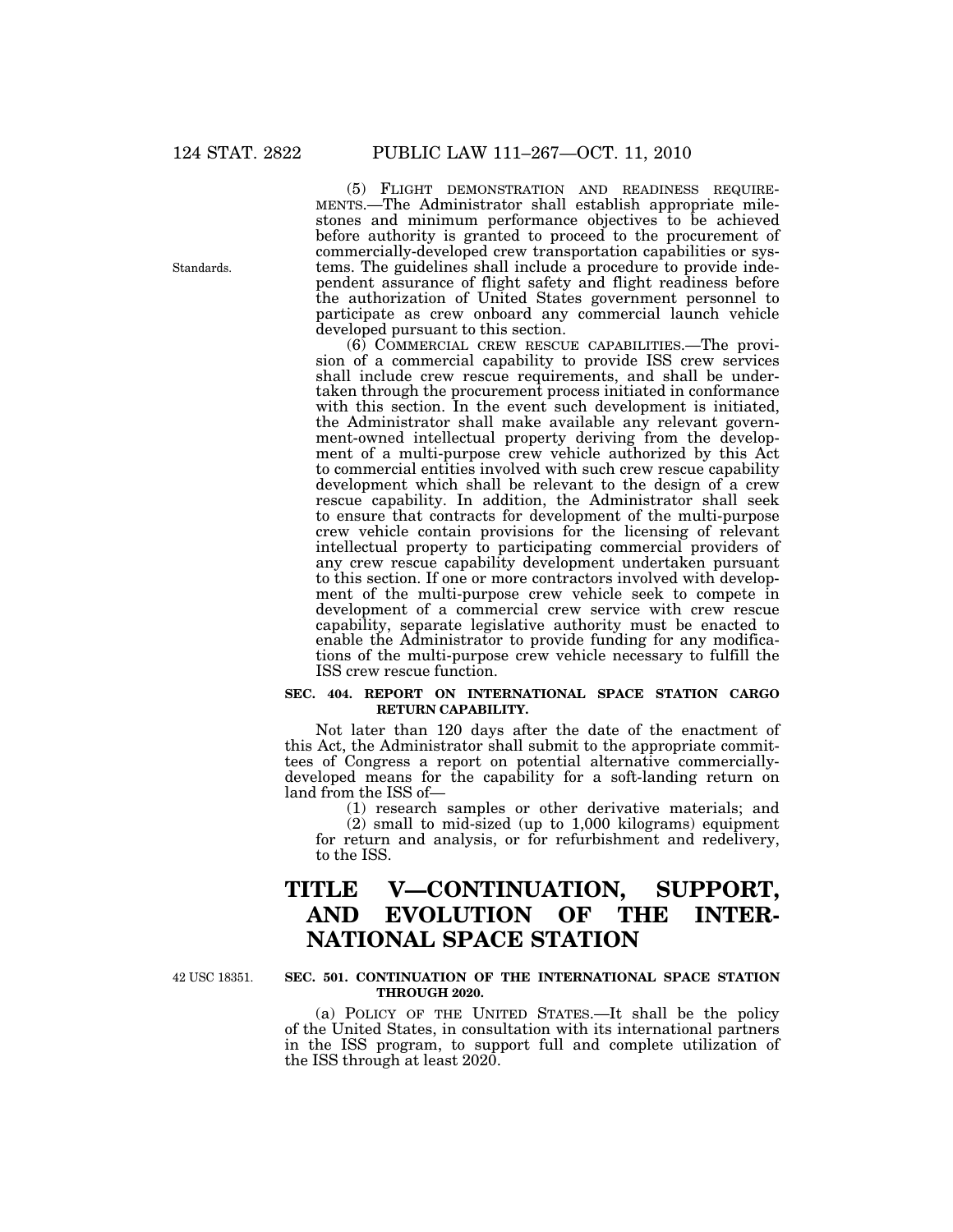(b) NASA ACTIONS.—In furtherance of the policy set forth in subsection (a), NASA shall pursue international, commercial, and intragovernmental means to maximize ISS logistics supply, maintenance, and operational capabilities, reduce risks to ISS systems sustainability, and offset and minimize United States operations costs relating to the ISS.

#### **SEC. 502. MAXIMUM UTILIZATION OF THE INTERNATIONAL SPACE STA-**42 USC 18352. **TION.**

(a) IN GENERAL.—With assembly of the ISS complete, NASA shall take steps to maximize the productivity and use of the ISS with respect to scientific and technological research and development, advancement of space exploration, and international collaboration.

(b) NASA ACTIONS.—In carrying out subsection (a), NASA shall, at a minimum, undertake the following:

(1) INNOVATIVE USE OF U.S. SEGMENT.—The United States segment of the ISS, which has been designated as a National Laboratory, shall be developed, managed and utilized in a manner that enables the effective and innovative use of such facility, as provided in section 504.

(2) INTERNATIONAL COOPERATION.—The ISS shall continue to be utilized as a key component of international efforts to build missions and capabilities that further the development of a human presence beyond near-Earth space and advance United States security and economic goals. The Administrator shall actively seek ways to encourage and enable the use of ISS capabilities to support these efforts.

(3) DOMESTIC COLLABORATION.—The operations, management, and utilization of the ISS shall be conducted in a manner that provides opportunities for collaboration with other research programs and objectives of the United States Government in cooperation with commercial suppliers, users, and developers.

#### SEC. 503. MAINTENANCE OF THE UNITED STATES SEGMENT AND 42 USC 18353. **ASSURANCE OF CONTINUED OPERATIONS OF THE INTER-NATIONAL SPACE STATION.**

(a) IN GENERAL.—The Administrator shall take all actions necessary to ensure the safe and effective operation, maintenance, and maximum utilization of the United States segment of the ISS through at least September 30, 2020.

(1) IN GENERAL.—In carrying out subsection (a), the Administrator shall, as soon as is practicable after the date of the enactment of this Act, carry out a comprehensive assessment of the essential modules, operational systems and components, structural elements, and permanent scientific equipment on board or planned for delivery and installation aboard the ISS, including both United States and international partner elements, for purposes of identifying the spare or replacement modules, systems and components, elements, and equipment that are required to ensure complete, effective, and safe functioning and full scientific utilization of the ISS through September 30, 2020.

(2) DATA.—In carrying out the assessment, the Administrator shall assemble any existing data, and provide for the development of any data or analysis not currently available, that is necessary for purposes of the assessment.

Assessment.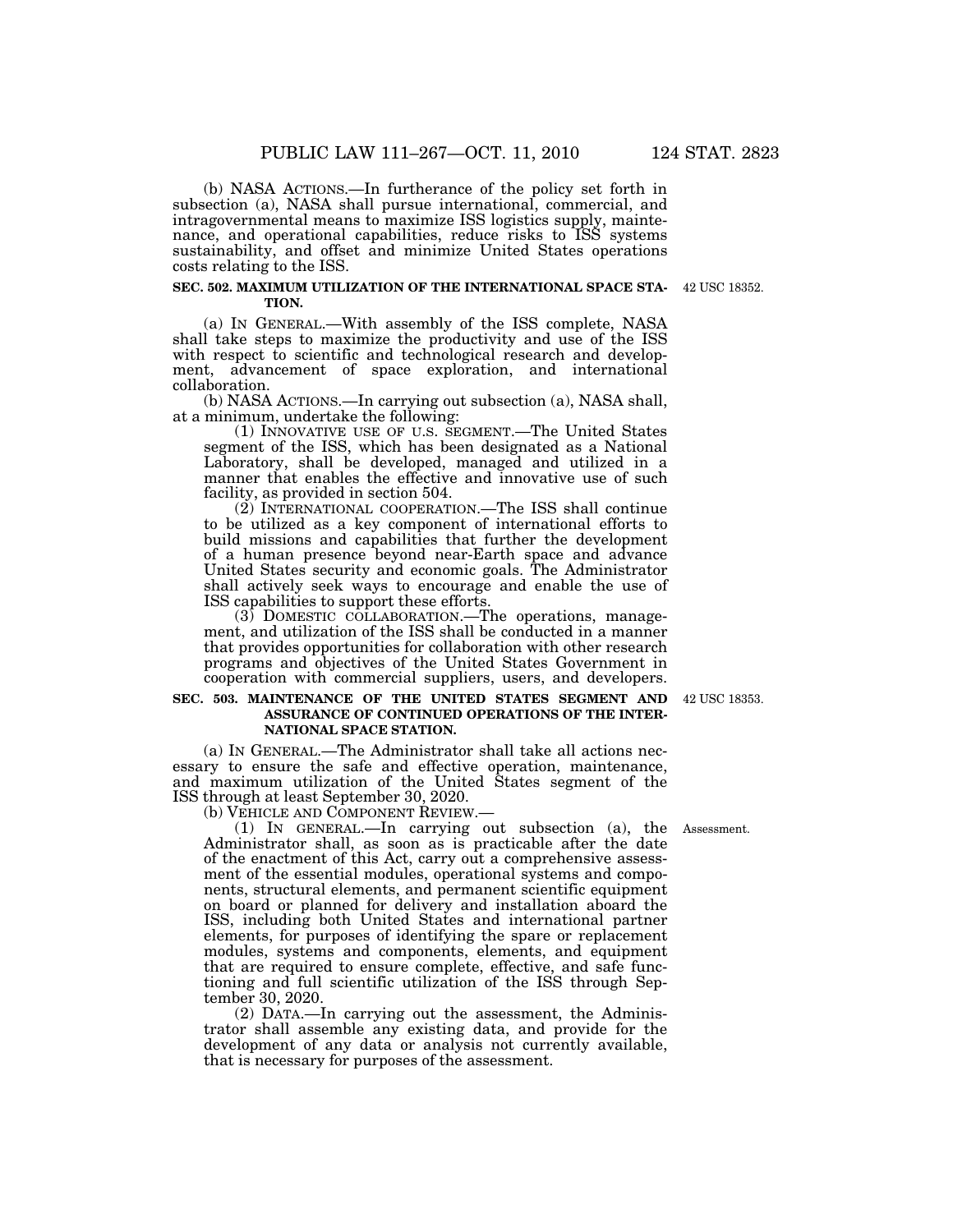(c) REPORTS.— (1) REPORT ON ASSESSMENT.— (A) REPORT REQUIRED.—Not later than 90 days after the date of the enactment of this Act, the Administrator shall submit to the appropriate committees of Congress a report on the assessment required by subsection (b).

(B) ELEMENTS.—The report required by this paragraph shall include, at minimum, the following:

(i) A description of the spare or replacement modules, systems and components, elements, and equipment identified pursuant to the assessment that are currently produced, in inventory, or on order, a description of the state of their readiness, and a schedule for their delivery to the ISS (including the planned transportation means for such delivery), including for each such module, system or component, element, or equipment a description of—

(I) its specifications, including size, weight, and necessary configuration for launch and delivery to the ISS;

(II) its function;

(III) its location; and

(IV) its criticality for ISS system integrity. (ii) A description of the spare or replacement modules, systems and components, elements, and equipment identified pursuant to the assessment that are not currently produced, in inventory, or on order, including for each such module, system or component, element, or equipment a description of—

(I) its specifications, including size, weight, and necessary configuration for launch and delivery to the ISS;

(II) its function;

(III) its location;

(IV) its criticality for ISS system integrity; and

(V) the anticipated cost and schedule for its design, procurement, manufacture, and delivery to the ISS.

(iii) A detailed summary of the delivery schedule and associated delivery vehicle requirements necessary to transport all spare and replacement elements considered essential for the ongoing and sustained functionality of all critical systems of the ISS, both in and of themselves and as an element of an integrated, mutually dependent essential capability, including an assessment of the current schedule for delivery, the availability of delivery vehicles to meet that schedule, and the likelihood of meeting that schedule through such vehicles.

(2) GAO REPORT.— (A) REPORT REQUIRED.—Not later than 90 days after the submittal to Congress under paragraph (1) of the assessment required by subsection (b), the Comptroller General of the United States shall submit to the appropriate committees of Congress a report on the assessment. The report shall set forth an evaluation of the assessment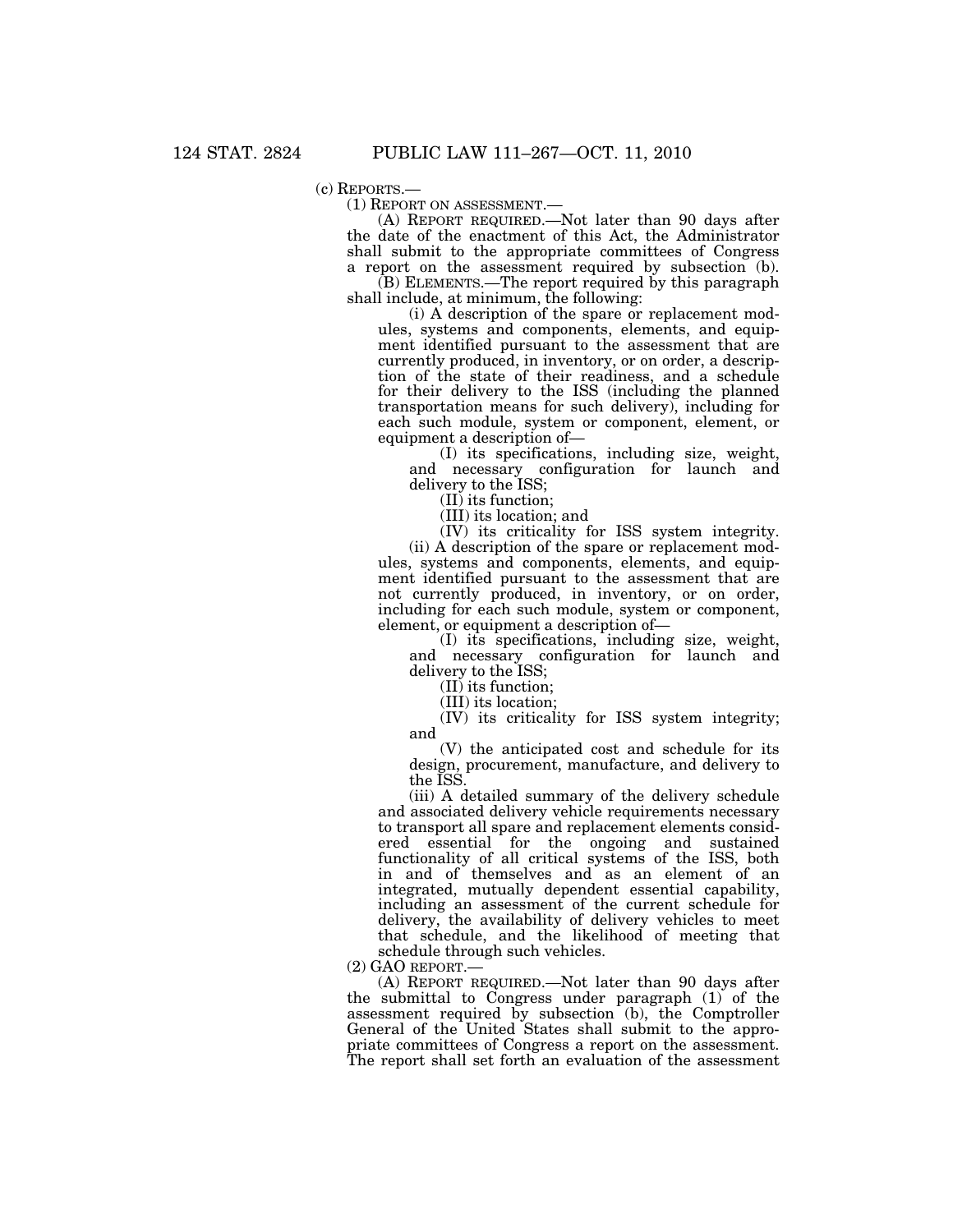by the Comptroller General, including an evaluation of the accuracy and level of confidence in the findings of the assessment.

(B) COOPERATION WITH GAO.—The Administrator shall provide for the monitoring and participation of the Comptroller General in the assessment in a manner that permits the Comptroller General to prepare and submit the report required by subparagraph (A).

(d) UTILIZATION OF RESEARCH FACILITIES AND CAPABILITIES.— Utilization of research facilities and capabilities aboard the ISS (other than exploration-related research and technology development facilities and capabilities, and associated ground support and logistics), shall be planned, managed, and supported as provided in section 504. Exploration-related research and technology development facilities, capabilities, and associated ground support and logistics shall be planned, managed, and supported by the appropriate NASA organizations and officials in a manner that does not interfere with other activities under section 504.

(e) SPACE SHUTTLE MISSION TO ISS.—

(1) SPACE SHUTTLE MISSION.—The Administrator shall fly the Launch-On-Need Shuttle mission currently designated in the Shuttle Flight Manifest dated February 28, 2010, to the ISS in fiscal year 2011, but no earlier than June 1, 2011, unless required earlier by an operations contingency, and pending the results of the assessment required by paragraph (2) and the determination under paragraph (3)(A).

(2) ASSESSMENT OF SAFE MEANS OF RETURN.—The Administrator shall provide for an assessment by the NASA Engineering and Safety Center of the procedures and plans developed to ensure the safety of the Space Shuttle crew, and alternative means of return, in the event the Space Shuttle is damaged or otherwise unable to return safely to Earth.

(3) SCHEDULE AND PAYLOAD.—The determination of the schedule and payload for the mission authorized by paragraph (1) shall take into account the following:

(A) The supply and logistics delivery requirements of the ISS.

(B) The findings of the study required by paragraph (2).

(4) FUNDS.—Amounts authorized to be appropriated by section 101(2)(B) shall be available for the mission authorized by paragraph (1).

(f) SPACE SHUTTLE MANIFEST FLIGHT ASSURANCE.—

(1) IN GENERAL.—The Administrator shall take all actions necessary to preserve Space Shuttle launch capability through fiscal year 2011 in a manner that enables the launch, at a minimum, of missions and primary payloads in the Shuttle flight manifest as of February 28, 2010.

(2) CONTINUATION OF CONTRACTOR SUPPORT.—The Administrator may not terminate any contract that provides the system transitions necessary for shuttle-derived hardware to be used on either the multi-purpose crew vehicle described in section 303 or the Space Launch System described in section 302.

#### **SEC. 504. MANAGEMENT OF THE ISS NATIONAL LABORATORY.**

(a) COOPERATIVE AGREEMENT WITH NOT-FOR PROFIT ENTITY FOR MANAGEMENT OF NATIONAL LABORATORY.—

42 USC 18354.

Time period.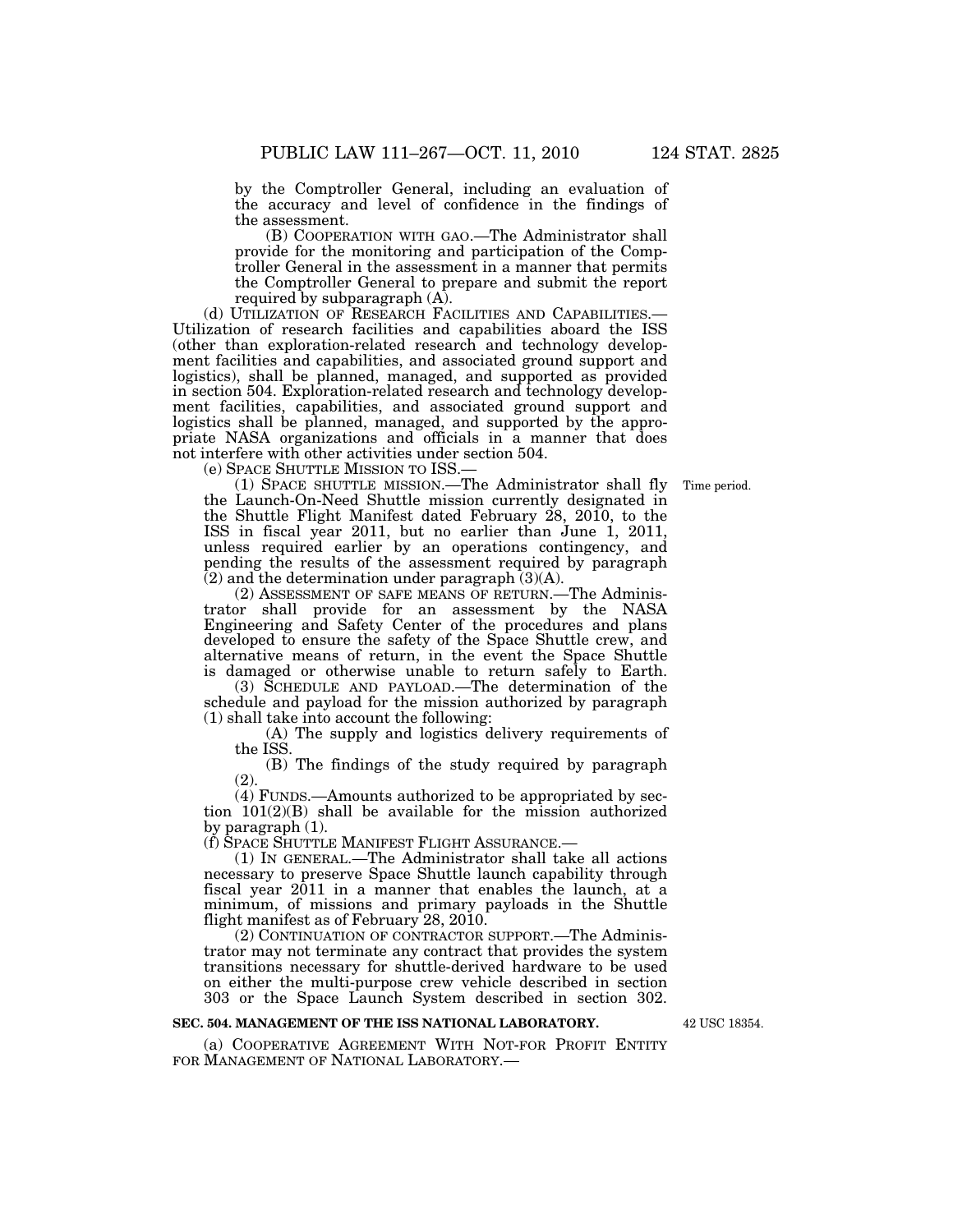(1) IN GENERAL.—The Administrator shall provide initial financial assistance and enter into a cooperative agreement with an appropriate organization that is exempt from taxation under section  $501(c)(3)$  of the Internal Revenue Code of 1986 to manage the activities of the ISS national laboratory in accordance with this section.

(2) QUALIFICATIONS.—The organization with which the Administrator enters into the cooperative agreement shall develop the capabilities to implement research and development projects utilizing the ISS national laboratory and to otherwise manage the activities of the ISS national laboratory.

(3) PROHIBITION ON OTHER ACTIVITIES.—The cooperative agreement shall require the organization entering into the agreement to engage exclusively in activities relating to the management of the ISS national laboratory and activities that promote its long term research and development mission as required by this section, without any other organizational objectives or responsibilities on behalf of the organization or any parent organization or other entity.

(b) NASA LIAISON.—

(1) DESIGNATION.—The Administrator shall designate an official or employee of the Space Operations Mission Directorate of NASA to act as liaison between NASA and the organization with which the Administrator enters into a cooperative agreement under subsection (a) with regard to the management of the ISS national laboratory.

(2) CONSULTATION WITH LIAISON.—The cooperative agreement shall require the organization entering into the agreement to carry out its responsibilities under the agreement in cooperation and consultation with the official or employee designated under paragraph (1).

(c) PLANNING AND COORDINATION OF ISS NATIONAL LABORATORY RESEARCH ACTIVITIES.—The Administrator shall provide initial financial assistance to the organization with which the Administrator enters into a cooperative agreement under subsection (a), in order for the organization to initiate the following:

(1) Planning and coordination of the ISS national laboratory research activities.

(2) Development and implementation of guidelines, selection criteria, and flight support requirements for non-NASA scientific utilization of ISS research capabilities and facilities available in United States-owned modules of the ISS or in partner-owned facilities of the ISS allocated to United States utilization by international agreement.

(3) Interaction with and integration of the International Space Station National Laboratory Advisory Committee established under section 602 of the National Aeronautics and Space Administration Authorization Act of 2008 (42 U.S.C. 17752) with the governance of the organization, and review recommendations provided by that Committee regarding agreements with non-NASA departments and agencies of the United States Government, academic institutions and consortia, and commercial entities leading to the utilization of the ISS national laboratory facilities.

(4) Coordination of transportation requirements in support of the ISS national laboratory research and development objectives, including provision for delivery of instruments, logistics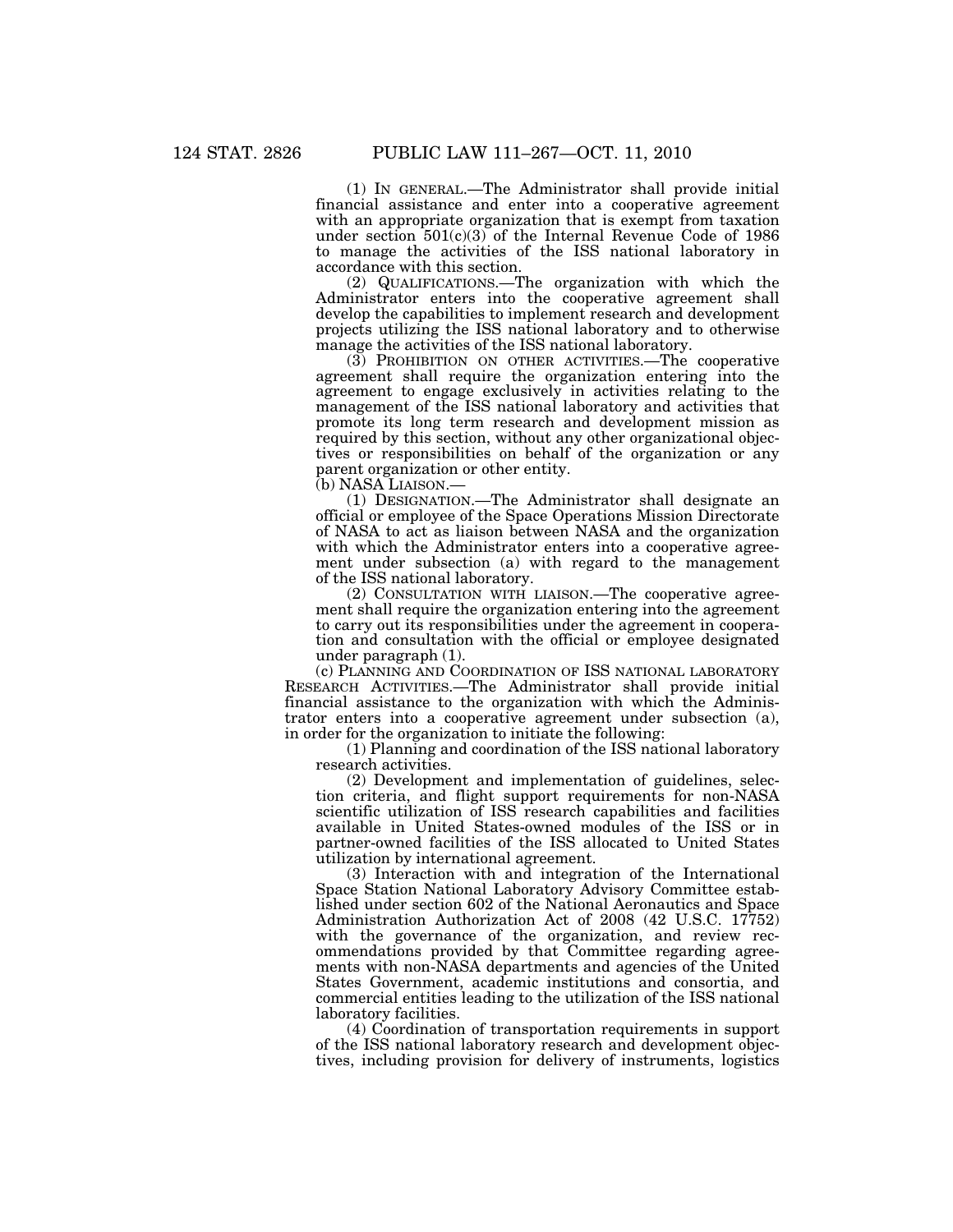support, and related experiment materials, and provision for return to Earth of collected samples, materials, and scientific instruments in need of replacement or upgrade.

(5) Cooperation with NASA, other departments and agencies of the United States Government, the States, and commercial entities in ensuring the enhancement and sustained operations of non-exploration-related research payload ground support facilities for the ISS, including the Space Life Sciences Laboratory, the Space Station Processing Facility and Payload Operations Integration Center.

(6) Development and implementation of scientific outreach and education activities designed to ensure effective utilization of ISS research capabilities including the conduct of scientific assemblies, conferences, and other fora for the presentation of research findings, methods, and mechanisms for the dissemination of non-restricted research findings and the development of educational programs, course supplements, interaction with educational programs at all grade levels, including studentfocused research opportunities for conduct of research in the ISS national laboratory facilities.

(7) Such other matters relating to the utilization of the ISS national laboratory facilities for research and development as the Administrator may consider appropriate.

(d) RESEARCH CAPACITY ALLOCATION AND INTEGRATION OF RESEARCH PAYLOADS.—

Deadline.

(1) ALLOCATION OF ISS RESEARCH CAPACITY.—As soon as practicable after the date of the enactment of this Act, but not later than October 1, 2011, ISS national laboratory managed experiments shall be guaranteed access to, and utilization of, not less than 50 percent of the United States research capacity allocation, including power, cold stowage, and requisite crew time onboard the ISS through September 30, 2020. Access to the ISS research capacity includes provision for the adequate upmass and downmass capabilities to utilize the ISS research capacity, as available. The Administrator may allocate additional capacity to the ISS national laboratory should such capacity be in excess of NASA research requirements.

(2) ADDITIONAL RESEARCH CAPABILITIES.—If any NASA research plan is determined to require research capacity onboard the ISS beyond the percentage allocated under paragraph (1), such research plan shall be prepared in the form of a requested research opportunity to be submitted to the process established under this section for the consideration of proposed research within the capacity allocated to the ISS national laboratory. A proposal for such a research plan may include the establishment of partnerships with non-NASA institutions eligible to propose research to be conducted within the ISS national laboratory capacity. Until September 30, 2020, the official or employee designated under subsection  $(b)$  may grant an exception to this requirement in the case of a proposed experiment considered essential for purposes of preparing for exploration beyond low-Earth orbit, as determined by joint agreement between the organization with which the Administrator enters into a cooperative agreement under subsection (a) and the official or employee designated under subsection (b).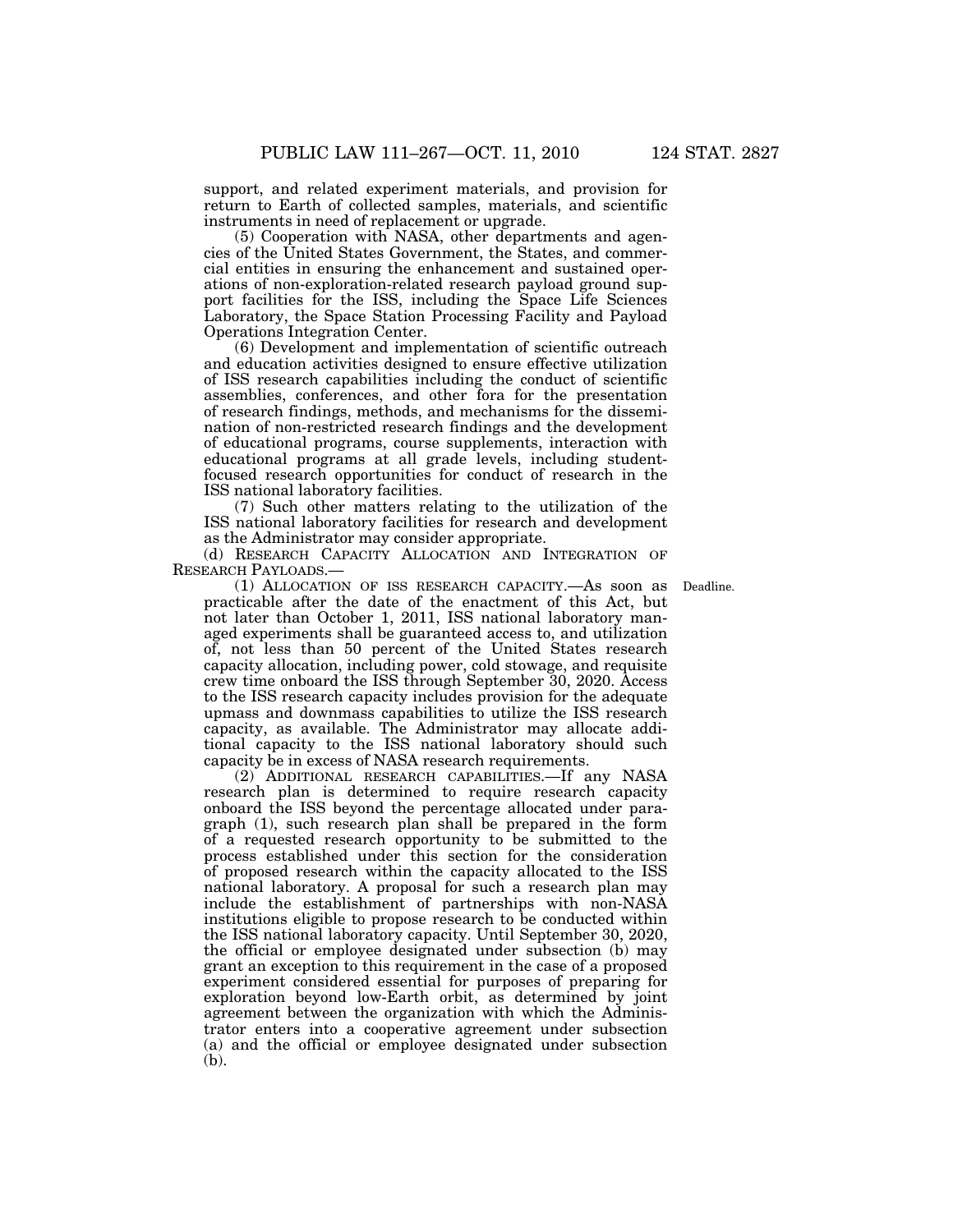(3) RESEARCH PRIORITIES AND ENHANCED CAPACITY.—The organization with which the Administrator enters into the cooperative agreement shall consider recommendations of the National Academies Decadal Survey on Biological and Physical Sciences in Space in establishing research priorities and in developing proposed enhancements of research capacity and opportunities for the ISS national laboratory.

(4) RESPONSIBILITY FOR RESEARCH PAYLOAD.—NASA shall retain its roles and responsibilities in providing research payload physical, analytical, and operations integration during preflight, post-flight, transportation, and orbital phases essential to ensure safe and effective flight readiness and vehicle integration of research activities approved and prioritized by the organization with which the Administrator enters into the cooperative agreement and the official or employee designated under subsection (b).

# **TITLE VI—SPACE SHUTTLE RETIREMENT AND TRANSITION**

42 USC 18361.

# **SEC. 601. SENSE OF CONGRESS ON THE SPACE SHUTTLE PROGRAM.**

(a) FINDINGS.—Congress makes the following findings:

(1) The Space Shuttle program represents a national asset consisting of critical skills and capabilities, including the ability to lift large payloads into space and return them to Earth.

(2) The Space Shuttle has carried more than 355 people from 16 nations into space.

(3) The Space Shuttle has projected the best of American values around the world, and Space Shuttle crews have sparked the imagination and dreams of the world's youth and young at heart.

(b) SENSE OF CONGRESS.—It is the sense of Congress that—

(1) it is essential that the retirement of the Space Shuttle and the transition to new human space flight capabilities be done in a manner that builds upon the legacy of this national asset; and

(2) it is imperative for the United States to retain the skills and the industrial capability to provide a follow-on Space Launch System that is primarily designed for missions beyond near-Earth space, while offering some potential for supplanting shuttle delivery capabilities to low-Earth orbit, particularly in support of ISS requirements, if necessary.

42 USC 18362.

### **SEC. 602. RETIREMENT OF SPACE SHUTTLE ORBITERS AND TRANSI-TION OF SPACE SHUTTLE PROGRAM.**

(a) IN GENERAL.—The Administrator shall retire the Space Shuttle orbiters pursuant to a schedule established by the Administrator and in a manner consistent with provisions of this Act regarding potential requirements for contingency utilization of Space Shuttle orbiters for ISS requirements.

(b) UTILIZATION OF WORKFORCE AND ASSETS IN FOLLOW-ON SPACE LAUNCH SYSTEM.—

(1) UTILIZATION OF VEHICLE ASSETS.—In carrying out subsection (a), the Administrator shall, to the maximum extent practicable, utilize workforce, assets, and infrastructure of the Space Shuttle program in efforts relating to the initiation of

Schedule.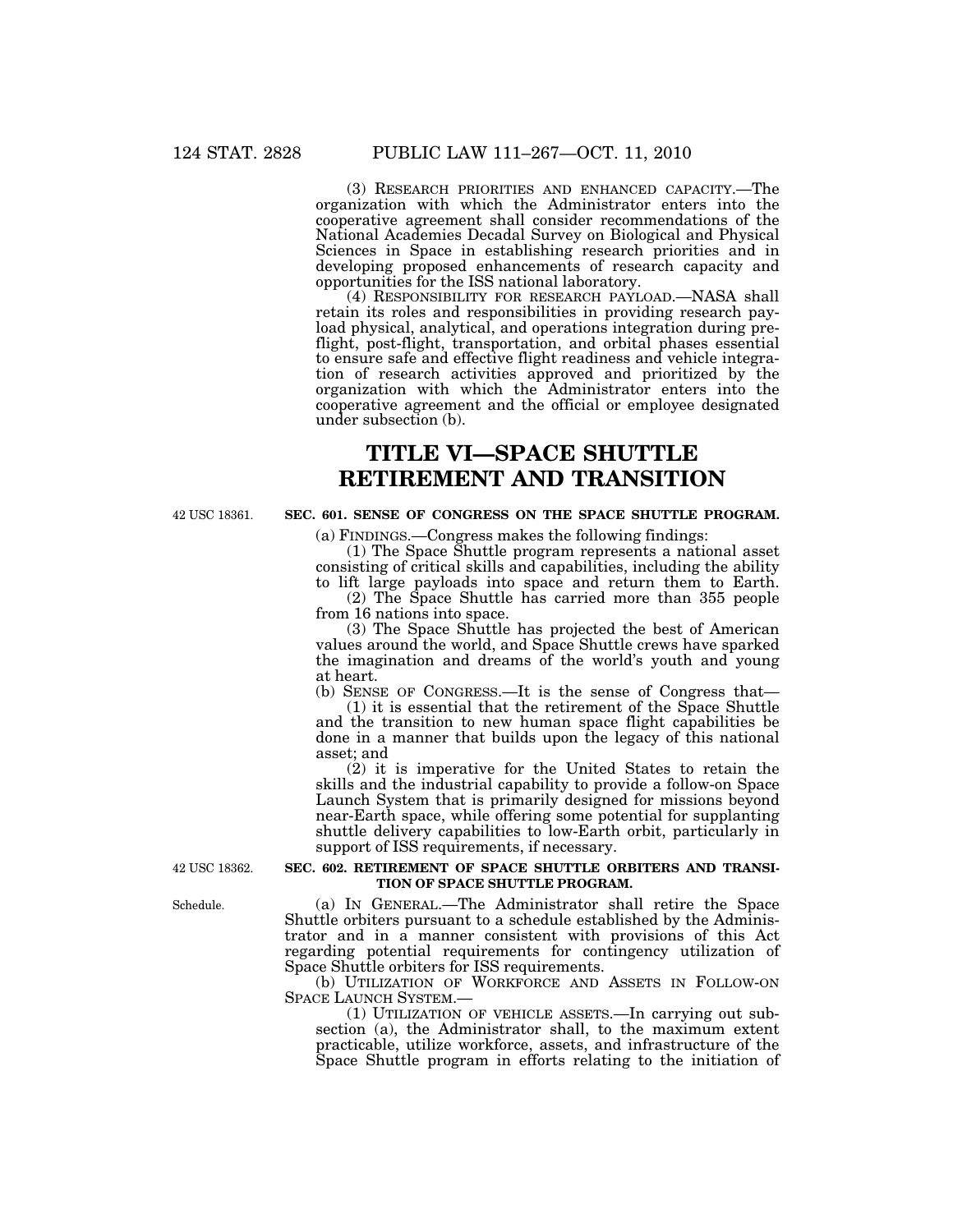a follow-on Space Launch System developed pursuant to section 302 of this Act.

(2) OTHER ASSETS.—With respect to the workforce, assets, and infrastructure not utilized as described in paragraph (1), the Administrator shall work closely with other departments and agencies of the Federal Government, and the private sector, to divest unneeded assets and to assist displaced workers with retraining and other placement efforts. Amounts authorized to be appropriated by section  $101(2)(B)$  shall be available for activities pursuant to this paragraph.

# **SEC. 603. DISPOSITION OF ORBITER VEHICLES.**

(a) IN GENERAL.—Upon the termination of the Space Shuttle program as provided in section 602, the Administrator shall decommission any remaining Space Shuttle orbiter vehicles according to established safety and historic preservation procedures prior to their designation as surplus government property. The orbiter vehicles shall be made available and located for display and maintenance through a competitive procedure established pursuant to the disposition plan developed under section 613(a) of the National Aeronautics and Space Administration Authorization Act of 2008 (42 U.S.C. 17761(a)), with priority consideration given to eligible applicants meeting all conditions of that plan which would provide for the display and maintenance of orbiters at locations with the best potential value to the public, including where the location of the orbiters can advance educational opportunities in science, technology, engineering, and mathematics disciplines, and with an historical relationship with either the launch, flight operations, or processing of the Space Shuttle orbiters or the retrieval of NASA manned space vehicles, or significant contributions to human space flight. The Smithsonian Institution, which, as of the date of enactment of this Act, houses the Space Shuttle Enterprise, shall determine any new location for the Enterprise.

(b) DISPLAY AND MAINTENANCE.—The orbiter vehicles made available under subsection (a) shall be displayed and maintained through agreements and procedures established pursuant to section 613(a) of the National Aeronautics and Space Administration Authorization Act of 2008 (42 U.S.C. 17761(a)).

(c) AUTHORIZATION OF APPROPRIATIONS.—There are authorized to be appropriated to NASA such sums as may be necessary to carry out this section. The amounts authorized to be appropriated by this subsection shall be in addition to any amounts authorized to be appropriated by title I, and may be requested by the President as supplemental requirements, if needed, in the appropriate fiscal years.

# **TITLE VII—EARTH SCIENCE**

# **SEC. 701. SENSE OF CONGRESS.**

It is the sense of Congress that—

(1) Earth observations are critical to scientific understanding and monitoring of the Earth system, to protecting human health and property, to growing the economy of the United States, and to strengthening the national security and

42 USC 18363.

Determination.

Contracts. Procedures.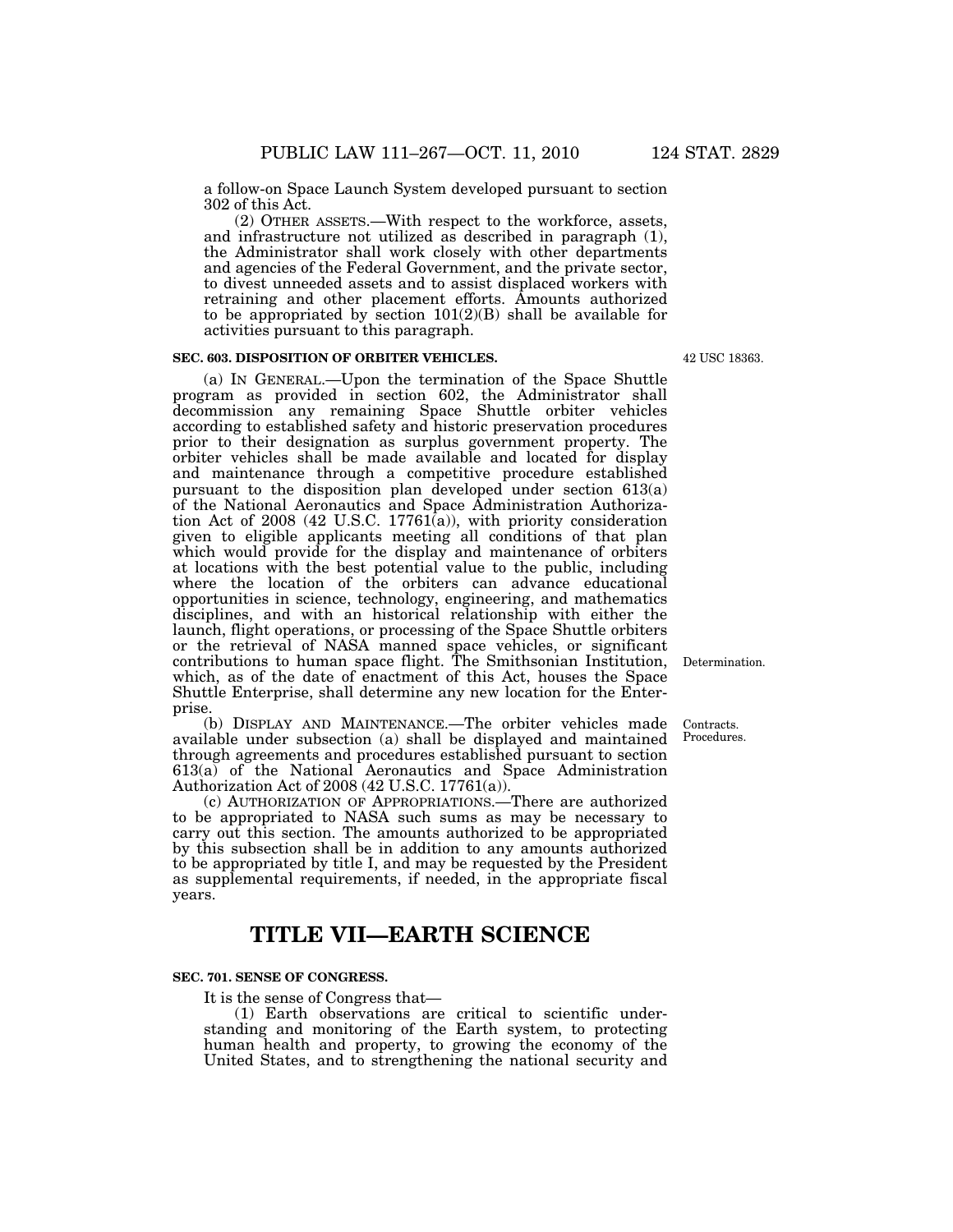international posture of the United States. Additionally, recognizing the number of relevant participants and activities involved with Earth observations within the United States Government and internationally, Congress supports the strengthening of collaboration across these areas;

(2) NASA plays a critical role through its ability to provide data on solar output, sea level rise, atmospheric and ocean temperature, ozone depletion, air pollution, and observation of human and environment relationships;

(3) programs should utilize open standards consistent with international data-sharing principles and obtain and convert data from other government agencies, including data from the United States Geological Survey, and data derived from satellites operated by NOAA as well as from international satellites are important to the study of climate science and such cooperative relationships and programs should be maintained;

(4) Earth-observing satellites and sustained monitoring programs will continue to play a vital role in climate science, environmental understanding, mitigation of destructive environmental impacts, and contributing to the general national welfare; and

(5) land remote sensing observation plays a critical role in Earth science, and the national space policy supports this role by requiring operational land remote sensing capabilities.

42 USC 18371.

## **SEC. 702. INTERAGENCY COLLABORATION IMPLEMENTATION APPROACH.**

The Director of OSTP shall establish a mechanism to ensure greater coordination of the research, operations, and activities relating to civilian Earth observation of those Agencies, including NASA, that have active programs that either contribute directly or indirectly to these areas. This mechanism should include the development of a strategic implementation plan that is updated at least every 3 years, and includes a process for external independent advisory input. This plan should include a description of the responsibilities of the various Agency roles in Earth observations, recommended cost-sharing and procurement arrangements between Agencies and other entities, including international arrangements, and a plan for ensuring the provision of sustained, long term space-based climate observations. The Director shall provide a report to Congress within 90 days after the date of enactment of this Act on the implementation plan for this mechanism.

#### **SEC. 703. TRANSITIONING EXPERIMENTAL RESEARCH TO OPER-ATIONS.**

The Administrator shall coordinate with the Administrator of NOAA and the Director of the United States Geological Survey to establish a formal mechanism that plans, coordinates, and supports the transitioning of NASA research findings, assets, and capabilities to NOAA operations and United States Geological Survey operations. In defining this mechanism, NASA should consider the establishment of a formal or informal Interagency Transition Office. The Administrator of NASA shall provide an implementation plan for this mechanism to Congress within 90 days after the date of enactment of this Act.

Deadline.

Reports. Deadline.

42 USC 18372.

Implementation plan. Deadline.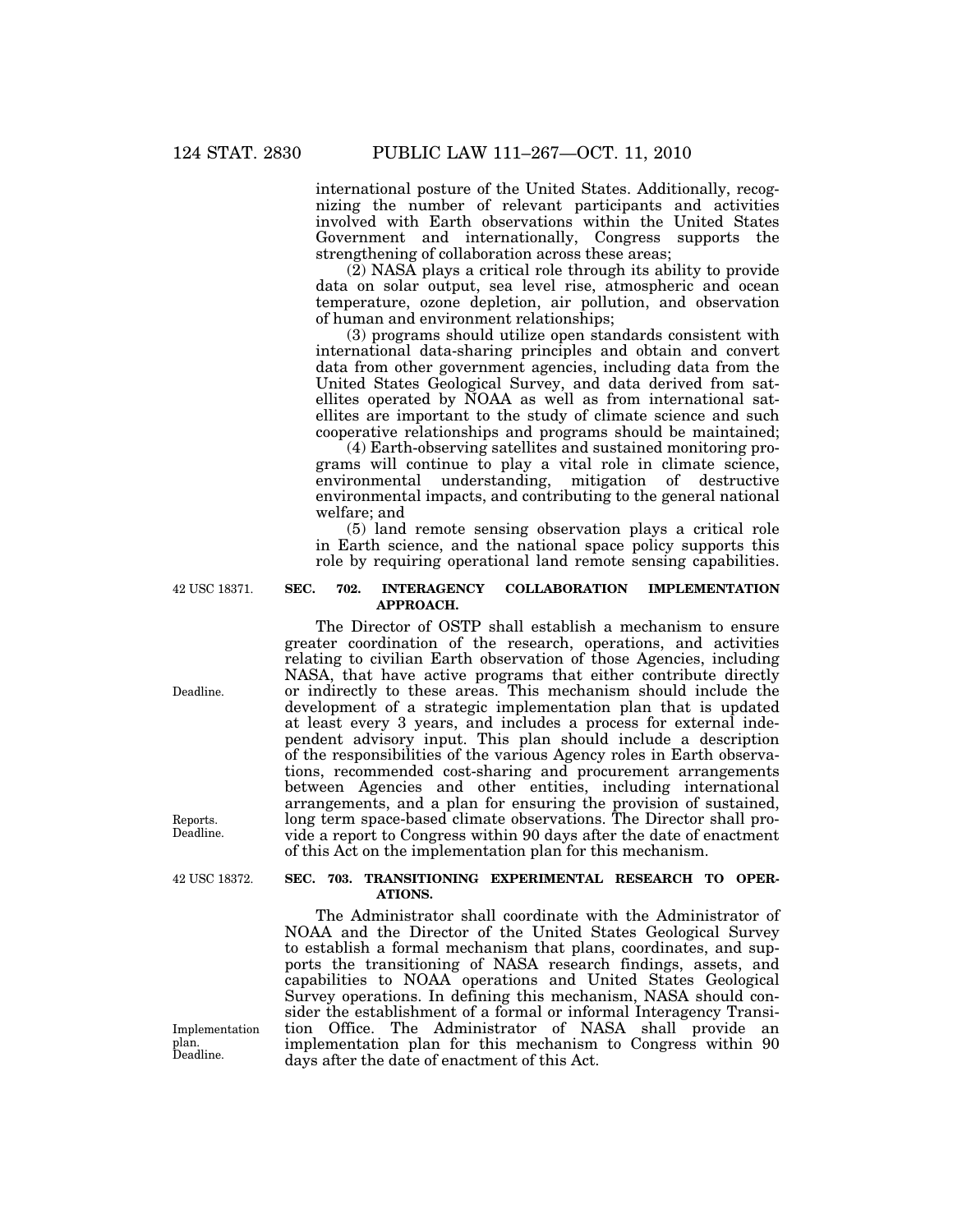#### **SEC. 704. DECADAL SURVEY MISSIONS IMPLEMENTATION FOR EARTH**  42 USC 18373. **OBSERVATION.**

The Administrator shall undertake to implement, as appropriate, missions identified in the National Research Council's Earth Science Decadal Survey within the scope of the funds authorized for the Earth Science Mission Directorate.

#### **SEC. 705. EXPANSION OF EARTH SCIENCE APPLICATIONS.**

It is the sense of the Congress that the role of NASA in Earth Science applications shall be expanded with other departments and agencies of the Federal government, State and local governments, tribal governments, academia, the private sector, nonprofit organizations, and international partners. NASA's Earth science data can increasingly aid efforts to improve the human condition and provide greater security.

# **SEC. 706. INSTRUMENT TEST-BEDS AND VENTURE CLASS MISSIONS.**

The Administrator shall pursue innovative ways to fly instrument-level payloads for early demonstration or as co-manifested payloads. The Congress encourages the use of the ISS as an accessible platform for the conduct of such activities. Additionally, in order to address the cost and schedule challenges associated with large flight systems, NASA should pursue smaller systems where practicable and warranted.

### **SEC. 707. SENSE OF CONGRESS ON NPOESS FOLLOW-ON PROGRAM.**

It is the Sense of the Congress that—

(1) polar orbiting satellites are vital for weather prediction, climate and environmental monitoring, national security, emergency response, and climate research;

(2) the National Polar Orbiting Environmental Satellite System has suffered from years of steadily rising cost estimates and schedule delays and an independent review team recommended that the System be restructured to improve the probability of success and protect the continuity of weather and climate data;

(3) the Congress supports the decision made by OSTP in February, 2010, to restructure the program to minimize schedule slips and cost overruns, clarify the responsibilities and accountability of NASA, NOAA, and the Department of Defense, and retain necessary coordination across civil and defense weather and climate programs;

(4) the Administrator of NOAA and the Secretary of Defense should maximize the use of assets from the NPOESS program as they establish the NOAA Joint Polar Satellite System at NASA's Goddard Space Flight Center, and the Department of Defense's Defense Weather Satellite System;

(5) the Administrator of NOAA and the Secretary of Defense should structure their programs in order to maintain satellite data continuity for the Nation's weather and climate requirements; and

(6) the Administrator of NOAA and the Secretary of Defense should provide immediate notification to the Congress of any impediments that may require Congressional intervention in order for the agencies to meet launch readiness dates, together with any recommended actions.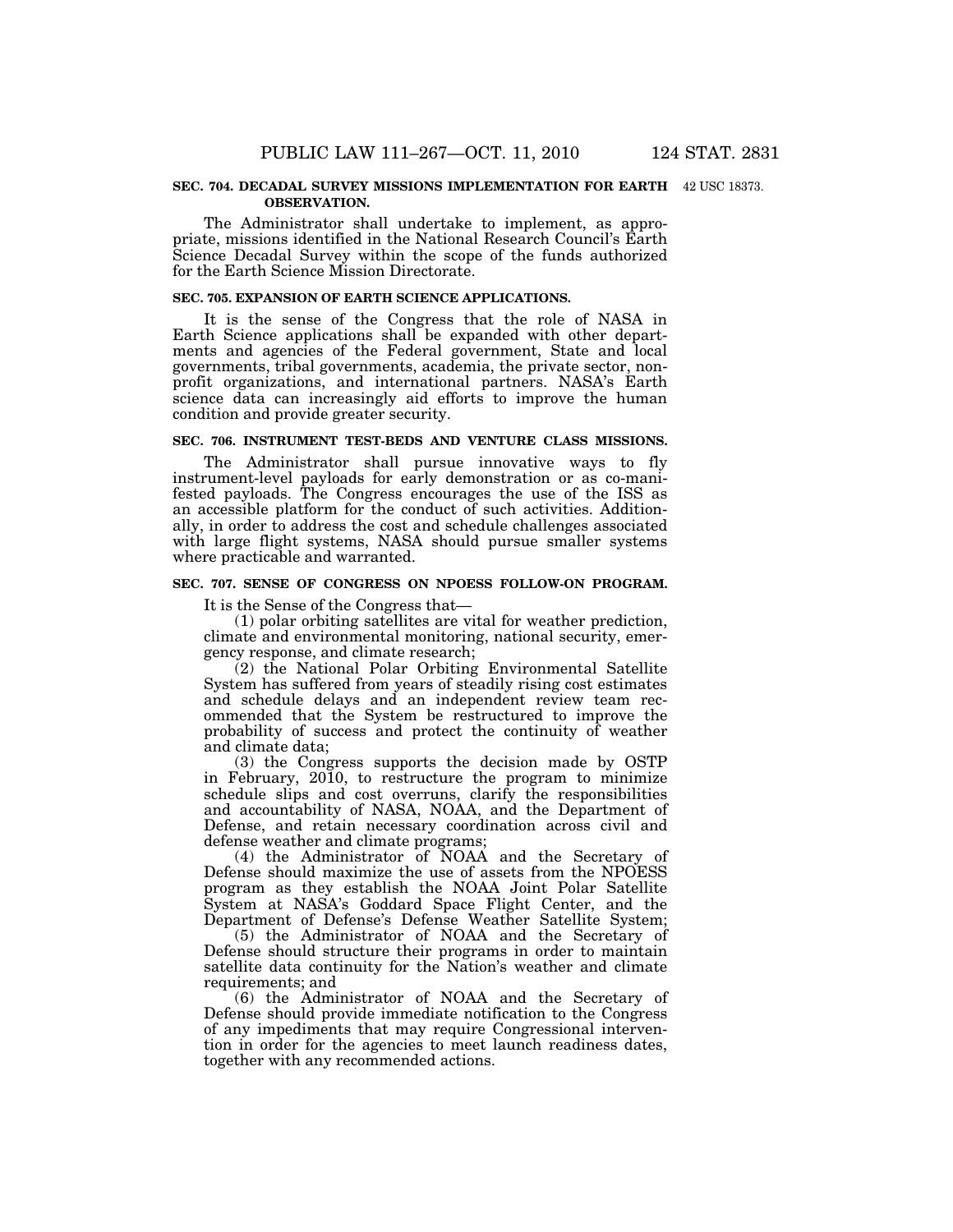# **TITLE VIII—SPACE SCIENCE**

42 USC 18381.

# **SEC. 801. TECHNOLOGY DEVELOPMENT.**

The Administrator shall ensure that the Science Mission Directorate maintains a long term technology development program for space and Earth science. This effort should be coordinated with an overall Agency technology investment approach, as authorized in section 905 of this Act.

42 USC 18382.

#### **SEC. 802. SUBORBITAL RESEARCH ACTIVITIES.**

(a) IN GENERAL.—The report of the National Academy of Sciences, Revitalizing NASA's Suborbital Program: Advancing Science, Driving Innovation and Developing Workforce, found that suborbital science missions were absolutely critical to building an aerospace workforce capable of meeting the needs of current and future human and robotic space exploration.

(b) MANAGEMENT.—The Administrator shall designate an officer or employee of the Science Mission Directorate to act as the responsible official for all Suborbital Research in the Science Mission Directorate. The designee shall be responsible for the development of short- and long term strategic plans for maintaining, renewing and extending suborbital facilities and capabilities, monitoring progress towards goals in the plans, and be responsible for integration of suborbital activities and workforce development within the agency, thereby ensuring the long term recognition of their combined value to the directorate, to NASA, and to the Nation.

(c) ESTABLISHMENT OF SUBORBITAL RESEARCH PROGRAM.—The Administrator shall establish a Suborbital Research Program within the Science Mission Directorate that shall include the use of sounding rockets, aircraft, high altitude balloons, suborbital reusable launch vehicles, and commercial launch vehicles to advance science and train the next generation of scientists and engineers in systems engineering and systems integration which are vital to maintaining critical skills in the aerospace workforce. The program shall integrate existing suborbital research programs with orbital missions at the discretion of the designated officer or employee and shall emphasize the participation of undergraduate and graduate students and post-doctoral researchers when formulating announcements of opportunity.

(d) REPORT.—The Administrator shall report to the appropriate committees of Congress on the number and type of suborbital missions conducted in each fiscal year and the number of undergraduate and graduate students participating in the missions. The report shall be made annually for each fiscal year under this section.

(e) AUTHORIZATION.—There are authorized to be appropriated to the Administrator such sums as may be necessary to carry out this section.

### **SEC. 803. OVERALL SCIENCE PORTFOLIO-SENSE OF THE CONGRESS.**

Congress reaffirms its sense that a balanced and adequately funded set of activities, consisting of research and analysis grants programs, technology development, small, medium, and large space missions, and suborbital research activities, contributes to a robust and productive science program and serves as a catalyst for innovation.

Designation.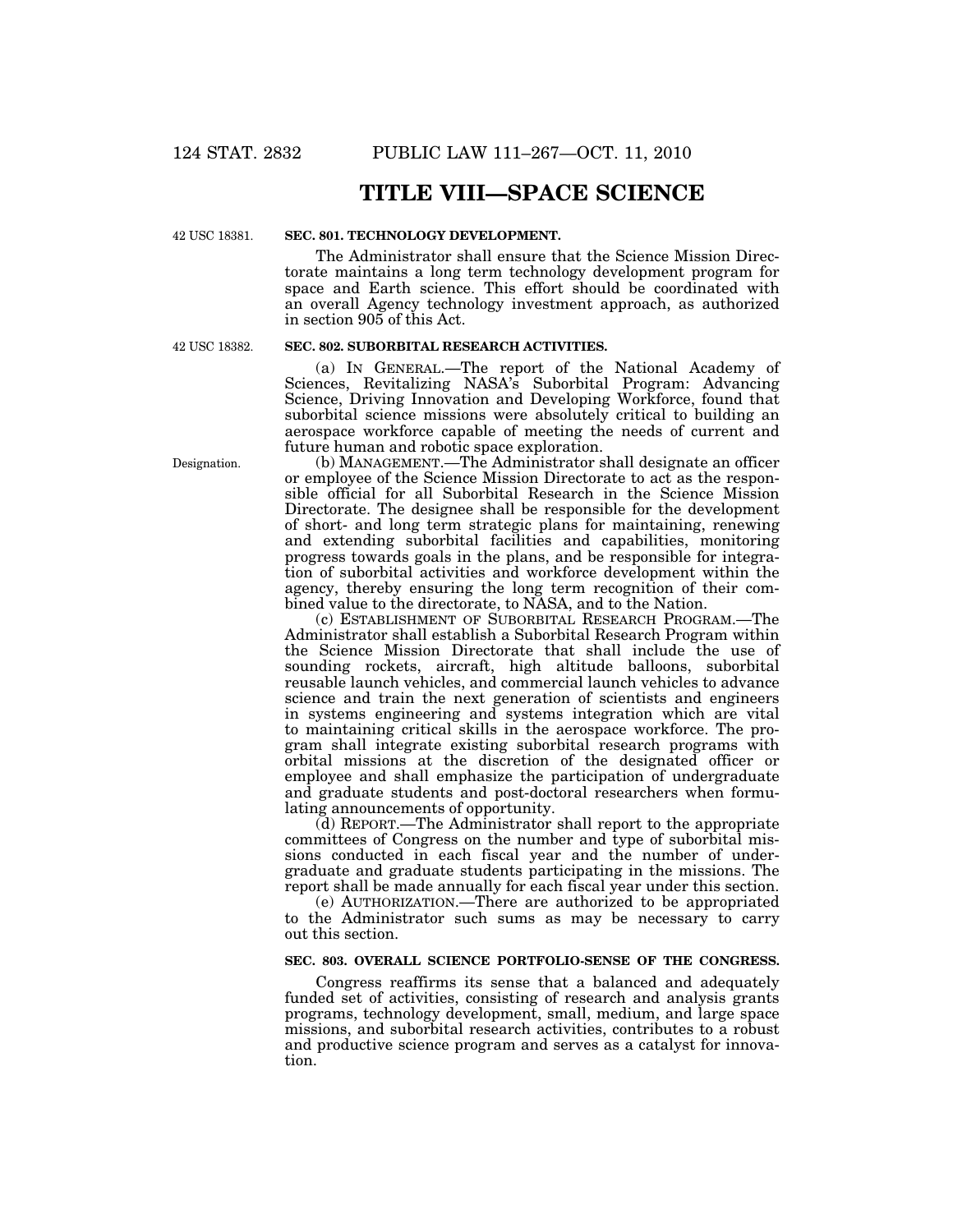#### **SEC. 804. IN-SPACE SERVICING.**

The Administrator shall continue to take all necessary steps to ensure that provisions are made for in-space or human servicing and repair of all future observatory-class scientific spacecraft intended to be deployed in Earth-orbit or at a Lagrangian point to the extent practicable and appropriate. The Administrator should ensure that agency investments and future capabilities for space technology, robotics, and human space flight take the ability to service and repair these spacecraft into account, where appropriate, and incorporate such capabilities into design and operational plans.

#### **SEC. 805. DECADAL RESULTS.**

NASA shall take into account the current decadal surveys from the National Academies' Space Studies Board when submitting the President's budget request to the Congress.

#### **SEC. 806. ON-GOING RESTORATION OF RADIOISOTOPE THERMO-**42 USC 18385. **ELECTRIC GENERATOR MATERIAL PRODUCTION.**

(a) FINDINGS.—The Congress finds the following:

(1) The United States has led the world in the scientific exploration of space for nearly 50 years.

(2) Missions such as Viking, Voyager, Cassini, and New Horizons have greatly expanded knowledge of our solar system and planetary characteristics and evolution.

(3) Radioisotope power systems are the only available power sources for deep space missions making it possible to travel to such distant destinations as Mars, Jupiter, Saturn, Pluto, and beyond and maintain operational control and systems viability for extended mission durations.

(4) Current radioisotope power systems supplies and production will not fully support NASA missions planned even in the next decade and, without a new domestic production capability, the United States will no longer have the means to explore the majority of the solar system by the end of this decade.

(5) Continuing to rely on Russia or other foreign sources for radioisotope power system fuel production is not a secure option.

(6) Reestablishing domestic production will require a long lead-time. Thus, meeting future space exploration mission needs requires that a restart project begin at the earliest opportunity.

(b) IN GENERAL.—The Administrator shall, in coordination with the Secretary of Energy, pursue a joint approach beginning in fiscal year 2011 towards restarting and sustaining the domestic production of radioisotope thermoelectric generator material for deep space and other science and exploration missions. Funds authorized by this Act for NASA shall be made available under a reimbursable agreement with the Department of Energy for the purpose of reestablishing facilities to produce fuel required for radioisotope thermoelectric generators to enable future missions.

(c) REPORT.—Within 120 days after the date of enactment of this Act, the Administrator and the Secretary of Energy shall submit a joint report to the appropriate committees of Congress on coordinated agreements, planned implementation, and anticipated schedule, production quantities, and mission applications under this section.

Contracts.

42 USC 18384.

42 USC 18383.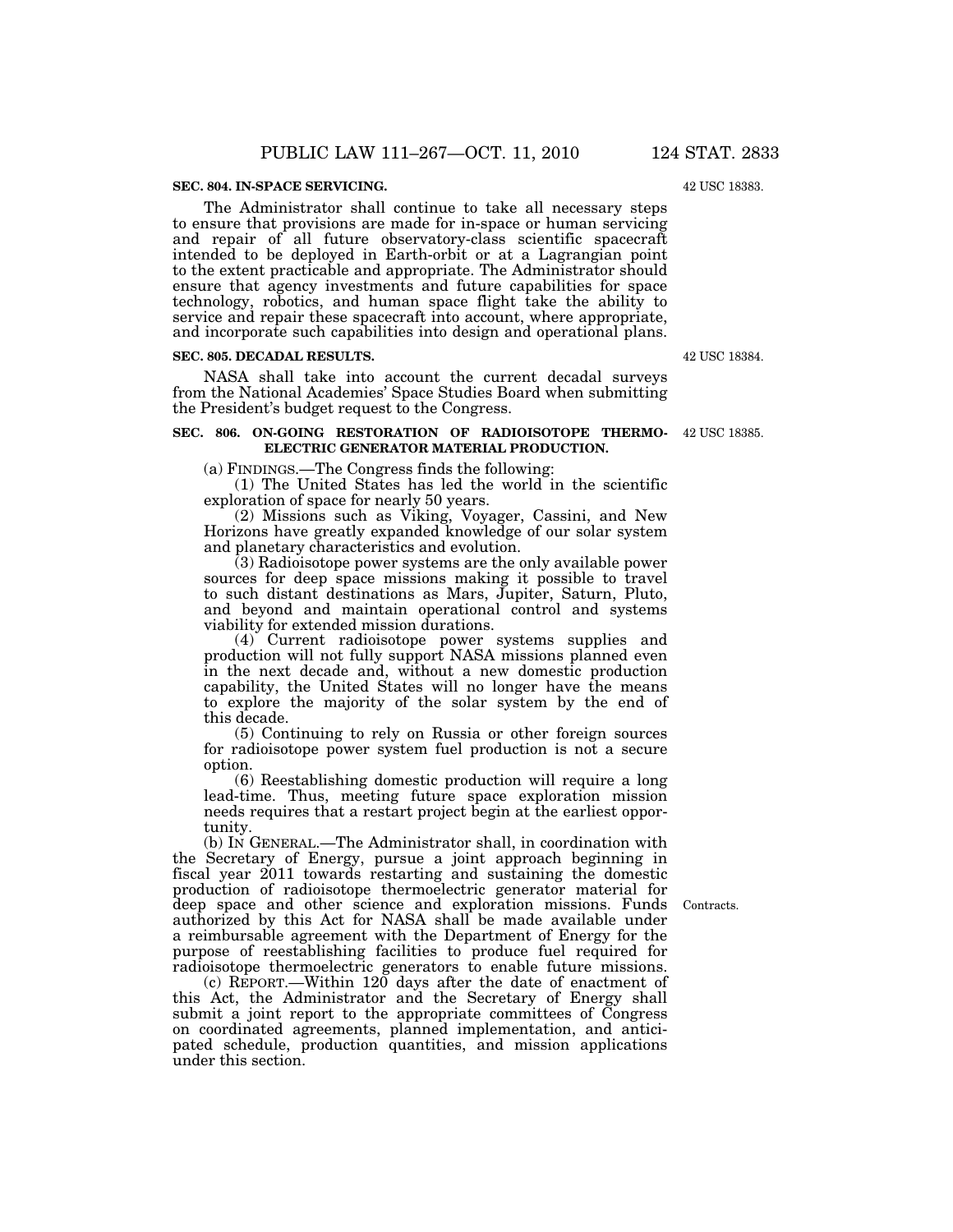42 USC 18386.

#### **SEC. 807. COLLABORATION WITH ESMD AND SOMD ON ROBOTIC MIS-SIONS.**

The Administrator shall ensure that the Exploration Systems Mission Directorate and the Space Operations Mission Directorate coordinate with the Science Mission Directorate on an overall approach and plan for interagency and international collaboration on robotic missions that are NASA or internationally developed, including lunar, Lagrangian, near-Earth orbit, and Mars spacecraft, such as the International Lunar Network. Within 90 days after the date of enactment of this Act, the Administrator shall provide a plan to the appropriate committees of Congress for implementation of the collaborative approach required by this section. The Administrator may not cancel or initiate any Exploration Systems Mission Directorate or Science Mission Directorate robotic project before the plan is submitted to the appropriate committees of Congress.

42 USC 18387.

Deadline. Plans.

#### **SEC. 808. NEAR-EARTH OBJECT SURVEY AND POLICY WITH RESPECT TO THREATS POSED.**

(a) POLICY REAFFIRMATION.—Congress reaffirms the policy set forth in section 102(g) of the National Aeronautics and Space Act of 1958 (42 U.S.C. 2451(g)) relating to surveying near-Earth asteroids and comets.

(b) IMPLEMENTATION.—The Director of the OSTP shall implement, before September 30, 2012, a policy for notifying Federal agencies and relevant emergency response institutions of an impending near-Earth object threat if near-term public safety is at risk, and assign a Federal agency or agencies to be responsible for protecting the United States and working with the international community on such threats.

42 USC 18388.

#### **SEC. 809. SPACE WEATHER.**

(a) FINDINGS.—The Congress finds the following:

(1) Space weather events pose a significant threat to modern technological systems.

(2) The effects of severe space weather events on the electric power grid, telecommunications and entertainment satellites, airline communications during polar routes, and space-based position, navigation and timing systems could have significant societal, economic, national security, and health impacts.

(3) Earth and Space Observing satellites, such as the Advanced Composition Explorer, Geostationary Operational Environmental Satellites, Polar Operational Environmental Satellites, and Defense Meteorological Satellites, provide crucial data necessary to predict space weather events.

(b) ACTION REQUIRED.—The Director of OSTP shall—

(1) improve the Nation's ability to prepare, avoid, mitigate, respond to, and recover from potentially devastating impacts of space weather events;

(2) coordinate the operational activities of the National Space Weather Program Council members, including the NOAA Space Weather Prediction Center and the U.S. Air Force Weather Agency; and

(3) submit a report to the appropriate committees of Congress within 180 days after the date of enactment of this Act that—

Deadline.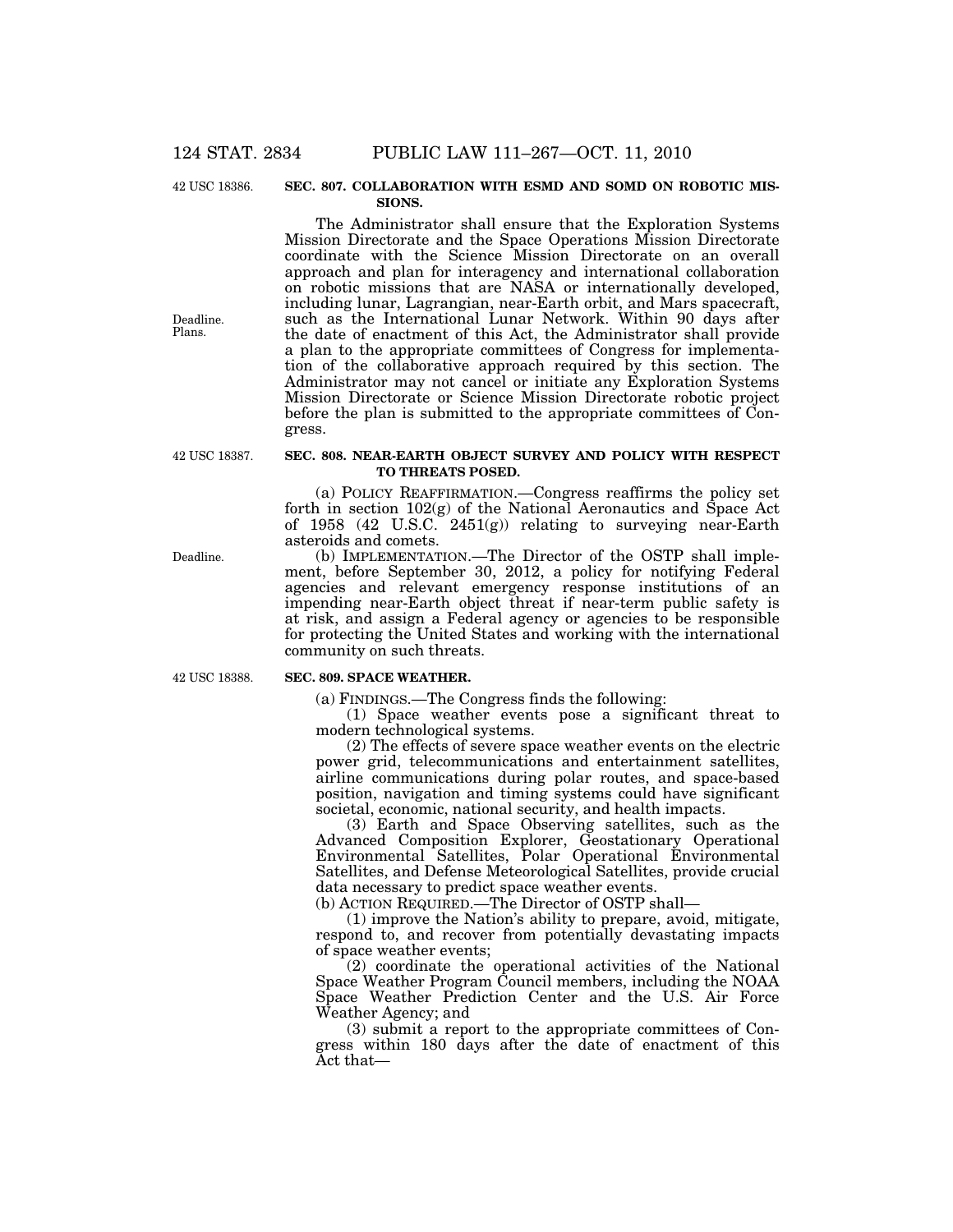(A) details the current data sources, both space- and ground-based, that are necessary for space weather forecasting; and

(B) details the space- and ground-based systems that will be required to gather data necessary for space weather forecasting for the next 10 years.

# **TITLE IX—AERONAUTICS AND SPACE TECHNOLOGY**

## **SEC. 901. SENSE OF CONGRESS.**

It is the sense of Congress that—

(1) aeronautics research remains vital to NASA's mission and deserves continued support;

(2) NASA aeronautics research should be guided by, and consistent with, the National Aeronautics Research and Development Policy that guides the Nation's aeronautics research and development activities;

(3) the OSTP-led National Science and Technology Council Aeronautics Science and Technology subcommittee remains essential to developing and coordinating national aeronautics research and development plans and their prioritization for funding, and that it is also important that the plans include a focus on research, development, test, and evaluation infrastructure plans, as well as research and development goals and objectives; and

(4) technology research conducted by NASA as part of the larger national aeronautics effort would help to secure, sustain, and advance the leadership role of the United States in global aviation.

## **SEC. 902. AERONAUTICS RESEARCH GOALS.**

The Administrator should ensure that NASA maintains a strong aeronautics research portfolio ranging from fundamental research through systems research with specific research goals, including the following:

(1) AIRSPACE CAPACITY.—NASA's Aeronautics Research Mission Directorate shall address research needs of the Next Generation Air Transportation System, including the ability of the National Airspace System to handle up to 3 times the current travel demand by 2025.

(2) ENVIRONMENTAL SUSTAINABILITY.—The Directorate shall consider and pursue concepts to reduce noise, emissions, and fuel consumption while maintaining high safety standards and shall pursue research related to alternative fuels.

(3) AVIATION SAFETY.—The Directorate shall proactively address safety challenges with new and current air vehicles and with operations in the Nation's current and future air transportation system.

#### **SEC. 903. RESEARCH COLLABORATION.**

(a) DEPARTMENT OF DEFENSE.—The Administrator shall continue to coordinate with the Secretary of Defense, through the National Partnership for Aeronautics Testing, to develop and implement joint plans for those elements of the Nation's research,

42 USC 18402.

Plans.

42 USC 18401.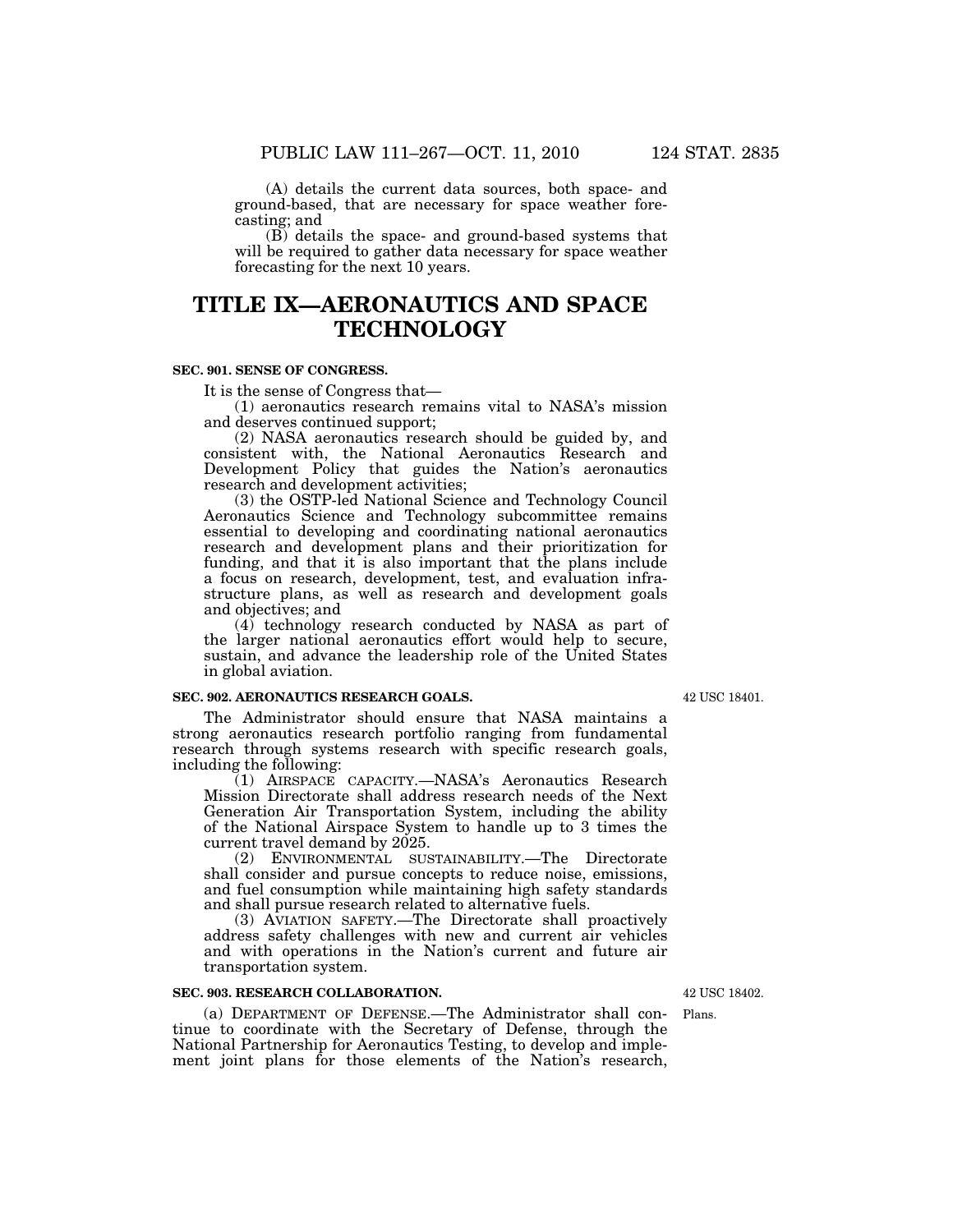development, testing, and engineering infrastructure that are of common interest and use.

(b) FEDERAL AVIATION ADMINISTRATION.—The Administrator shall continue to coordinate with, and work closely with, the Administrator of the Federal Aviation Administration, under the framework of the Senior Policy Council, in development of the Next Generation Air Transportation Program. The Administrator shall encourage the Council to explore areas for greater collaboration, including areas where NASA can help to accelerate the development and demonstration of NextGen technologies.

42 USC 18403.

# **SEC. 904. GOAL FOR AGENCY SPACE TECHNOLOGY.**

It is critical that NASA maintain an Agency space technology base that helps align mission directorate investments and supports long term needs to complement mission-directorate funded research and support, where appropriate, multiple users, building upon its Innovative Partnerships Program and other partnering approaches.

## **SEC. 905. IMPLEMENTATION PLAN FOR AGENCY SPACE TECHNOLOGY.**

Within 120 days after the date of enactment of this Act, NASA shall submit a plan to the appropriate committees of Congress that outlines how NASA's space technology program will meet the goal described in section 904, including an explanation of how the plan will link to other mission-directorate technology efforts outlined in sections 608, 801, and 802 of this Act.

# **SEC. 906. NATIONAL SPACE TECHNOLOGY POLICY.**

(a) IN GENERAL.—The President or the President's designee, in consultation with appropriate Federal agencies, shall develop a national policy to guide the space technology development programs of the United States through 2020. The policy shall include national goals for technology development and shall describe the role and responsibilities of each Federal agency that will carry out the policy. In developing the policy, the President or the President's designee shall utilize external studies that have been conducted on the state of United States technology development and have suggested policies to ensure continued competitiveness.

(b) CONTENT.—

(1) At a minimum, the national space technology development policy shall describe for NASA—

(A) the priority areas of research for technology investment;

(B) the basis on which and the process by which priorities for ensuing fiscal years will be selected;

(C) the facilities and personnel needed to carry out the technology development program; and

(D) the budget assumptions on which the policy is based, which for fiscal years 2011, 2012, and 2013 shall be the authorized level for NASA's technology program authorized by this Act.

(2) The policy shall be based on the premise that the Federal Government has an established interest in conducting research and development programs that help preserve the role of the United States as a global leader in space technologies and their application.

(3) CONSIDERATIONS.—In developing the national space technology development policy, the President or the President's

Deadline.

42 USC 18404.

President.

President.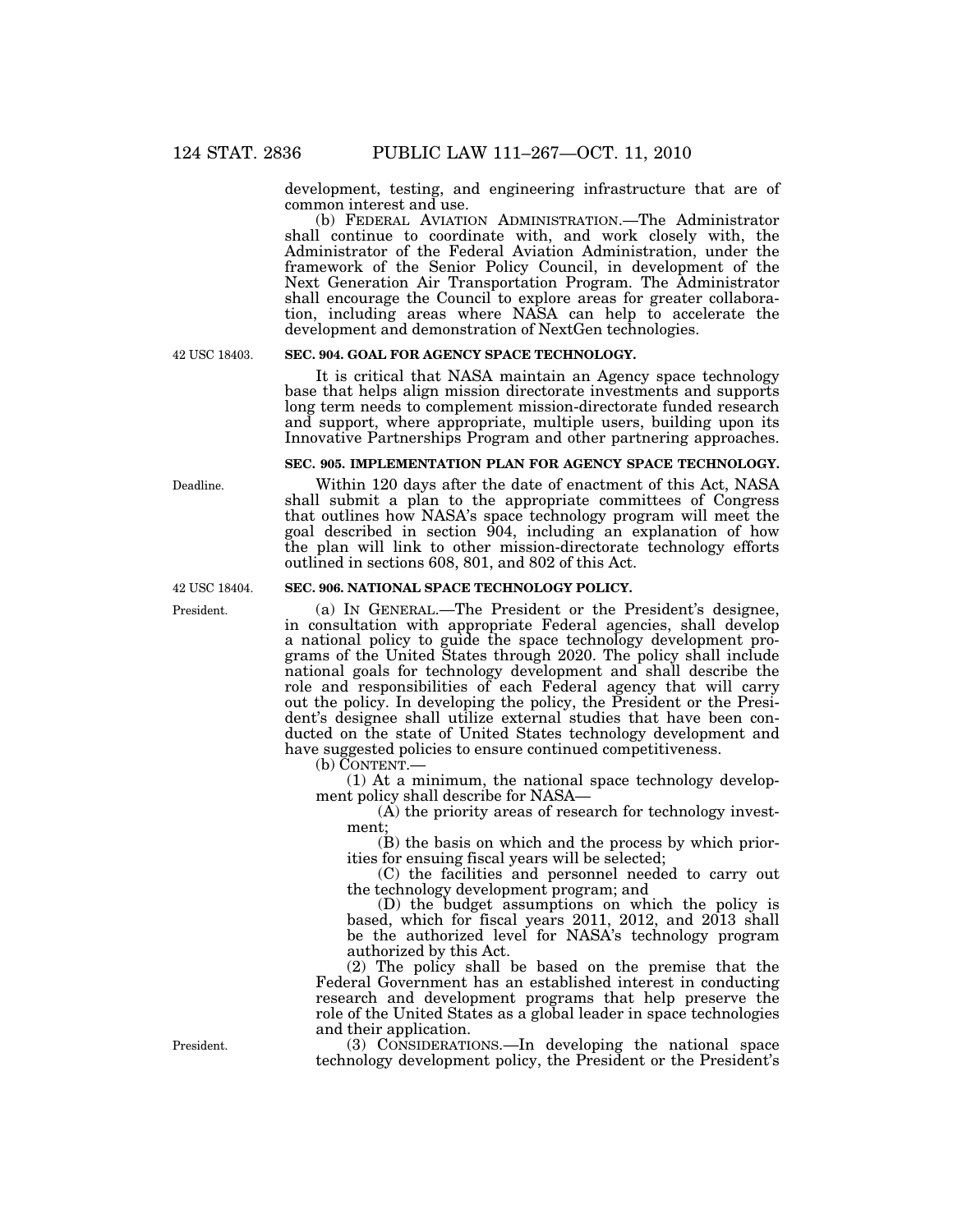designee shall consider, and include a discussion in the report required by subsection (c), of the following issues:

(A) The extent to which NASA should focus on long term, high-risk research or more incremental technology development, and the expected impact of that decision on the United States economy.

(B) The extent to which NASA should address military and commercial needs.

(C) How NASA will coordinate its technology program with other Federal agencies.

(D) The extent to which NASA will conduct research in-house, fund university research, and collaborate on industry research and the expected impact of that mix of funding on the supply of United States workers for industry.

(4) CONSULTATION.—In the development of the national President. space technology development policy, the President or the President's designee shall consult widely with academic and industry experts and with other Federal agencies. The Administrator may enter into an arrangement with the National Academy of Sciences to help develop the policy.

(c) REPORT.—

(1) POLICY.—Not later than 1 year after the date of enactment of this Act, the President shall transmit a report setting forth national space technology policy to the appropriate committees of Congress and to the Senate Committee on Appropriations and the House of Representatives Committee on Appropriations.

(2) IMPLEMENTATION.—Not later than 60 days after the President transmits the report required by paragraph (1) to the Congress, the Administrator shall transmit a report to the same committees describing how NASA will carry out the policy.

#### **SEC. 907. COMMERCIAL REUSABLE SUBORBITAL RESEARCH PROGRAM.**  42 USC 18405.

(a) IN GENERAL.—The report of the National Academy of Sciences, Revitalizing NASA's Suborbital Program: Advancing Science, Driving Innovation and Developing Workforce, found that suborbital science missions were absolutely critical to building an aerospace workforce capable of meeting the needs of current and future human and robotic space exploration.

(b) MANAGEMENT.—The Administrator shall designate an officer Designation. or employee of the Space Technology Program to act as the responsible official for the Commercial Reusable Suborbital Research Program in the Space Technology Program. The designee shall be responsible for the development of short- and long term strategic plans for maintaining, renewing and extending suborbital facilities and capabilities.

(c) ESTABLISHMENT.—The Administrator shall establish a Commercial Reusable Suborbital Research Program within the Space Technology Program that shall fund the development of payloads for scientific research, technology development, and education, and shall provide flight opportunities for those payloads to microgravity environments and suborbital altitudes. The Commercial Reusable Suborbital Research Program may fund engineering and integration demonstrations, proofs of concept, or educational experiments for commercial reusable vehicle flights. The program shall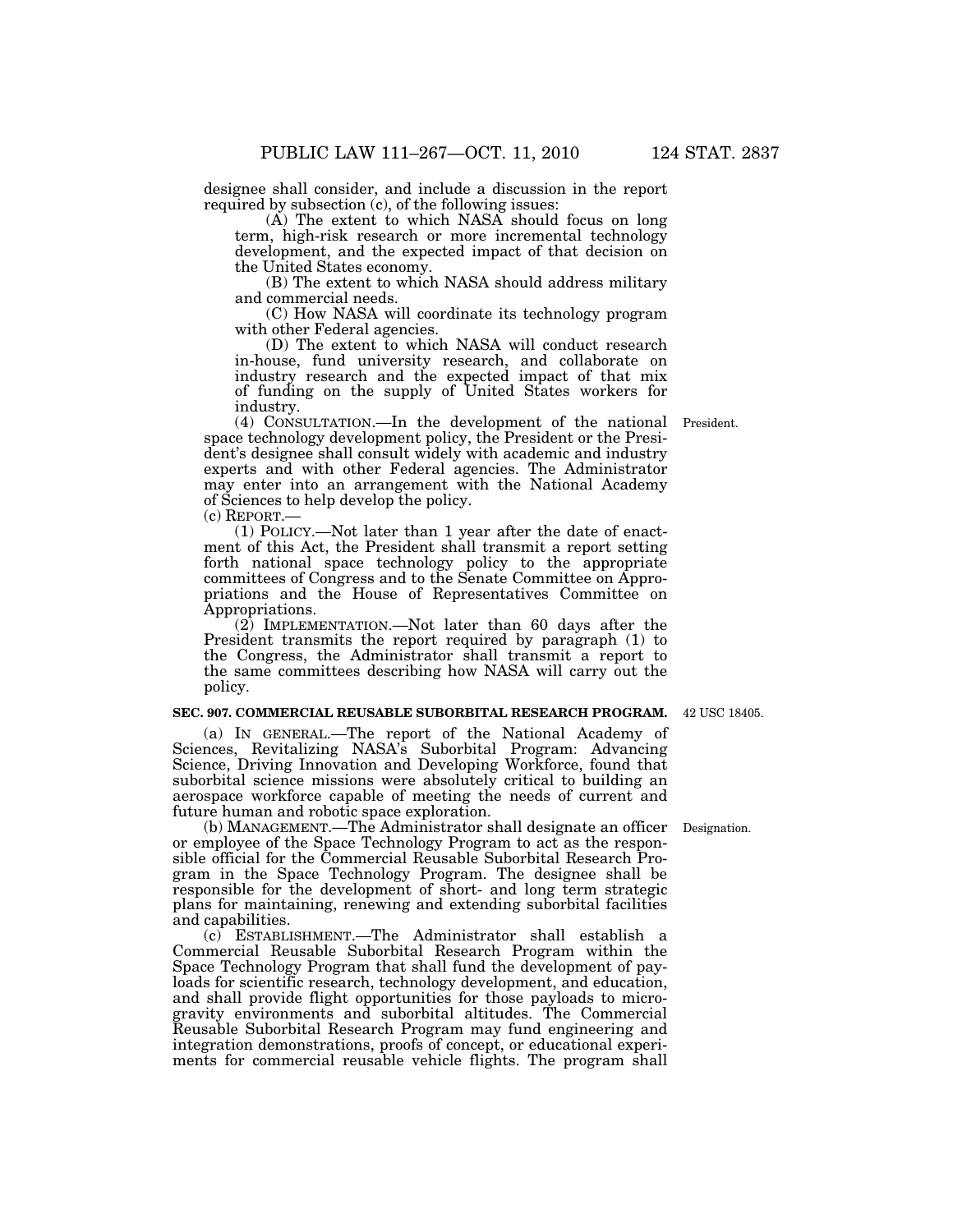endeavor to work with NASA's Mission Directorates to help achieve NASA's research, technology, and education goals.

(d) REPORT.—The Administrator shall submit a report annually to the appropriate committees of Congress describing progress in carrying out the Commercial Reusable Suborbital Research program, including the number and type of suborbital missions planned in each fiscal year.

to the Administrator  $$15,000,000$  for each of fiscal years 2011 through 2013 to carry out this section.

# **TITLE X—EDUCATION**

#### **SEC. 1001. REPORT ON EDUCATION IMPLEMENTATION OUTCOMES.**

Not later than 120 days after the date of the enactment of this Act, the Administrator shall submit to the appropriate committees of Congress a report on the metrics, internal and external relationships, and resources committed by NASA to each of the following:

(1) The development of a national STEM workforce.

(2) The retention of students in STEM disciplines as reflected by their education progression over time.

(3) The development of strategic partnerships and linkages between STEM formal and informal education providers.

## **SEC. 1002. SENSE OF CONGRESS ON THE EXPERIMENTAL PROGRAM TO STIMULATE COMPETITIVE RESEARCH.**

It is the sense of Congress that—

(1) the Experimental Program to Stimulate Competitive Research of NASA strengthens the research capabilities of jurisdictions that historically have not participated equally in competitive aerospace and aerospace-related research activities;

(2) the Experimental Program to Stimulate Competitive Research of NASA has provided the American taxpayer with an excellent return on investment;

(3) the Experimental Program to Stimulate Competitive Research of NASA has been successful in helping to achieve broader geographical distribution of research and development support by improving the research infrastructure in States that historically have received limited Federal research and development funds; and

 $(4)$  in order to continue improvement and to increase efficiency the award of grants under the Experimental Program to Stimulate Competitive Research of NASA should be coordinated with the award of grants under the Experimental Program to Stimulate Competitive Research of the National Science Foundation, the Department of Energy, the Department of Agriculture, the Department of Defense, the Environmental Protection Agency, and the National Institutes of Health.

42 USC 18421.

# **SEC. 1003. SCIENCE, TECHNOLOGY, ENGINEERING, AND MATHEMATICS COMMERCIAL ORBITAL PLATFORM PROGRAM.**

A fundamental and unique capability of NASA is in stimulating science, technology, engineering, and mathematics education in the United States. In ensuring maximum use of that capability, NASA shall—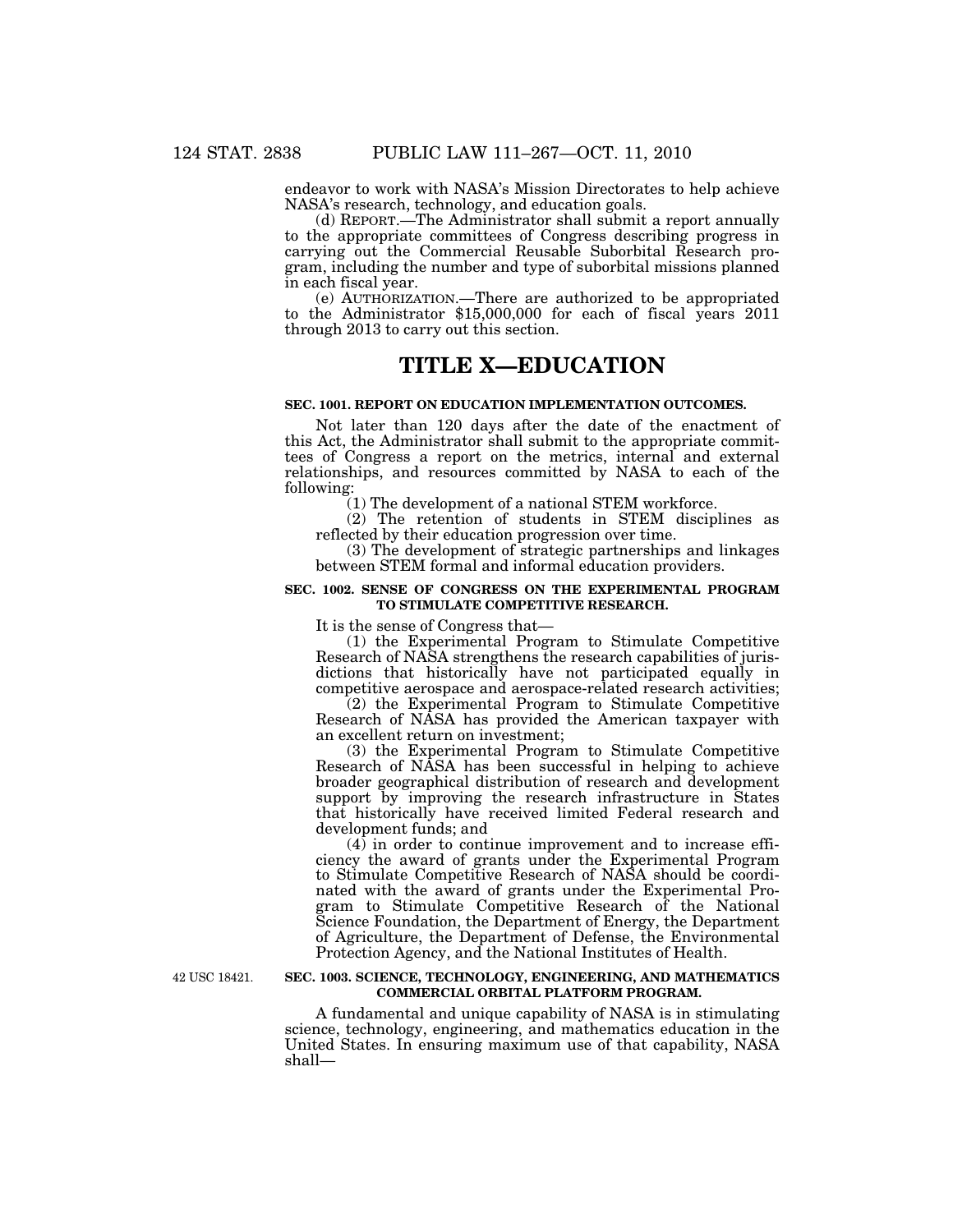Establishment. Deadline.

(1) establish a program to annually sponsor scientific and educational payloads developed with United States student and educator involvement to be flown on commercially available orbital platforms, when available and operational, with the goal of launching at least 50 such payloads (with at least one from each of the 50 States) to orbit on at least one mission per year;

(2) contract with providers of commercial orbital platform services for their use by the STEM-Commercial Orbital Platform program, preceded by the issuance of a request for proposal, not later than 90 days after the date of enactment of this Act, to enter into at least one funded, competitivelyawarded contract for commercial orbital platform services and make awards within 180 days after such date; and

(3) engage with United States students and educators and make available NASA's science, engineering, payload development, and payload operations expertise to student teams selected to participate in the STEM-Commercial Orbital Platform program.

# **TITLE XI—RE-SCOPING AND REVITAL-IZING INSTITUTIONAL CAPABILITIES**

# **SEC. 1101. SENSE OF CONGRESS.**

It is the sense of Congress that NASA needs to re-scope, and as appropriate, down-size, to fit current and future missions and expected funding levels. Eighty percent of NASA's facilities are over 40 years old. Additionally, in a number of areas NASA finds itself ''holding onto'' facilities and capabilities scaled to another era.

#### **SEC. 1102. INSTITUTIONAL REQUIREMENTS STUDY.**

Within 1 year after the date of enactment of this Act, the Deadline. Administrator shall provide to the appropriate committees of Congress a comprehensive study that, taking into account the long term direction provided by this Act, carefully examines NASA's structure, organization, and institutional assets and identifies a strategy to evolve toward the most efficient retention, sizing, and distribution of facilities, laboratories, test capabilities, and other infrastructure consistent with NASA's missions and mandates. The Administrator should pay particular attention to identifying and removing unneeded or duplicative infrastructure. The Administrator should include in the study a suggested reconfiguration and reinvestment strategy that would conform the needed equipment, facilities, test equipment, and related organizational alignment that would best meet the requirements of missions and priorities authorized and directed by this Act. As part of this strategy, the Administrator should include consideration and application of the findings and recommendations of the National Research Council report, Capabilities for the Future: An Assessment of NASA Laboratories for Basic Research, prepared in response to section 1003 of the National Aeronautics and Space Administration Authorization Act of 2008 (42 U.S.C. 17812).

Contracts. Deadline.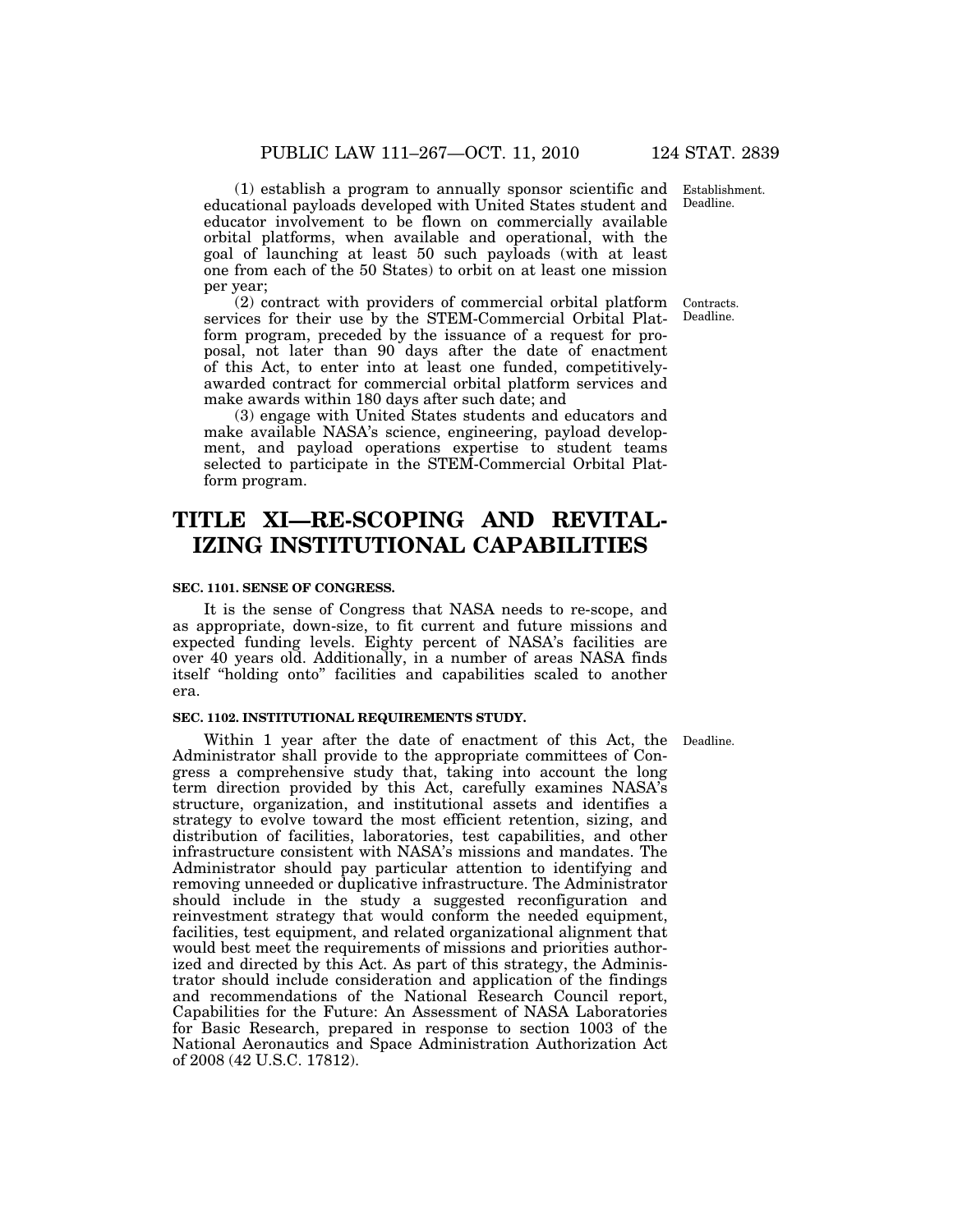# **SEC. 1103. NASA CAPABILITIES STUDY REQUIREMENT.**

Upon completion of the study required by Section 1102, the Administrator shall establish an independent panel to examine alternative management models for NASA's workforce, centers, and related facilities in order to improve efficiency and productivity, while nonetheless maintaining core Federal competencies and keeping appropriately governmental functions internal to NASA. The study shall include a recommended implementation strategy, which shall identify any additional legislative authorities necessary to enable implementation of the recommended strategy, including recommended actions to provide aid and assistance to eligible communities to mitigate adverse impacts resulting from implementation of the proposed strategy. The Administrator shall provide the results of this study to the appropriate committees of Congress within 1 year after the date on which the study is begun.

## **SEC. 1104. SENSE OF CONGRESS ON COMMUNITY TRANSITION SUP-PORT.**

The Congress recognizes and supports current executive branch efforts to assist and provide aid to communities that are adversely impacted by NASA program changes, contract or program cancellations, or proposed institutional changes, so as to minimize the social and economic impacts to those communities, workers, and businesses. Communities eligible for such aid would be those in close proximity to NASA mission-related centers and their component facilities located in Alabama, California, Florida, Louisiana, Maryland, Mississippi, New Mexico, Ohio, Texas, and Virginia which may be impacted by program changes authorized or directed by this Act or by the implementation strategy developed pursuant to section 1103.

42 USC 18431.

### **SEC. 1105. WORKFORCE STABILIZATION AND CRITICAL SKILLS PRESERVATION.**

Prior to receipt by the Congress of the study, recommendations, and implementation strategy developed pursuant to section 1103, none of the funds authorized for use under this Act may be used to transfer the functions, missions, or activities, and associated civil service and contractor positions, from any NASA facility without authorization by the Congress to implement the proposed strategy. The Administrator shall preserve the critical skills and competencies in place at NASA centers prior to enactment of this Act in order to facilitate timely implementation of the requirements of this Act and to minimize disruption to the workforce. The Administrator may not implement any reduction-in-force or other involuntary separations of permanent, non-Senior-Executive-Service, civil servant employees before September 30, 2013, except for cause on charges of misconduct, delinquency, or inefficiency.

# **TITLE XII—OTHER MATTERS**

# **SEC. 1201. REPORT ON SPACE TRAFFIC MANAGEMENT.**

The Administrator shall submit to the appropriate committees of Congress a report on a status on the initiation of discussions

Deadline.

Panel.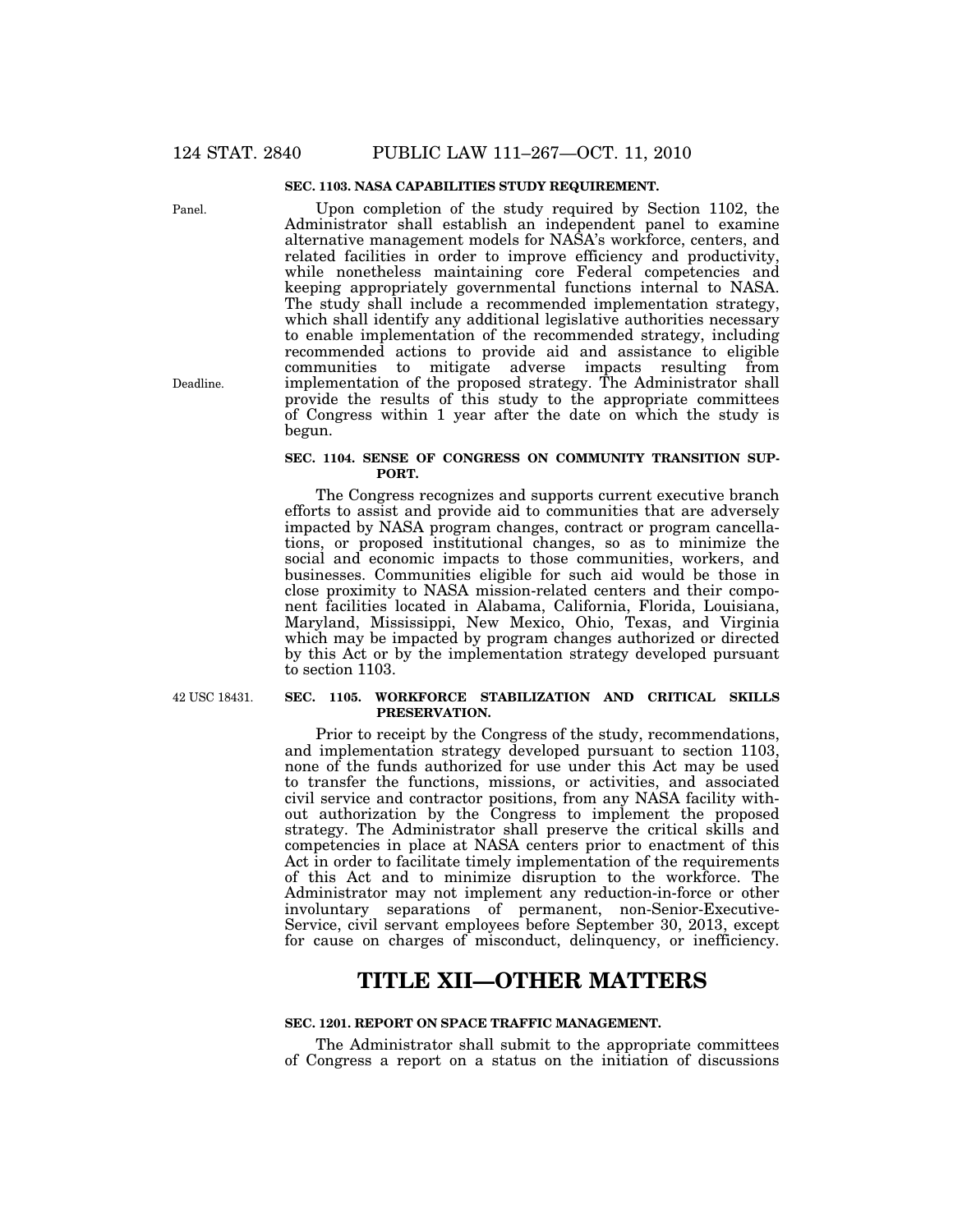with other nations on a framework to address space traffic management concerns, as required by section 1102 of the National Aeronautics and Space Administration Act Authorization Act of 2008 (42 U.S.C. 17821).

#### **SEC. 1202. NATIONAL AND INTERNATIONAL ORBITAL DEBRIS MITIGA-**42 USC 18441. **TION.**

(a) FINDINGS.—Congress makes the following findings:

(1) A national and international effort is needed to develop a coordinated approach towards the prevention, negation, and removal of orbital debris.

(2) The guidelines issued by the Inter-Agency Space Debris Coordination Committee provide a consensus understanding of 10 national space agencies (including NASA) plus the European Space Agency on the necessity of mitigating the creation of space debris and measures for doing so. NASA's participation on the Committee should be robust, and NASA should urge other space-relevant Federal agencies (including the Departments of State, Defense, and Commerce) to work to ensure that their counterpart agencies in foreign governments are aware of these national commitments and the importance in which the United States holds them.

(3) Key components of such an approach should include— (A) a process for debris prevention through agreements regarding spacecraft design, operations, and end-of-life disposition plans to minimize orbiting vehicles or elements which are nonfunctional;

(B) the development of a robust Space Situational Awareness network that can identify potential collisions and provide sufficient trajectory and orbital data to enable avoidance maneuvers;

(C) the interagency development of an overall strategy for review by the President, with recommendations for proposed international collaborative efforts to address this challenge.

(b) INTERNATIONAL DISCUSSION.—

(1) IN GENERAL.—The Administrator shall, in consultation with such other departments and agencies of the Federal Government as the Administrator considers appropriate, continue and strengthen discussions with the representatives of other space-faring countries, within the Inter-Agency Space Debris Coordination Committee and elsewhere, to deal with this orbital debris mitigation.

(2) INTERAGENCY EFFORT.—For purposes of carrying out this subsection, the Director of OSTP, in coordination with the Director of the National Security Council and using the President's Council of Advisors on Science and Technology coordinating mechanism, shall develop an overall strategy for review by the President, with recommendations for proposed international collaborative efforts to address this challenge.

#### **SEC. 1203. REPORTS ON PROGRAM AND COST ASSESSMENT AND CON-**42 USC 18442. **TROL ASSESSMENT.**

(a) FINDINGS.—Congress makes the following findings:

(1) The adherence of NASA to program cost and schedule targets and discipline across NASA programs remains a concern.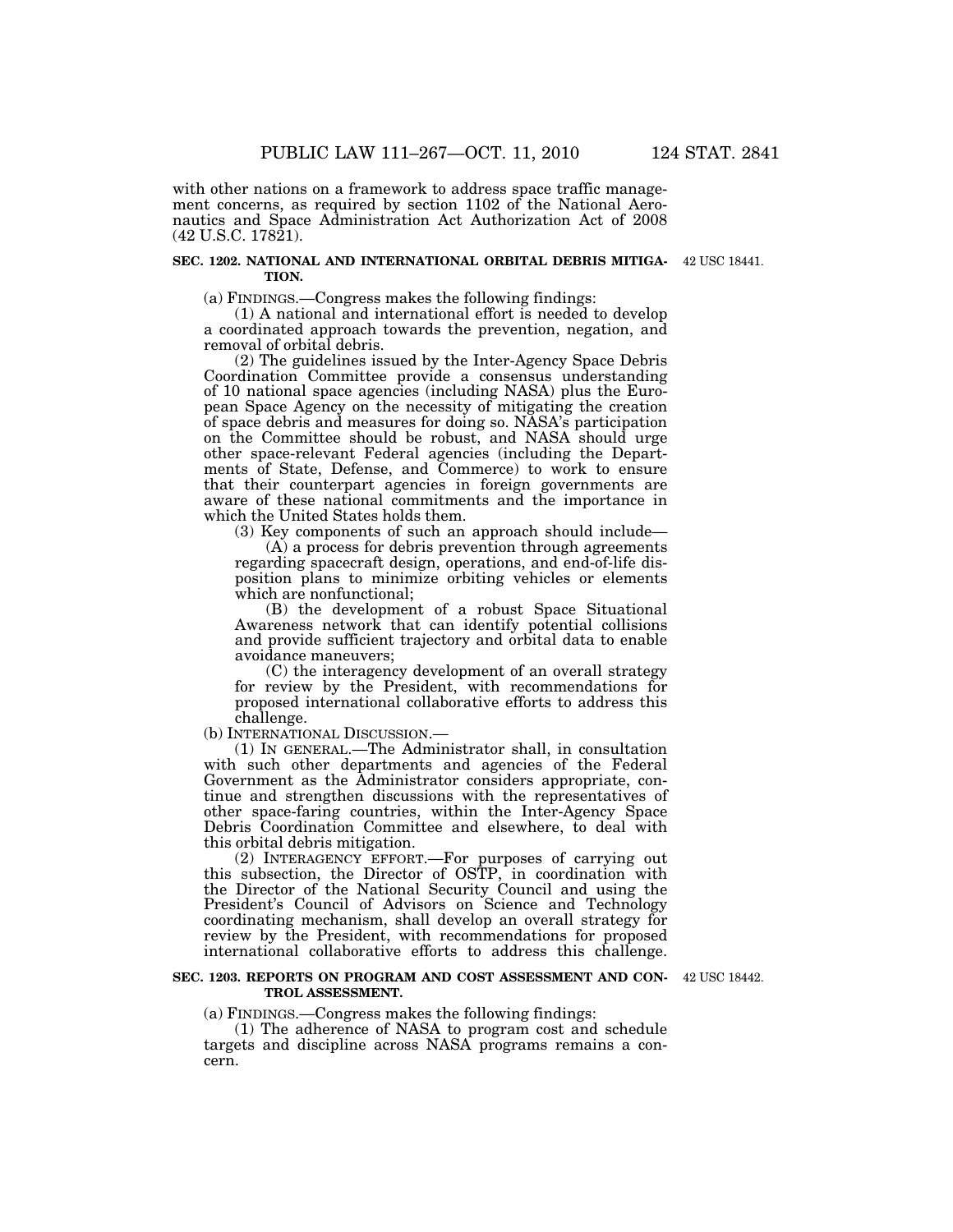(2) The James Webb Space Telescope has exceeded its cost estimate.

(3) In 2007 the Government Accountability Office issued a report on NASA's high risk acquisition performance.

(4) In response, NASA prepared a corrective action plan two years ago.<br>(b) REPORTS.—

(1) REPORTS REQUIRED.—Not later than 90 days after the date of the enactment of this Act, and not later than April 30 of each year thereafter, the Administrator shall submit to the appropriate committees of Congress a report on the implementation during the preceding year for the corrective action plan referred to in subsection  $(a)(4)$ .

(2) ELEMENTS.—Each report under this subsection shall set forth, for the year covered by such report, the following:

(A) A description of each NASA program that has exceeded its cost baseline by 15 percent or more or is more than 2 years behind its projected development schedule.

(B) For each program specified under subparagraph (A), a plan for such decrease in scope or requirements, or other measures, to be undertaken to control cost and schedule, including any cost monitoring or corrective actions undertaken pursuant to the National Aeronautics and Space Administration Authorization Act of 2005 (Public Law 109–155), and the amendments made by that Act.

42 USC 18443.

## **SEC. 1204. ELIGIBILITY FOR SERVICE OF INDIVIDUAL CURRENTLY SERVING AS ADMINISTRATOR OF NASA.**

The individual serving in the position of Administrator of the National Aeronautics and Space Administration as of the date of the enactment of this Act comes from civilian life and is therefore eligible to serve in such position, in conformance with section 202 of the National Aeronautics and Space Act of 1958 (42 U.S.C.  $2472(a)$ ).

#### **SEC. 1205. SENSE OF CONGRESS ON INDEPENDENT VERIFICATION AND VALIDATION OF NASA SOFTWARE.**

It is the sense of Congress that—

(1) safety is at the heart of every NASA mission;

(2) the Office of Safety and Mission Assurance remains vital to assuring the safety of all NASA activities;

(3) among the most important activities of the Office of Safety and Mission Assurance is the performance of independent safety and mission assurance assessments and process verification reviews;

(4) as NASA embarks on a new path, independent verification and validation of software must be of the highest priority to ensure safety throughout all NASA programs;

(5) NASA's activities depend on software integrity to achieve their goals and deliver a successful mission to the American people;

(6) independent verification and validation is necessary to ensure that safety-critical software will operate dependably and support mission success;

 $(7)$  the creation of the Independent Verification and Validation Facility of NASA was the direct result of recommendations made by the National Research Council and the Report of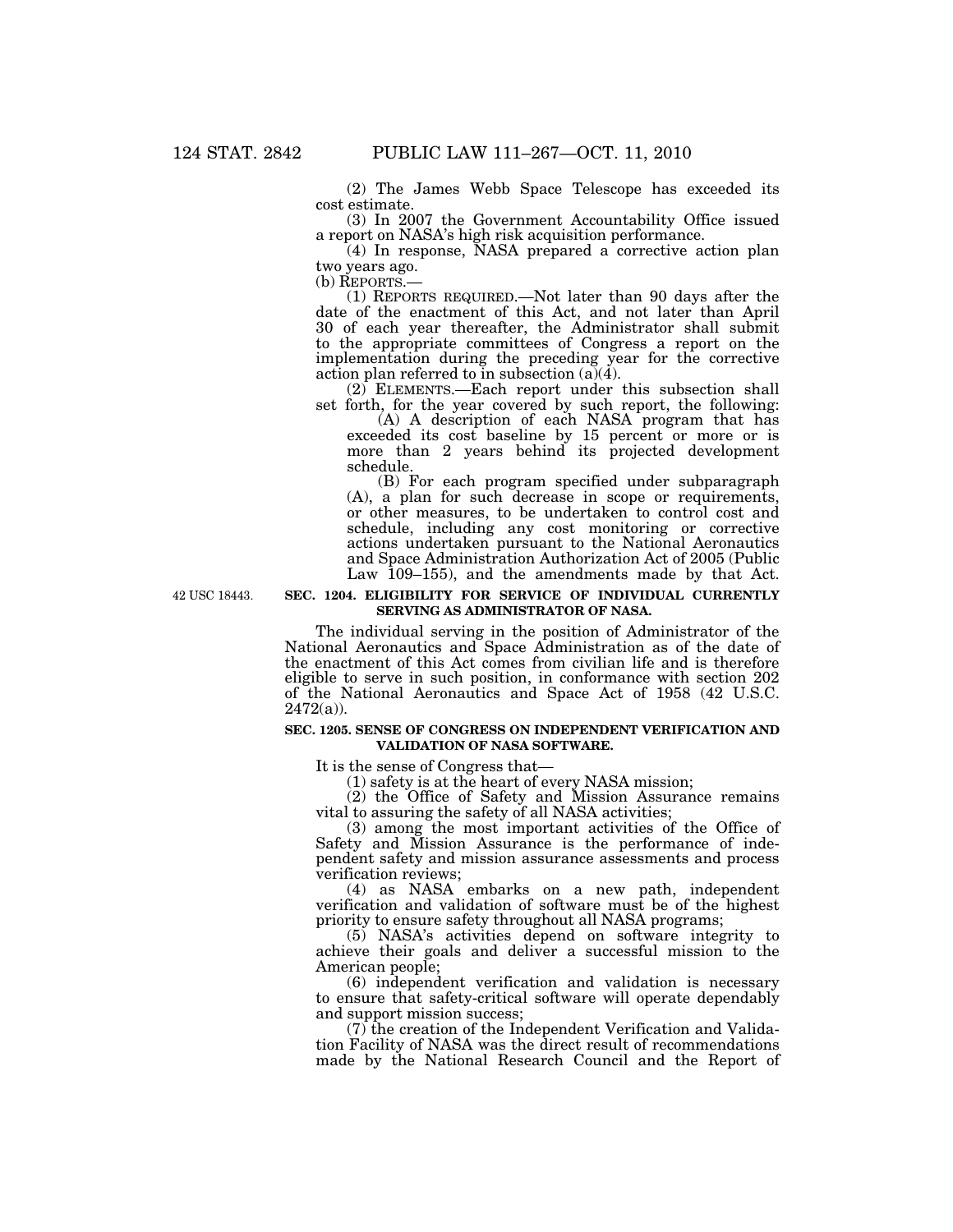the Presidential Commission on the Space Shuttle Challenger Accident;

(8) the mission-critical software of NASA must operate dependably and safely;

(9) the Independent Verification and Validation Facility of NASA plays an important role in assuring the safety of all NASA activities by improving methodologies for risk identification and assessment, and providing recommendations for risk mitigation and acceptance; and

(10) the Independent Verification and Validation Facility shall be the sole provider of independent verification and validation services for software created by or for NASA.

## **SEC. 1206. COUNTERFEIT PARTS.**

(a) IN GENERAL.—The Administrator shall plan, develop, and implement a program, in coordination with other Federal agencies, to detect, track, catalog, and reduce the number of counterfeit electronic parts in the NASA supply chain. Plans.

(b) REQUIREMENTS.—In carrying out the program, the Administrator shall establish—

(1) counterfeit part identification training for all employees that procure, process, distribute, and install electronic parts that will—

(A) teach employees how to identify counterfeit parts;

(B) educate employees on procedures to follow if they suspect a part is counterfeit;

(C) regularly update employees on new threats, identification techniques, and reporting requirements; and

(D) integrate industry associations, manufacturers, suppliers, and other Federal agencies, as appropriate;

(2) an internal database to track all suspected and confirmed counterfeit electronic parts that will maintain, at a minimum—

(A) companies and individuals known and suspected of selling counterfeit parts;

(B) parts known and suspected of being counterfeit, including lot and date codes, part numbers, and part images;

(C) countries of origin;

(D) sources of reporting;

(E) United States Customs seizures; and

(F) Government-Industry Data Exchange Program reports and other public or private sector database notifications; and

(3) a mechanism to report all information on suspected and confirmed counterfeit electronic parts to law enforcement agencies, industry associations, and other databases, and to issue bulletins to industry on counterfeit electronic parts and related counterfeit activity.

(c) REVIEW OF PROCUREMENT AND ACQUISITION POLICY.—

(1) IN GENERAL.—In establishing the program, the Administrator shall amend existing acquisition and procurement policy to purchase electronic parts from trusted or approved manufacturers. To determine trusted or approved manufacturers, the Administrator shall establish a list, assessed and adjusted at least annually, and create criteria for manufacturers to meet in order to be placed onto the list.

List. Deadline. Criteria.

Database.

42 USC 18444.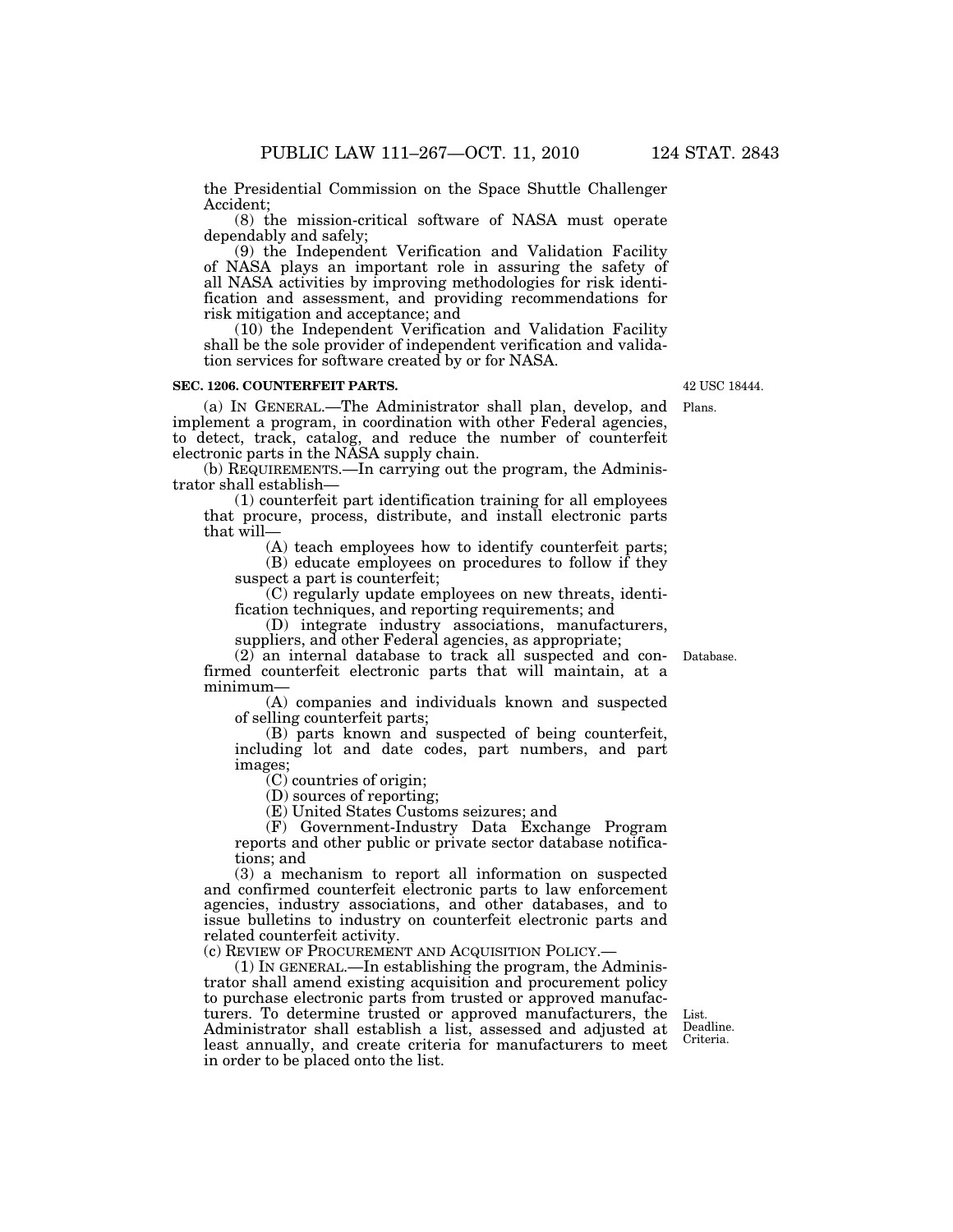(2) CRITERIA.—The criteria may include—

(A) authentication or encryption codes;

(B) embedded security markings in parts;

(C) unique, harder to copy labels and markings;

(D) identifying distinct lot and serial codes on external packaging;

(E) radio frequency identification embedded into highvalue parts;

(F) physical destruction of all defective, damaged, and sub-standard parts that are by-products of the manufacturing process;

 $(\check{G})$  testing certifications;

(H) maintenance of procedures for handling any counterfeit parts that slip through;

(I) maintenance of secure facilities to prevent unauthorized access to proprietary information; and

(J) maintenance of product return, buy back, and inventory control practices that limit counterfeiting.

(d) REPORT TO CONGRESS.—Within one year after the date of enactment of this Act, the Administrator shall report on the progress of implementing this section to the appropriate committees of Congress.

42 USC 18445.

# **SEC. 1207. INFORMATION SECURITY.**

(a) MONITORING RISK.—

(1) UPDATE ON SYSTEM IMPLEMENTATION.—Not later than 120 days after the date of enactment of this Act, and on a biennial basis thereafter, the chief information officer of NASA, in coordination with other national security agencies, shall provide to the appropriate committees of Congress—

(A) an update on efforts to implement a system to provide dynamic, comprehensive, real-time information regarding risk of unauthorized remote, proximity, and insider use or access, for all information infrastructure under the responsibility of the chief information officer, and mission-related networks, including contractor networks;

(B) an assessment of whether the system has demonstrably and quantifiably reduced network risk compared to alternative methods of measuring security; and

(C) an assessment of the progress that each center and facility has made toward implementing the system.

(2) EXISTING ASSESSMENTS.—The assessments required of the Inspector General under section 3545 of title 44, United States Code, shall evaluate the effectiveness of the system described in this subsection.

(b) INFORMATION SECURITY AWARENESS AND EDUCATION.—

(1) IN GENERAL.—In consultation with the Department of Education, other national security agencies, and other agency directorates, the chief information officer shall institute an information security awareness and education program for all operators and users of NASA information infrastructure, with the goal of reducing unauthorized remote, proximity, and insider use or access.

(2) PROGRAM REQUIREMENTS.—

Deadlines. Assessments.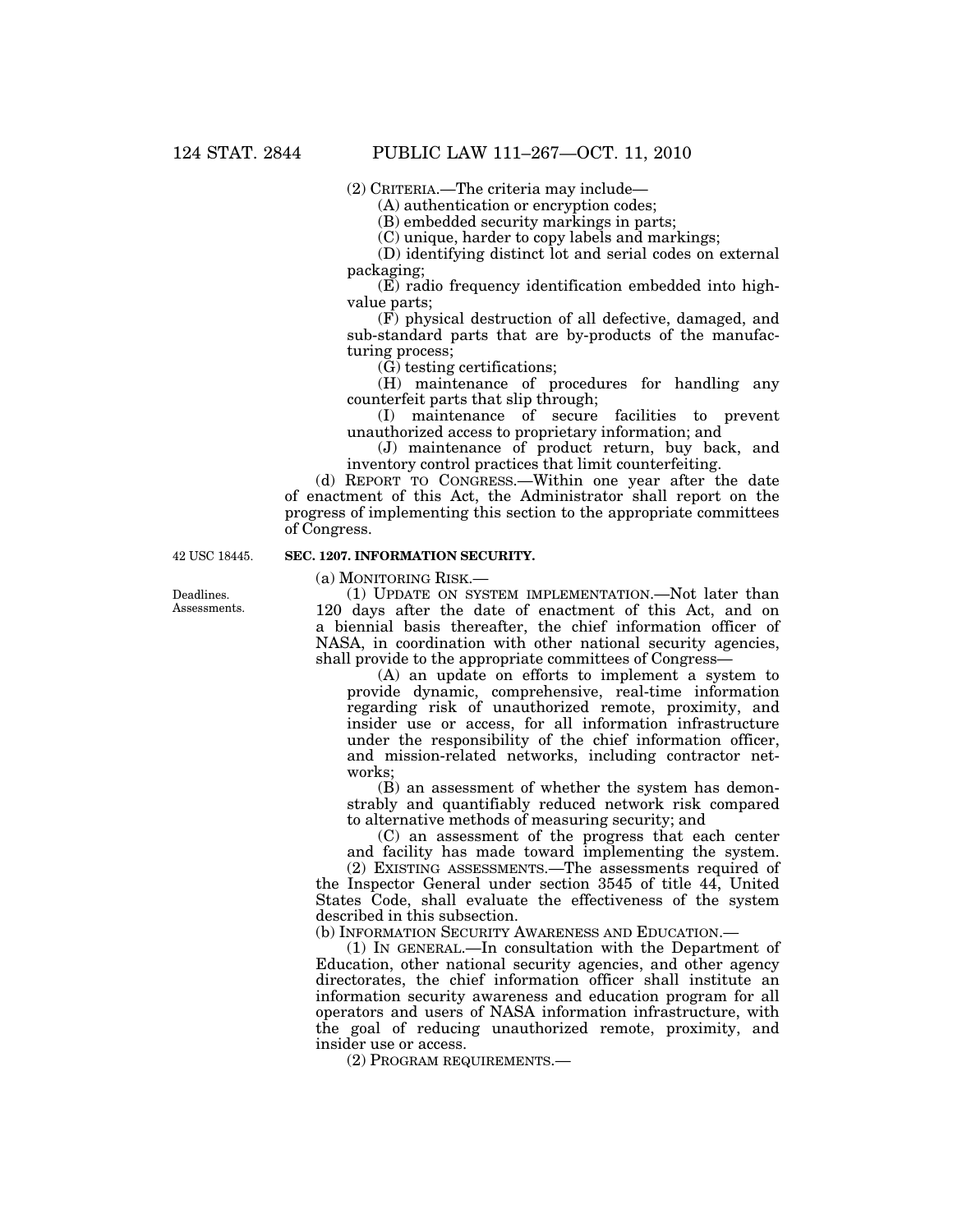(A) The program shall include, at a minimum, ongoing classified and unclassified threat-based briefings, and automated exercises and examinations that simulate common attack techniques.

(B) All agency employees and contractors engaged in the operation or use of agency information infrastructure shall participate in the program.

(C) Access to NASA information infrastructure shall only be granted to operators and users who regularly satisfy the requirements of the program.

(D) The chief human capital officer of NASA, in consultation with the chief information officer, shall create a system to reward operators and users of agency information infrastructure for continuous high achievement in the program.

(c) INFORMATION INFRASTRUCTURE DEFINED.—In this section, the term ''information infrastructure'' means the underlying framework that information systems and assets rely on to process, transmit, receive, or store information electronically, including programmable electronic devices and communications networks and any associated hardware, software, or data.

# **SEC. 1208. NATIONAL CENTER FOR HUMAN PERFORMANCE.**

(a) IN GENERAL.—The National Center for Human Performance is located in Houston's Texas Medical Center which is home to 49 non-profit and academic patient care, biomedical research, and health educational institutions serving 6 million patients each year, and works collaboratively with individuals and organizations, including NASA, to advance science and research on human performance in space, health, the military, athletics, and the arts.

(b) DESIGNATION AS INSTITUTION OF EXCELLENCE.—The National Center for Human Performance is designated as an Institution of Excellence for Human Performance dedicated to understanding and improving all aspects of human performance.

#### **SEC. 1209. ENHANCED-USE LEASING.**

(a) SENSE OF THE CONGRESS.—It is the sense of the Congress that the NASA enhanced-use leasing program is a fiscally responsible program to further maintain the exploration-related infrastructure of our Nation's space centers while ensuring continued private utilization of these Federal assets, and every effort should be made to ensure effective utilization of this program.

# **SEC. 1210. SENSE OF CONGRESS CONCERNING THE STENNIS SPACE CENTER.**

It is the sense of the Congress that the Stennis Space Center represents the national capability for development and certification of liquid propulsion technologies vital to our Nation's space flight program, and that the Federal government should fully utilize that resource and continue to make the testing facility available for further development of commercial aerospace capabilities.